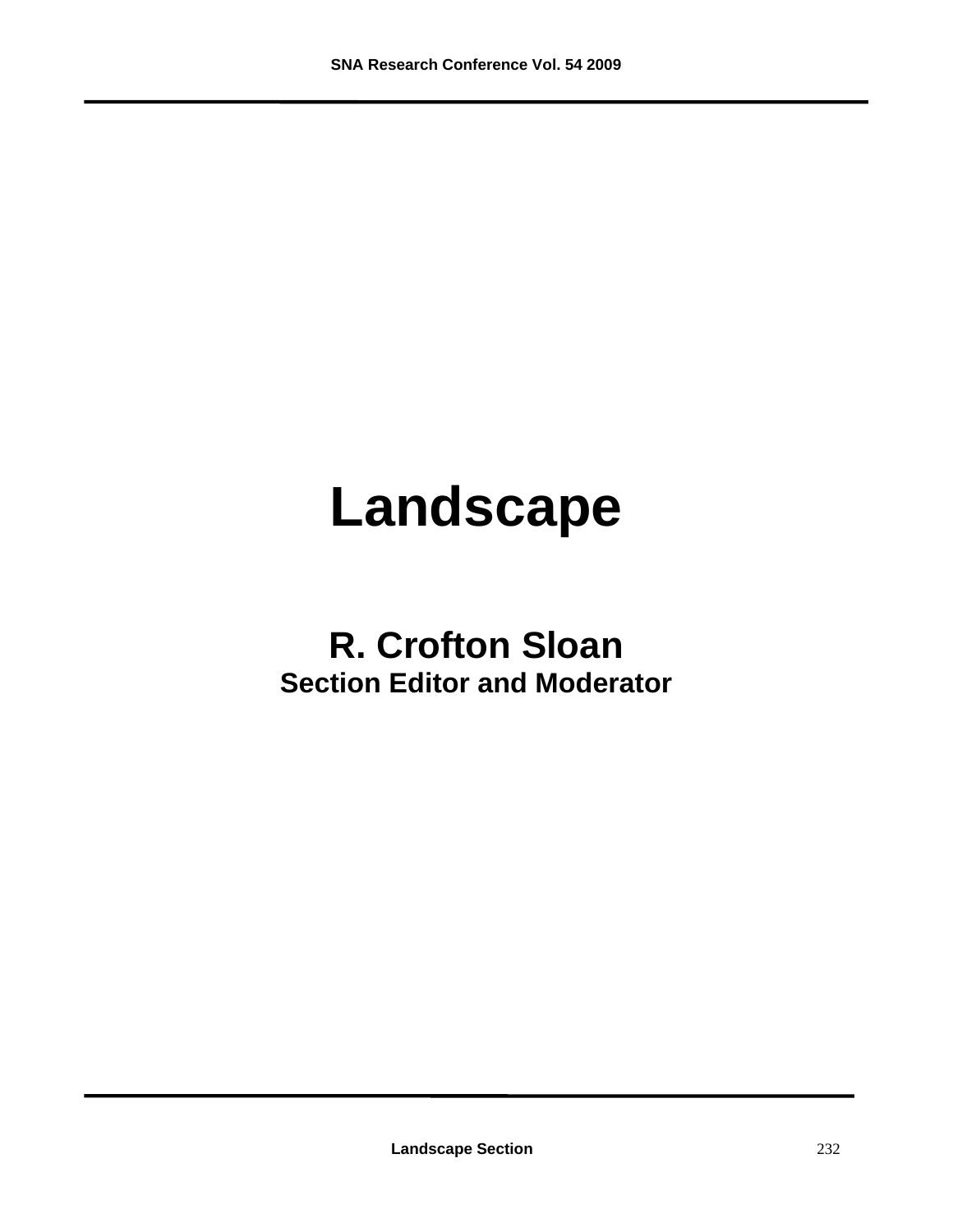#### **Landscape Rose Breeding Lines Evaluation**

R. Crofton Sloan, R. Alan Henn, Susan S. Harkness, and Dennis E. Rowe

North Mississippi Research & Extension Center, Mississippi State University, 38879

rcsloan@ra.msstate.edu

**Index Words:** *Rosa*, shrub rose, disease resistance, black spot, *Diplocarpon rosae* **Wolf** 

**Significance to Industry:** New cultivars are introduced annually by breeders for the popular shrub, landscape rose market. These new cultivars might exhibit resistance to black spot, *Diplocarpon rosae* Wolf, in one part of the United States, but not in other areas with different environmental conditions. Therefore, evaluation of rose cultivars is needed for the various areas of the U.S. This research project evaluated advanced lines from the Jackson & Perkins rose breeding program in humid environmental conditions of northern Mississippi.

**Nature of Work:** Numerous field evaluations of landscape roses have been conducted on landscape rose cultivars as they are available in the market (Mackay, et al., 2008; Owens, et al., 2005; Owens, et al., 2007; Sloan et al., 2008). New cultivars are released each year by rose breeders, however, that should be evaluated in various environments. Different races of black spot are found across the U.S. emphasizing the need for regional cultivar evaluations (Wenefrida and Spencer, 1993; Whitaker and Hokanson, 2007). The objective of this study was to plant advanced breeding lines from the Jackson & Perkins rose breeding program in field beds at the North Mississippi Research & Extension Center in Verona, MS in order to evaluate disease and landscape performance in the humid summer of northern Mississippi. The landscape performance and disease resistance characteristics of these breeding lines were compared to those of 'Knock Out', considered to be the standard by which other landscape, shrub roses is compared.

Forty seven and 52 lines were planted on raised field beds in 2007 and 2008, respectively. The plants were spaced three feet within the row. Each of these plantings was fertilized with 0.5 lb 8-8-8 fertilizer per bush shortly after planting and then weekly with 200 ppm N from Peter's 20-20-20 at a rate of 24 lb/ac during the growing season. No fungicides were applied to these trials. The roses were rated monthly for landscape qualities of bloom coverage and vigor. The ratings ranged from 1–5, where 1 = poor and 5 = excellent. They were also evaluated for incidence and severity of black spot using the Horsfall-Barrett rating system. Incidence of black spot was a measurement of the number of leaves infected while the severity rating reflected the amount of disease on infected leaves. The weather during 2007 was hot and dry; humidity was relatively low (Miss. St. Univ. Dept Geosciences, 2008 a; Miss. St. Univ. Ext. Serv. 2008). Therefore, these ratings represent bloom and vigor during above historical average temperatures and below average precipitation. Black spot pressure was relatively low in 2007 as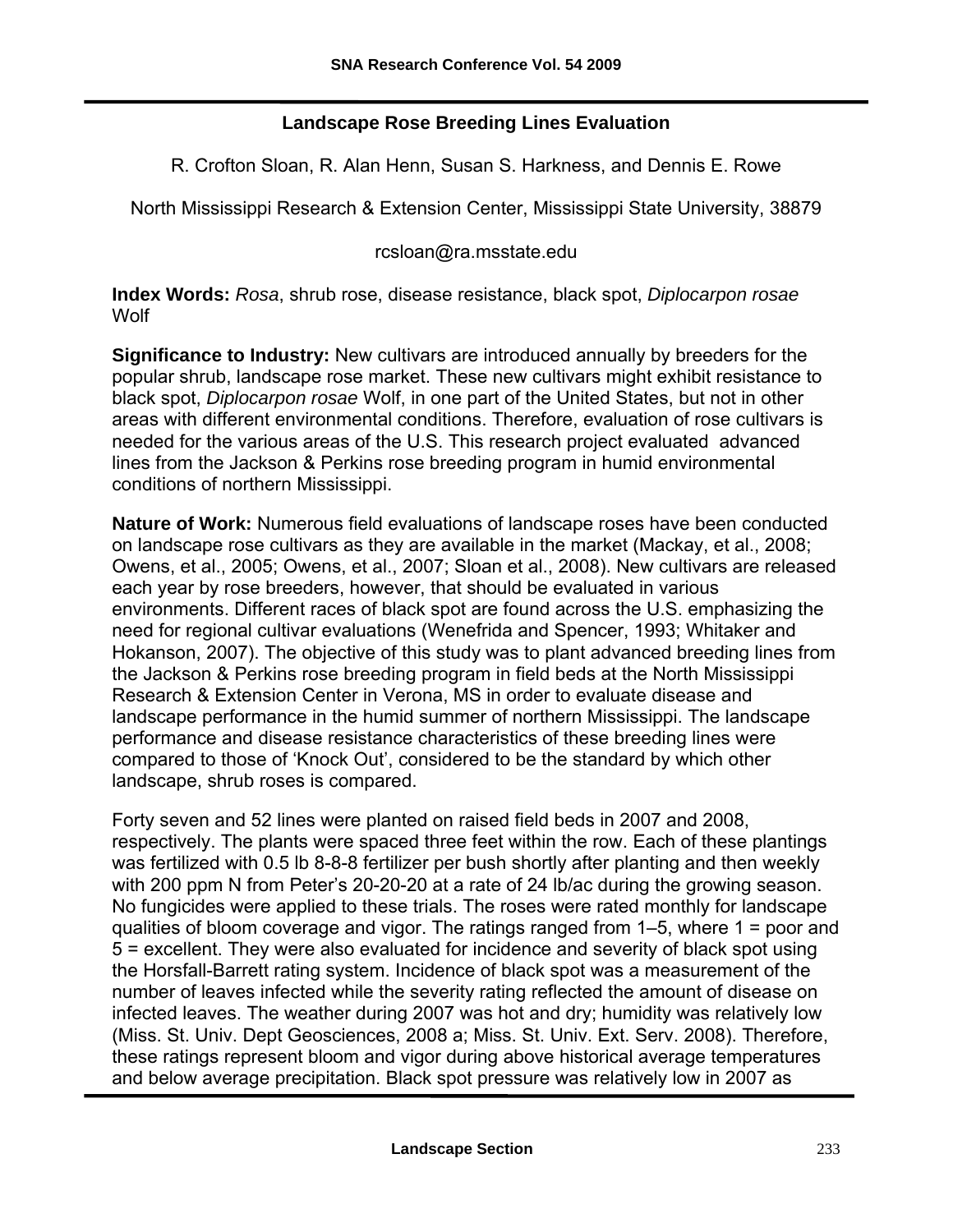evidenced by disease incidence ratings averaged over the growing season for 'Knock Out' of 1.7 in 2007 and 2.9 in 2008. June and July 2008 experienced above average temperatures with below average precipitation while September and October 2008 experienced below average temperatures and above average precipitation (Miss. St. Univ. Dept Geosciences, 2008 b; Miss. St. Univ. Ext. Serv. 2008). Data collected during the trial were analyzed by SAS PROC GLM and PROC CLUSTER (SAS Institute Inc, Cary, NC). Mean separation was conducted with Fisher's protected least significant difference (LSD) at the 0.05 significance level.

#### **Results and Discussion:**

The breeding lines in this trial were rated for bloom, vigor, disease incidence, and disease severity in 2007 and 2008. While there was some repetition of breeding lines in both years, primarily different lines were evaluated each year. Each year was evaluated separately, and then the number of lines that performed as well or better than 'Knock Out' was determined. In May and July 2007, 47% and 42%, respectively, of the breeding lines had bloom ratings ≥ 'Knock Out' (Fig. 1). This percentage decreased to 19% in August, but increased to 64% in October 2007. In May 2008, 84% of the lines exhibited bloom ratings ≥ 'Knock Out'. The percentage of breeding lines in 2008 with bloom ratings ≥ 'Knock Out' was lowest in July, 31%, and then higher in August and September, 44%. Cluster analysis shows that 18 cultivars and breeding lines in 2008 were closely grouped with 'Knock Out' with respect to bloom ratings over four months (Fig 2). The percentage of breeding lines showing vigor ratings  $\geq$  'Knock Out' in 2007 was low (Fig. 3). The greatest percentage of breeding lines with vigor ratings  $\geq$  'Knock Out' in 2007 occurred in September. Ninety percent of the breeding lines in May 2008 exhibited vigor ratings ≥ 'Knock Out'. This percentage declined to 6 and 8% in August and September, respectively. Six cultivars and breeding lines were closely grouped with 'Knock Out' with respect to vigor ratings over four months in 2008 (Fig. 4). Disease incidence ratings reflect the percentage of leaves on a plant manifesting black spot symptoms. In 2007, 42% of the breeding lines in June and 83% of the lines in October showed disease incidence ratings  $\geq$  'Knock Out' (Fig. 5). Only 13% of the lines in July 2007 showed comparable disease incidence ratings to 'Knock Out'. In 2008, the percentage of breeding lines with disease incidence ratings ≥ 'Knock Out' in June, July, and October were 52, 36, and 69%, respectively. Seven cultivars and breeding lines were closely grouped with 'Knock Out' with respect to disease incidence ratings over three months in 2008 (Fig. 6). Disease severity ratings reflect the severity of black spot symptoms on affected leaves. In both 2007 and 2008, the disease severity ratings in September for the breeding lines were  $96\%$  and  $83\% \geq$  'Knock Out', respectively (Fig. 7). In July 2007, 13% of the lines exhibited disease severity ratings  $\geq$  'Knock Out', but in July 2008, 71% of the trial entries exhibited disease severity ratings ≥ 'Knock Out'. Six cultivars and breeding lines were closely grouped with 'Knock Out' with respect to disease severity ratings over three months in 2008 (Fig. 8).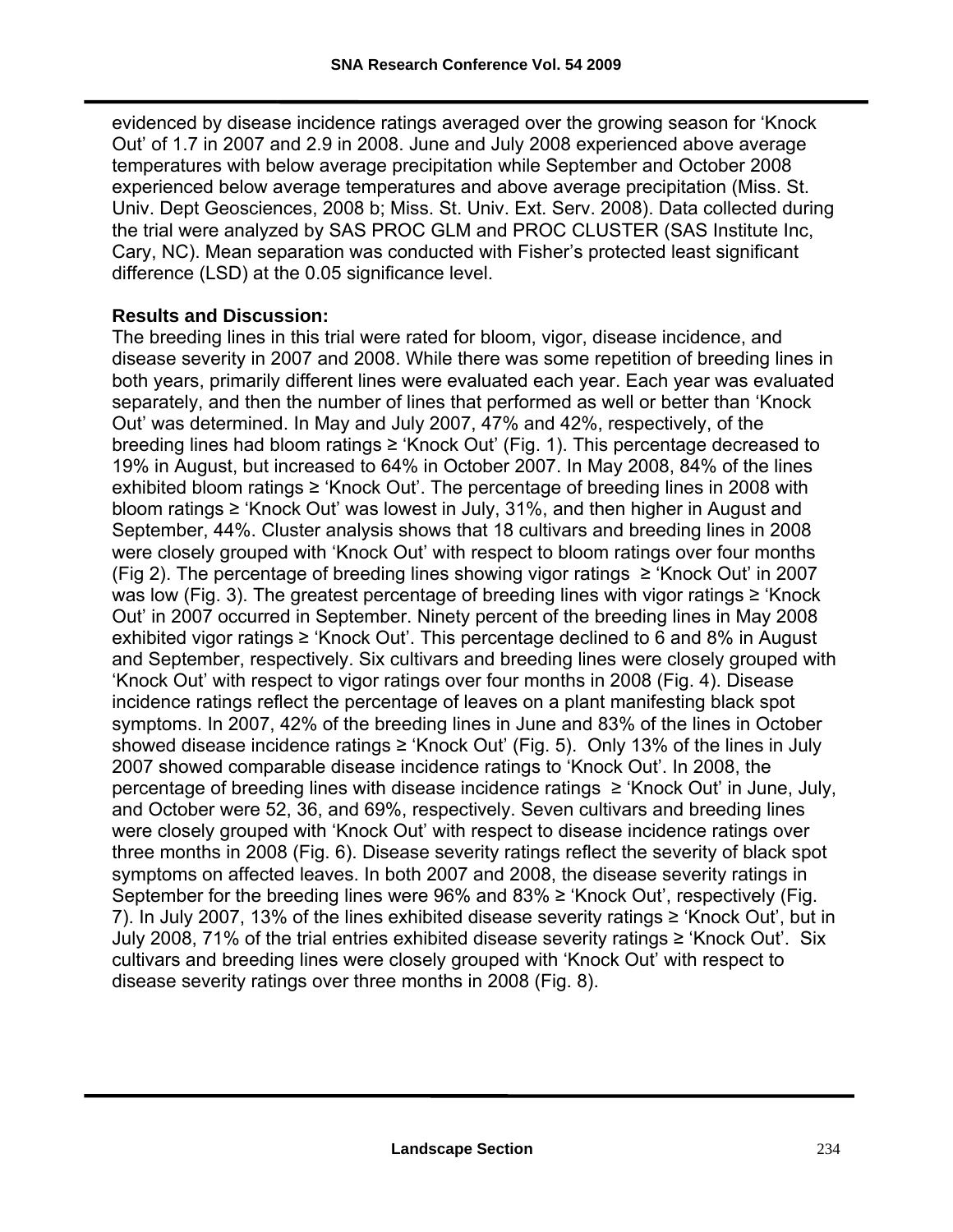#### **Literature Cited:**

- 1. Mackay, W.A., S.W. George, C. McKenney, J.J. Sloan, R.I. Cabrera, J.A. Reinert, P. Colbaugh, L. Lockett, and W. Crow. 2008. Performance of garden roses in north-central Texas under minimal input conditions. HortTechnology 18(3):417-422.
- 2. Mississippi State University Department of Geosciences. 2008. 18 June 2008. http://www.msstate.edu/dept/geosciences/sc\_normals.htm.
- 3. Mississippi State University Extension Service. 2008 a. Delta Res. Ext. Ctr. Historic Ag Weather Data. 18 June 2008. <http://ext.msstate.edu/anr/drec/stations.cgi>
- 4. Mississippi State University Extension Service. 2008 b. Delta Res. Ext. Ctr. Historic Ag Weather Data. 25 Nov 2008. http://ext.msstate.edu/anr/drec/stations.cgi
- 5. Owens, A., G. Holcomb, A. Witcher, and A. Broyles. 2005. Initial performance of Texas' Earth Kind Roses in Louisiana. SNA Res. Conf. 50:481-483.
- 6. Owens, A., C.A. Broyles, and A. Gray. 2007. Landscape performance of recently released landscape shrub roses – Initial observations. SNA Res Conf. 52:232- 233.
- 7. Sloan, R.C., R.A. Henn, and S.S. Harkness. 2008. Field evaluation of landscape roses. SNA Res. Conf. 53:474-477.
- 8. Wenefrida, I. and J.A. Spencer. 1993. *Marssonina rosae* variants in Mississippi and their virulence on selected rose cultivars. Plant Disease 77(3):246-248.
- 9. Whitaker, V.M. and S.C. Hokanson. 2007. Distribution of rose black spot (*Diplocarpon rosae*) genetic diversity in eastern North America using amplified fragment length polymorphism and implications for resistance screening. J. Amer. Soc. Hort. Sci. 132(4):534-540.

**Acknowledgement:** The authors gratefully acknowledge the donation of plant material and technical support from Dr. Keith Zary of Jackson & Perkins Roses.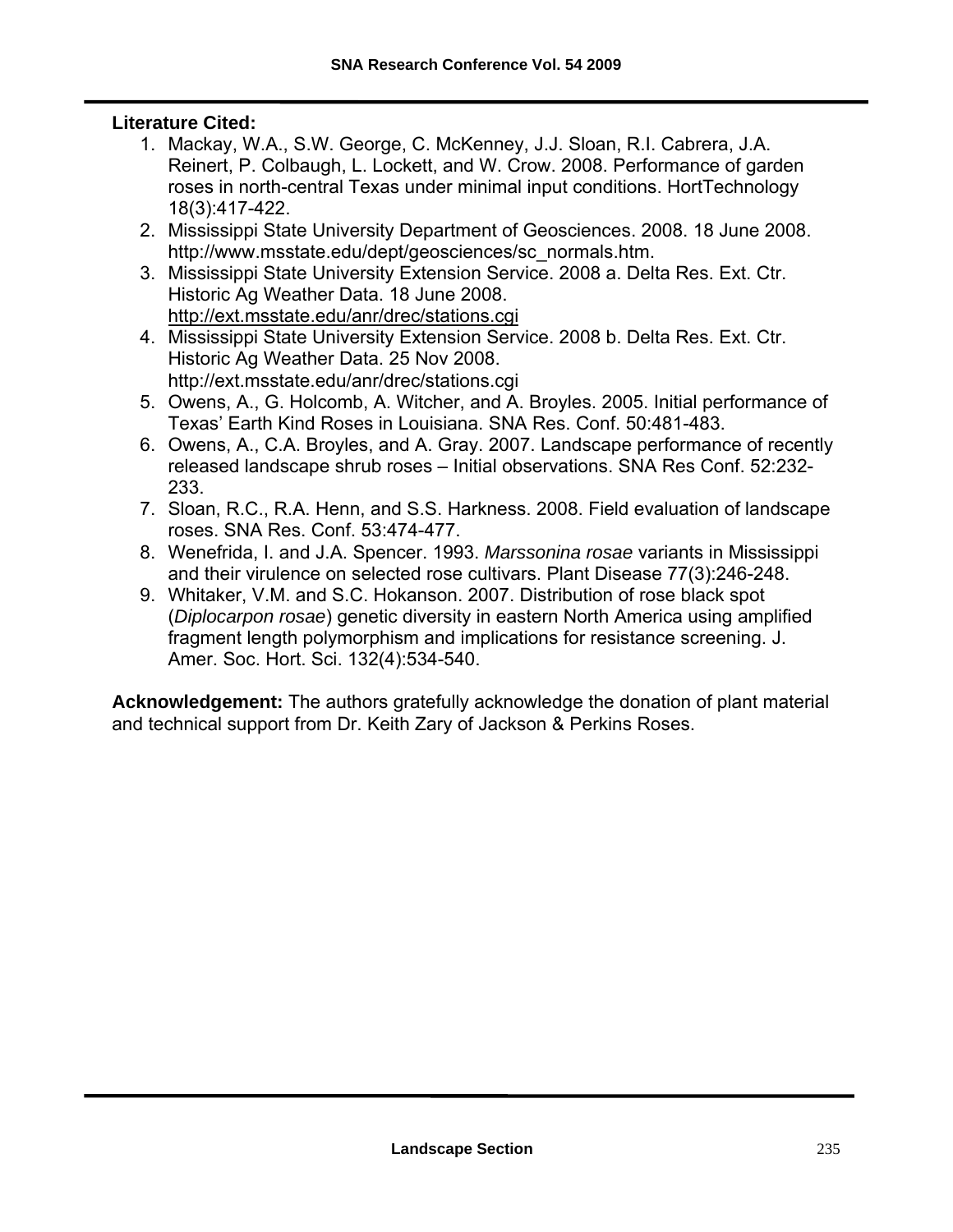

Figure 1. The percentage of breeding lines with bloom ratings equal to or greater than the ratings of 'Knock Out' was determined for 4 months in 2007 and 2008.



Figure 2. Cluster analysis of bloom ratings, averaged over 4 months in 2008, shows the major groupings of cultivars and breeding lines in this trial.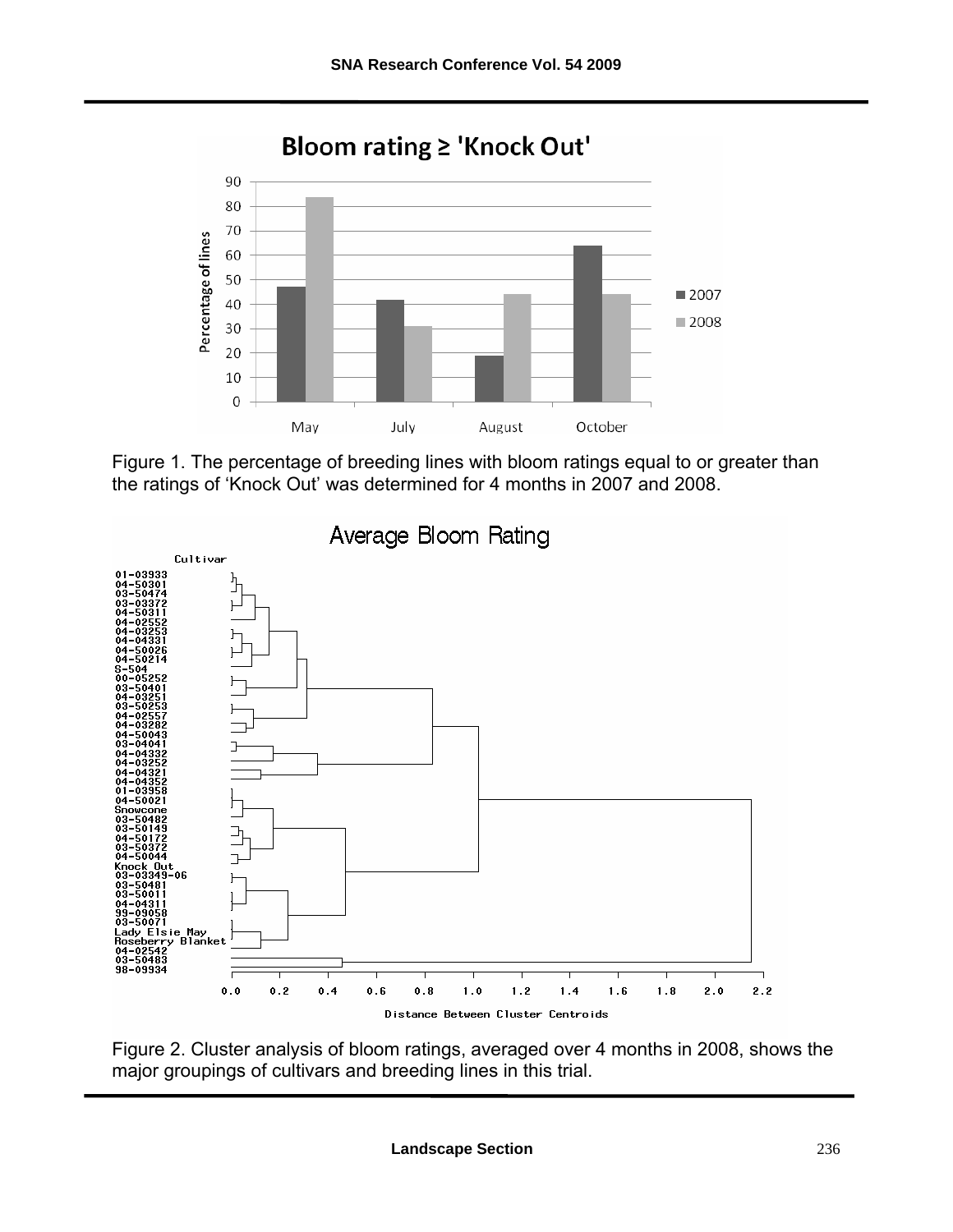

Figure 3. The percentage of breeding lines with vigor ratings equal to or greater than the ratings of 'Knock Out' was determined for 4 months in 2007 and 2008.



Figure 4. Cluster analysis of vigor ratings, averaged over 4 months in 2008, shows the major groupings of cultivars and breeding lines in this trial.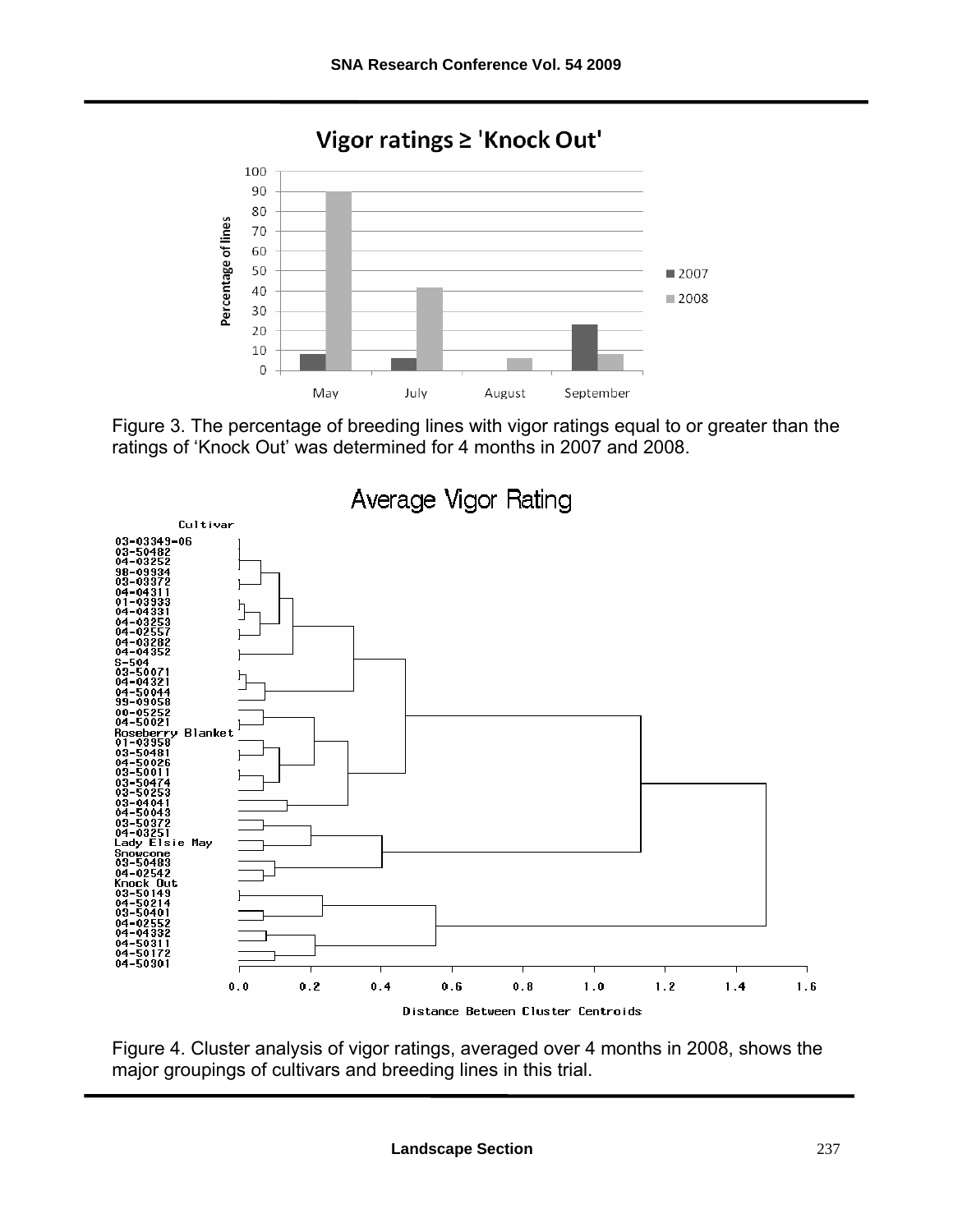

Figure 5. The percentage of breeding lines with disease incidence ratings equal to or greater than the ratings of 'Knock Out' was determined for 3 months in 2007 and 2008.



Figure 6. Cluster analysis of disease incidence ratings, averaged over 3 months in 2008, shows the major groupings of cultivars and breeding lines in this trial.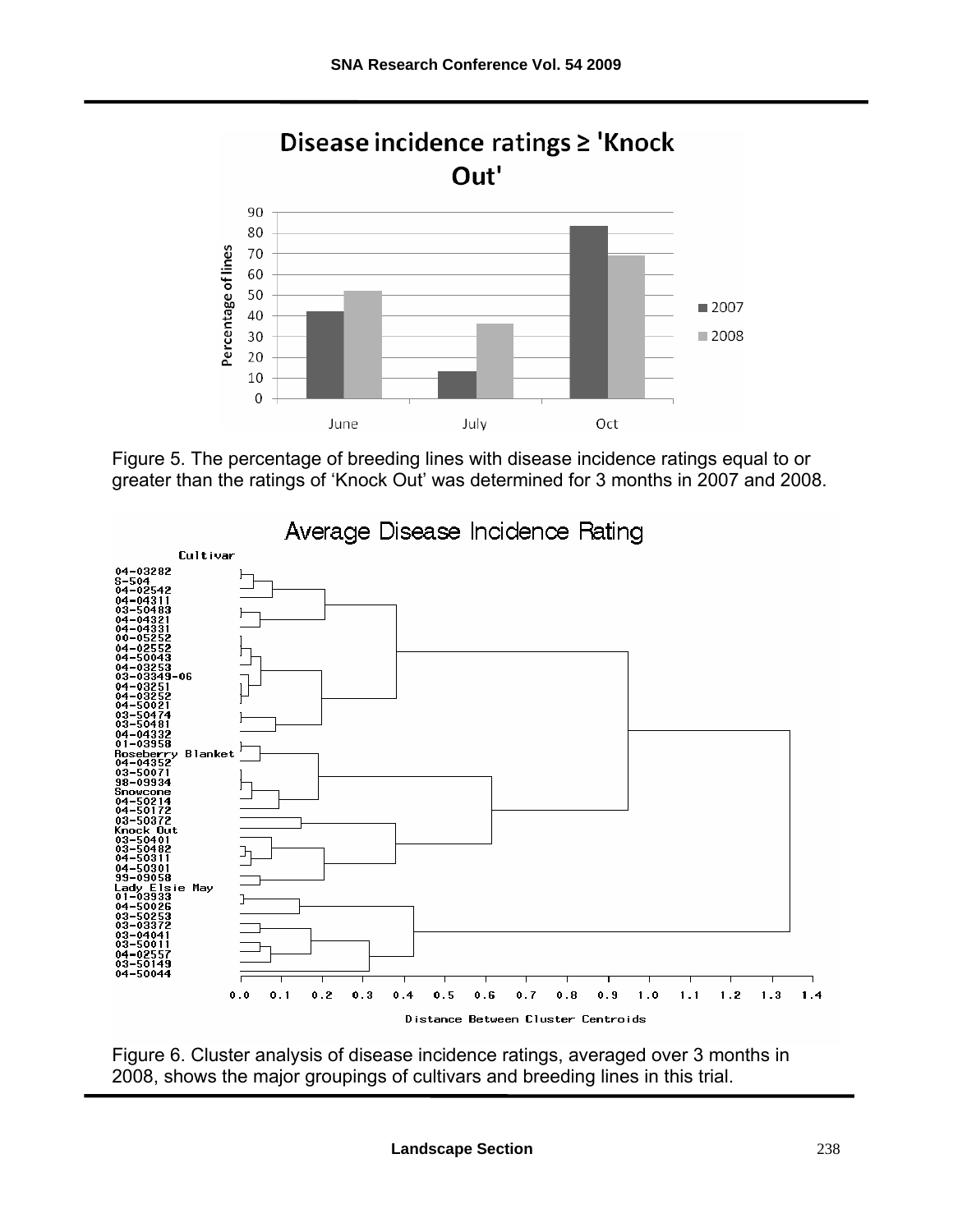

### Disease severity ratings ≥ 'Knock Out'





Figure 8. Cluster analysis of disease severity ratings, averaged over 3 months in 2008, shows the major groupings of cultivars and breeding lines in this trial.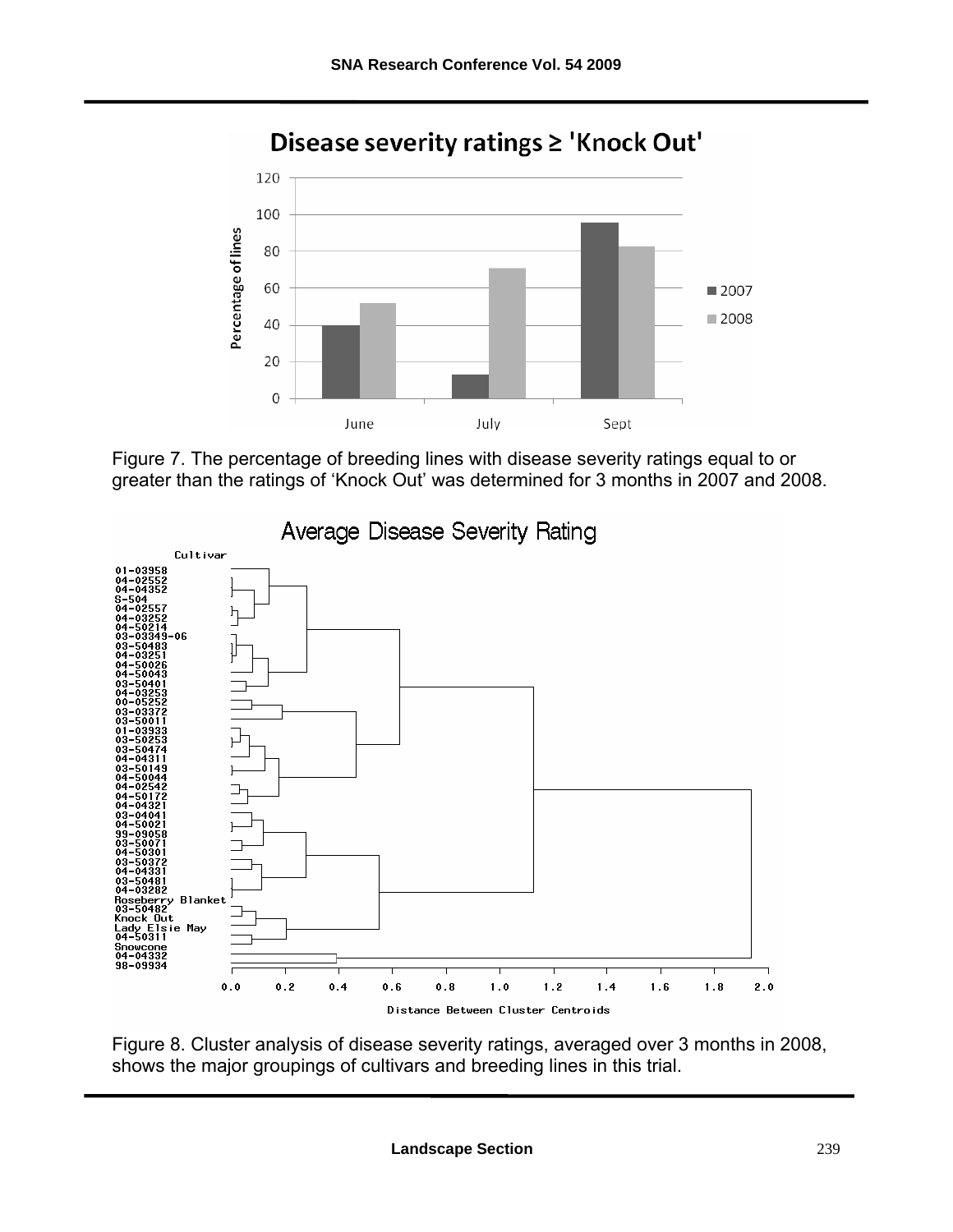#### **Performance of Ornamental Groundcovers and Perennials in Texas Green Roof Gardens**

Derald A. Harp and Chelsea Suttle

Texas A&M-Commerce, Dept of Ag Sciences, Commerce, TX 75482

Derald\_Harp@TAMU-Commerce.edu

**Index Words:** Asian Jasmine, Delosperma, succulents

**Significance to Industry:** Local, state, and federal governments are becoming increasingly interested in the use of green construction techniques that make buildings more efficient. Green roofs can significantly reduce summer cooling costs by absorbing incoming radiation and using it for photosynthesis and water evaporation. Unfortunately, green roofs in southern United States are unable to use plant species commonly used in the cooler climates of the northern U.S., Europe, and Japan. Previous studies by Harp and Pulatie (2008) described the challenges facing green roof gardens in the warm, sub-tropical climates. In this study, we were able to identify ornamental species commonly grown in the southern U.S. that perform extremely well in Texas green roof gardens.

**Nature of Work:** Green roofs are used as an environmentally friendly roofing strategy. First, green roofs intercept incoming radiation, decreasing the heat load on the building and ameliorating the urban heat island effect (U.S. EPA, 2003; Onmura et al., 2001; Osmundson, 1999). Green roofs also increase insulation for buildings, decreasing utility costs and reducing energy consumption (Theodosiou, 2003).

While the benefits of green roofs have been realized, little research can be found evaluating suitable taxa for rooftop gardens in the southern U.S. (Monterusso et al., 2005). These plants must be capable of withstanding the harsh environmental conditions frequently present on rooftops (Dunnett and Kingsbury, 2004; Dunnett and Nolan, 2004). Green roofs in Europe, Canada, and cooler climates of the U.S. have been very successful using various species of *Sedum*, along with native grasses and forbs (Monterusso et al., 2005; Rowe et al., 2005; VanWoert et al., 2005; Durhman et al., 2004; Boivin et al., 2001). However, these plants are not suitable in the southern U.S. where summer high temperatures exceed 100°F for several months. Designers in warmer areas of the U.S. are forced to rely on anecdotal evidence and landscape experience that may or may not translate effectively to the unique conditions found on urban rooftops.

Ten species were evaluated during 2008: Hardy Ice Plant (*Delosperma cooperi*), Beaufort West Ice Plant (*Delosperma* 'Beaufort West'), New Gold Lantana (*Lantana X hybrida* 'New Gold'), White Sedum (*Sedum album*), Stonecrop (*Sedum kamtschaticum*), Frogfruit (*Phyla nodiflora*), Green Santolina (*Santolina virens*), Gray Santolina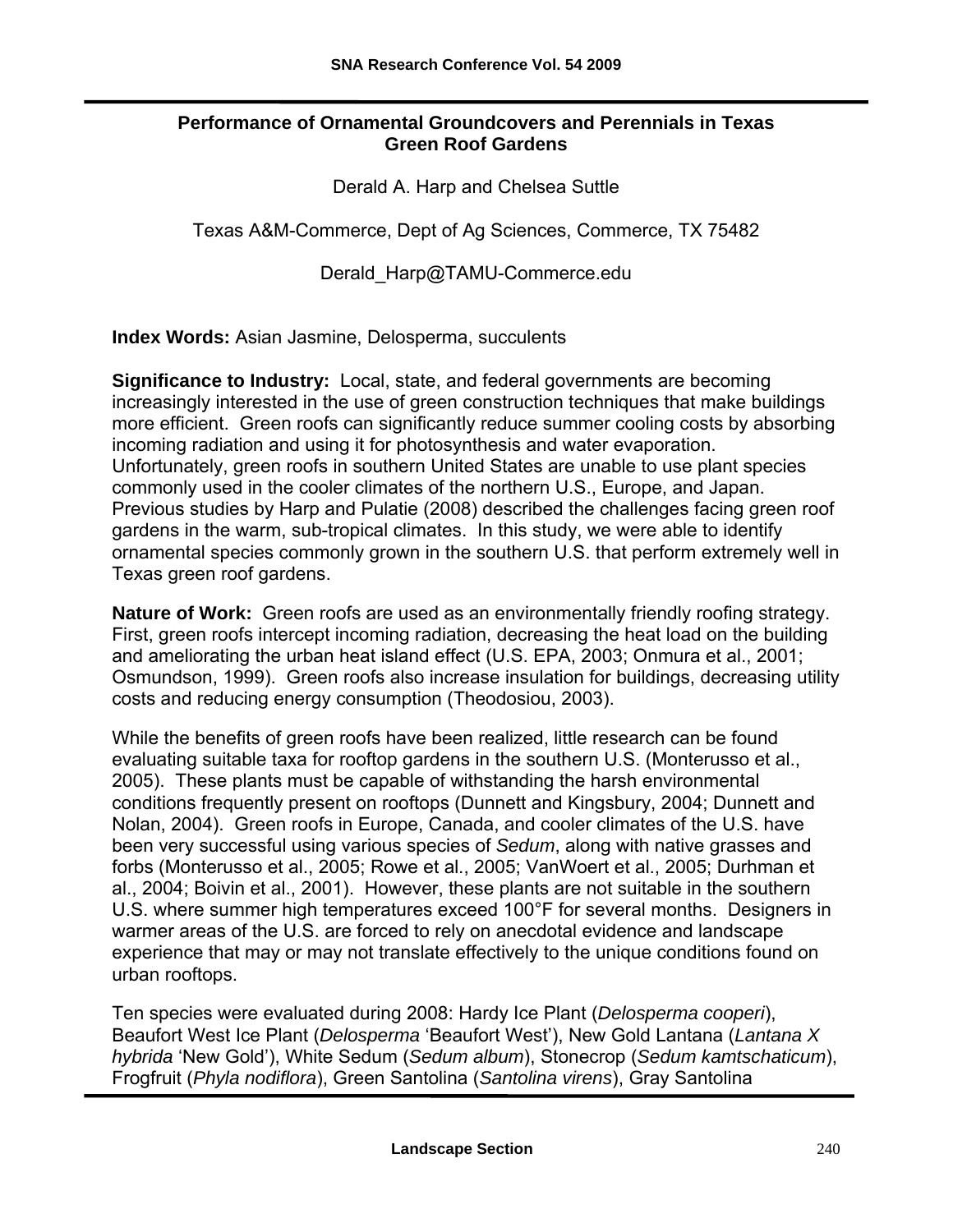(*Santolina chamaecyparisus*), Katie's Dwarf Ruellia (*Ruellia brittoniana* Katie), and Asian Jasmine (*Trachelospermum asiaticum*). The Sedums were chosen for their performance in prior studies in Texas. (Harp and Pulatie, 2008). Frogfruit was chosen as one of the species identified in previous work in Texas (Gardiner, 2008; Harp and Pulatie, 2008). The two species of Santolina, Ruellia, Lantana, and Asian Jasmine were chosen as they are known performers in Texas xeriscape gardens.

Four plants of each species were planted in 4" deep, 24" x 24" green roof modules in a commercially provided green roof planting mix (GreenGrid, ABC Supply Co, Inc. Vernon Hills, IL) on the roof of the Texas A&M University – Commerce Science building. Plants were watered on an as-needed basis and topdressed with Osmocote 15-9-12 slowrelease fertilizer. Each module was considered an experimental unit. Modules were arranged in a randomized complete block design. Quantitative plant data was collected every two weeks and included plant height, width, and mortality.

**Results and Discussion:** Weather in 2008 was fairly typical in north Texas with average daily high temperatures in the mid to low 90s and average daily low temperatures in the mid to low 70s (Figure 1). Extreme high temperature for summer 2008 occurred on August 3 with a high temperature of 104.7°F recorded. Daily high temperature exceeded 100°F six times during the summer, all during the last week of July and first week of August.

For the purposes of our study, wind speed and gusts were much more important during the early stages of the study. During April, May and June 2008, wind gusts in excess of 30 mph were recorded on over 60 different days. Gusts above 40 mph were measured on 10 different days, with 2 days of gusts above 50 mph. These high winds were responsible for the loss of *Santolina virens* from the study as plants were blown out of the planting medium. Several specimens of *Santolina chamaecyparisus* were similarly lost, but sufficient numbers remained to continue in the study.

In terms of growth, frogfruit far exceeded growth of other species tested, increasing in width by over 30 inches, on average. Lantana and Hardy Ice Plant also demonstrated effective growth, increasing by 13 and 9 inches respectively (Table 1). All plants except White Sedum and Gray and Green Santolina were successfully grown during Summer 2008. Gray and Green Santolina were damaged by high winds early in the growing season, but have performed well in earlier trials (Harp and Pulatie, 2008). White sedum declined as summer temperatures increased and was completely absent from the modules by the end of the study, indicating it is a poor choice for green roof gardens in Texas. Based on results from this study, Hardy Ice Plant, Beaufort West Ice Plant, Frogfruit, New Gold Lantana, Katie's Dwarf Ruellia and Asian Jasmine may be successfully used in green roofs in the southern U.S.

Leaf temperatures for all plants were significantly lower than surrounding roof temperatures (Table 2). The greatest differences were found in April, July, and August. Leaf temperatures in April were 54.3°F lower than the surrounding roof surface. Temperatures were 47°F and 36.4°F lower in July and August, respectively. The ability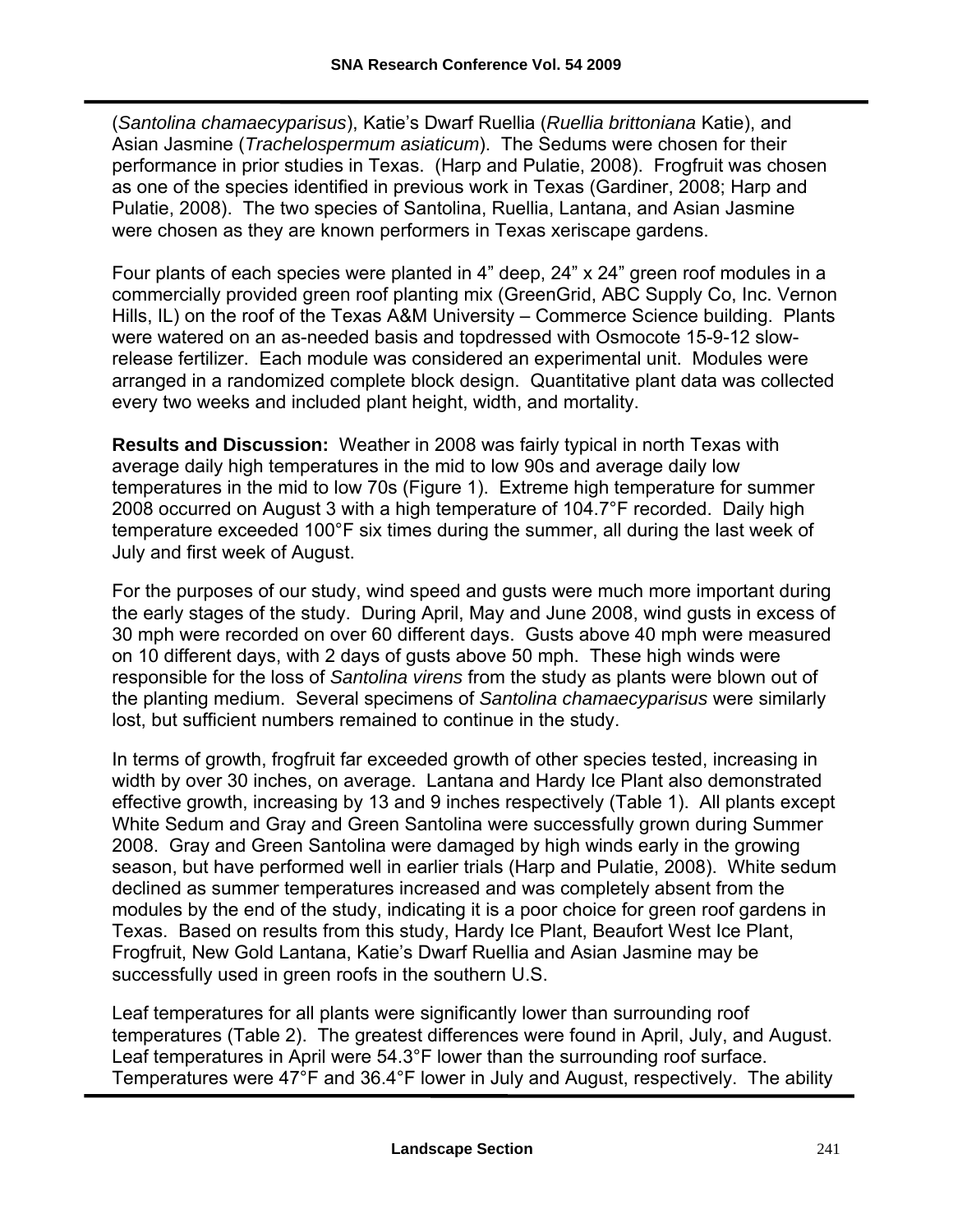to reduce surface temperatures contributes to a reduced urban heat island effect and may contribute to lower temperatures inside the building, significantly lowering building energy usage for summer cooling.

#### **Literature Cited**

- 1. Boivin, M., M. Lamy, A. Gosselin, and B. Dansereau. 2001. Effect of artificial substrate depth on freezing injury of six herbaceous perennials grown in a green roof system. HortTechnology 15:747-751.
- 2. Durhman, A., N.D. VanWoert, D.B. Rowe, C.L. Rugh, and D. Ebert. 2004. Evaluation of Crassulacean species on extensive green roofs, p. 504-517. Proc, 2<sup>nd</sup> North American Green Roof Conference: Greening rooftops for sustainable communities, Portland, Ore. 2-4 June, 2004, Cardinal Group, Toronto.
- 3. Dunnett, N. and N. Kingsbury. 2004. Planting green roofs and living walls. Timber Press, Inc., Portland, Ore.
- 4. Dunnett, N. and A. Nolan. 2004. The effect of substrate depth and supplementary watering on the growth of nine herbaceous perennials in a semi-extensive green roof. Acta Hort. 643:305-309.
- 5. Gardiner, Bruce. 2008. Green Roof Research. http://www.greenroofresearch.org/<Last accessed 30 June 2008.
- 6. Harp, Derald A. and Steven Pulatie. 2008. Preliminary evaluation of landscape plants for use on green roofs in Texas. Proceedings of the Southern Nursery Association Research Conference. p. 433-435.
- 7. Monterusso, M.A., D.B. Rowe, and C.L. Rugh. 2005. Establishment and persistence of *Sedum* spp. and native taxa for green roof applications. HortScience (40(2):391-396.
- 8. Onmura, S., M. Matsumoto, and S. Hokoi. 2001. Study on the evaporative cooling effect of roof lawn gardens. Energy and Buildings 33:653-666.
- 9. Osmundson, T. 1999. Roof gardens: History, design, and construction. Norton, New York
- 10. Theodosiou, T.G. 2003. Summer period analysis of the performance of a planted roof as a passive cooling technique. Energy and Buildings 35:909-917.
- 11. U.S. EPA. 2003. Cooling summertime temperatures: Strategies to reduce urban heat islands. EPA 430-F-03-014. USEPA, Washington, D.C.
- 12. VanWoert, N.D., D.B. Rowe, J.A. Andresen, C.L. Rugh, and L. Xiao. 2005. Watering regime and green roof substrate design affect Sedum plant growth. HortScience 40:659-664.
- 13. Welsh, D.F., W.C. Welch, and R.L. Duble. 2000. Landscape water conservation…Xeriscape.
- 14. http://aggie-horticulture.tamu.edu/extension/xeriscape/xeriscape.html Last accessed 30 June 2008.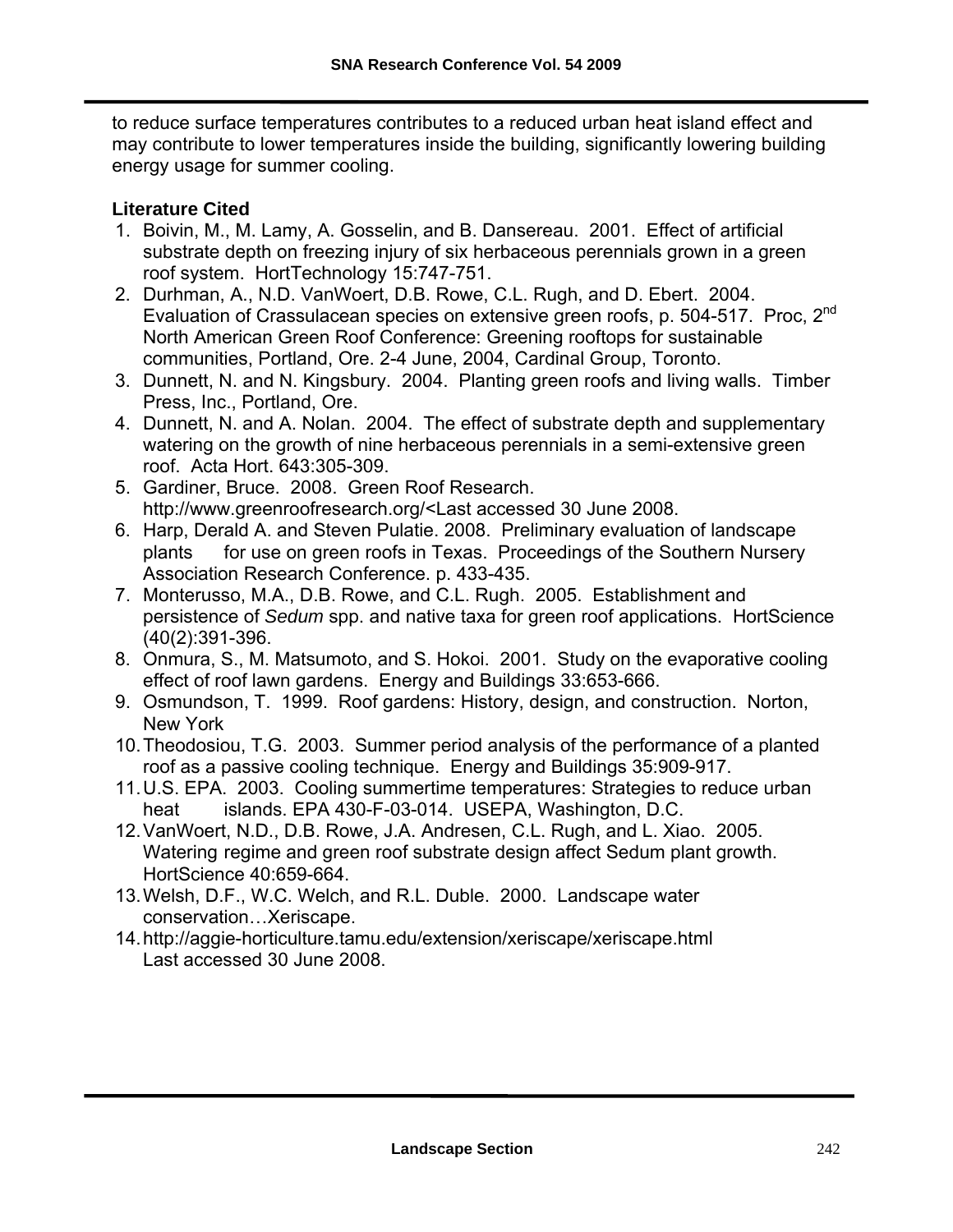

Figure 1. Average monthly high and low temperature (°F) during spring and summer 2008 on the Texas A&M – Commerce green roof.

| Table 1. Average increase in plant width in ten species grown on a green roof in north |  |  |  |  |  |  |
|----------------------------------------------------------------------------------------|--|--|--|--|--|--|
| Texas during spring and summer 2008.                                                   |  |  |  |  |  |  |

| <b>Species</b>               | Average width increase (in.) |  |  |  |  |
|------------------------------|------------------------------|--|--|--|--|
| Delosperma cooperi           | 8.63                         |  |  |  |  |
| Delosperma 'Beaufort West'   | 2.45                         |  |  |  |  |
| Lantana x hybrida 'New Gold' | 13.04                        |  |  |  |  |
| Sedum album                  | 0.00                         |  |  |  |  |
| Sedum kamtschaticum          | 6.29                         |  |  |  |  |
| Ruellia brittoniana 'Katie'  | 3.27                         |  |  |  |  |
| Phyla nodiflora              | 34.03                        |  |  |  |  |
| Santolina virens             | 0.00                         |  |  |  |  |
| Santolina chamaecyparisus    | 1.65                         |  |  |  |  |
| Trachelospermum asiaticum    | 0.10                         |  |  |  |  |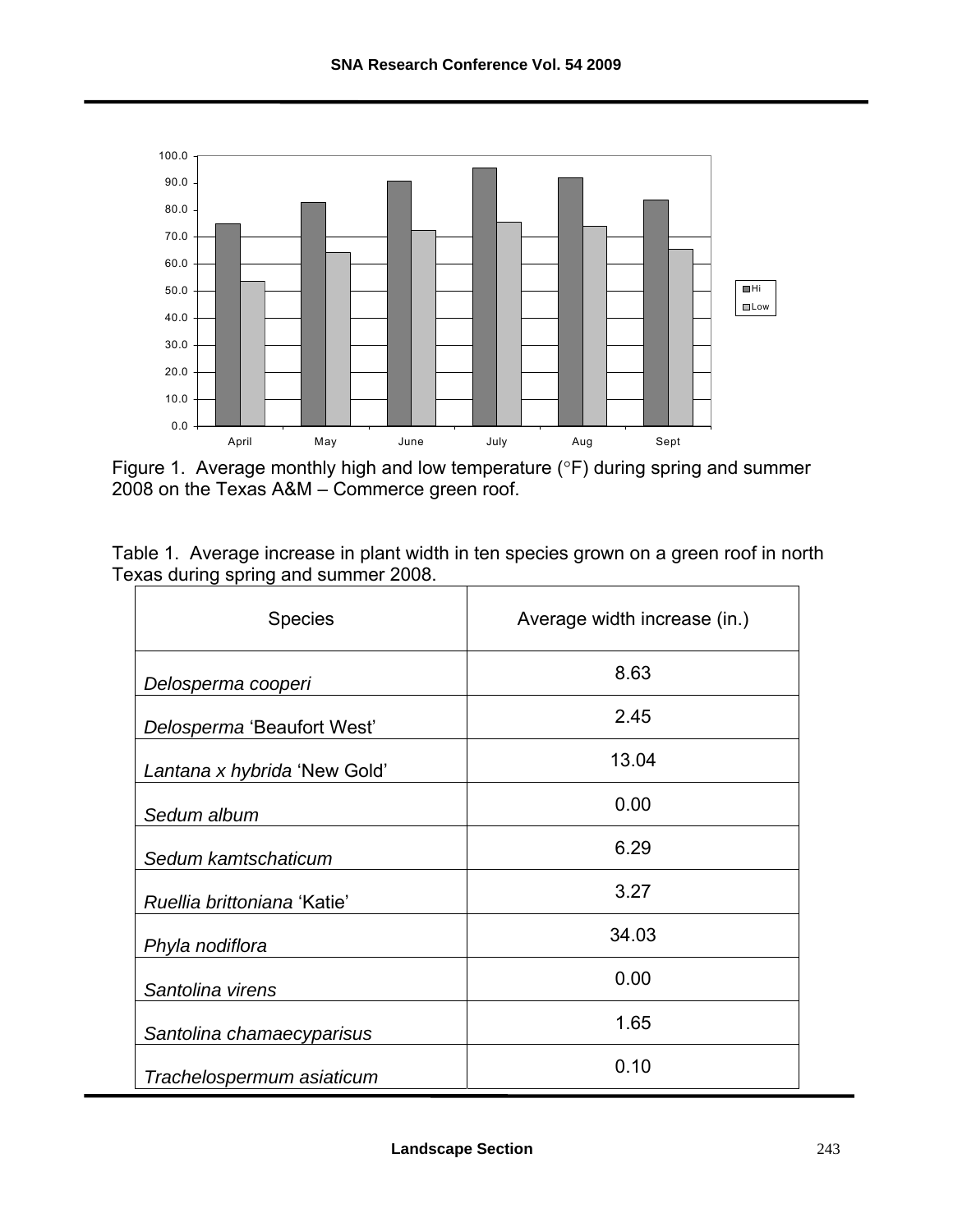| <b>Month</b> | Roof<br><b>Temperature</b><br>'°F) | Leaf<br><b>Temperature</b><br>'°F) |
|--------------|------------------------------------|------------------------------------|
| May          | 140.3                              | 86.0                               |
| June         | 94.8                               | 85.6                               |
| July         | 157.0                              | 110                                |
| August       | 126.5                              | 90.1                               |

Table 2. Average leaf and roof surface temperatures on a green roof in north Texas during spring and summer 2008.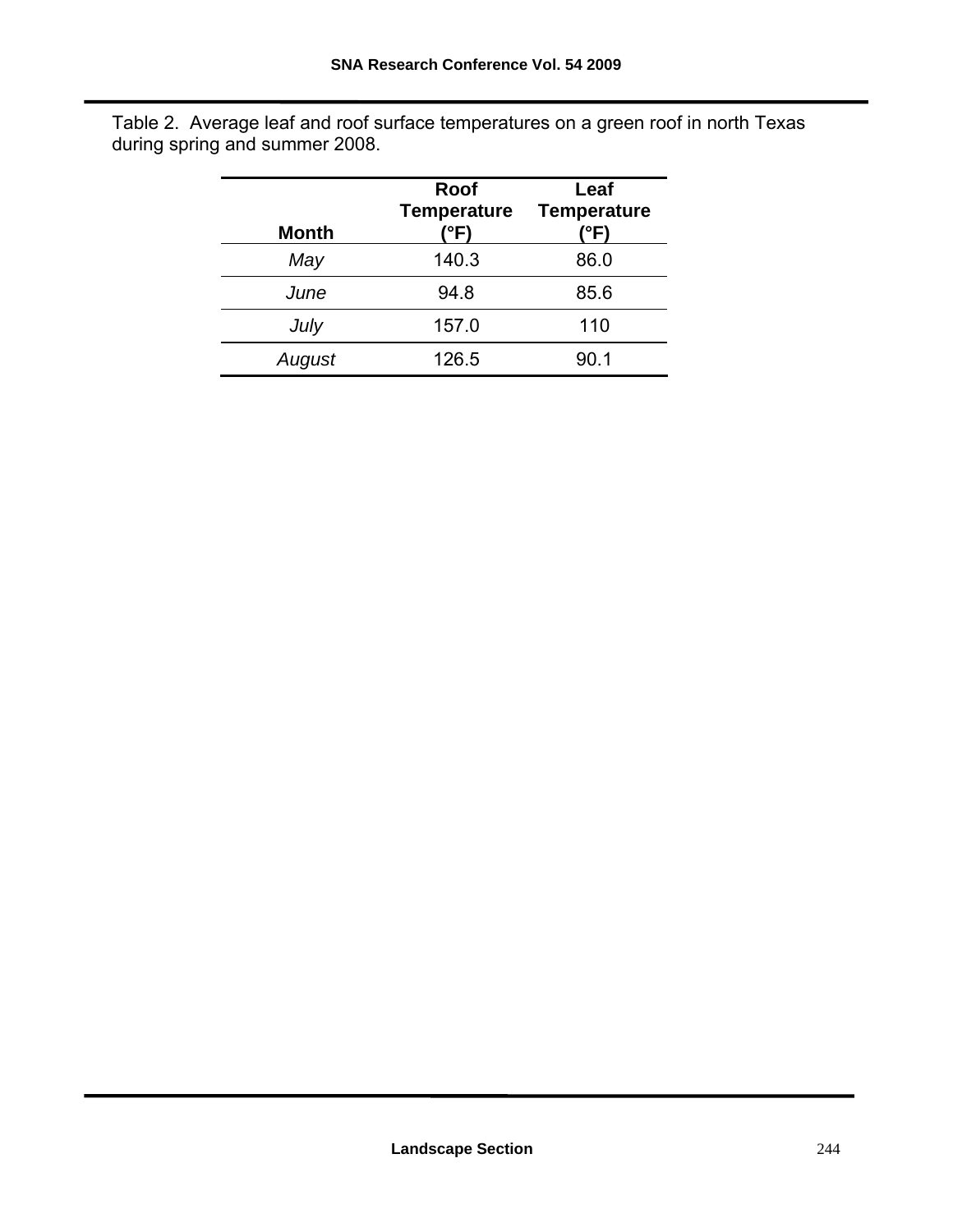#### **Initial Performance of 12 Roses Grown in North, Central and South Florida under Low Maintenance Conditions**

Gary W. Knox<sup>1</sup>, Sydney Park Brown<sup>2</sup>, Sandra B. Wilson<sup>3</sup>, Keona Muller<sup>3</sup>, Jozer Mangandi<sup>2</sup> and James H. Aldrich<sup>1</sup>, University of Florida/IFAS

**North Florida Research and Education Center, 155 Research Rd., Quincy, FL 32351;** ²Gulf Coast Research and Education Center - Plant City, 1200 N. Park Road Plant City, FL 33563 <sup>3</sup>Indian River Research and Education Center, 2199 South Rock Road Fort Pierce, FL 34945

#### [gwknox@ufl.edu](mailto:gwknox@ufl.edu)

**Index Words.** variety trialing, shrub rose, *Rosa sp.* 

**Significance to Industry:** Sales and use of shrub roses has increased dramatically but information on performance in Florida is lacking, especially under low maintenance conditions. An evaluation of 12 shrub rose cultivars is ongoing at 3 sites in Florida. After 40 weeks, Knock Out received the highest average cumulative visual quality ratings in north and central Florida, and Knock Out and Home Run had the highest ratings in south Florida. The largest average cumulative flowering occurred with Knock Out in south Florida, Knock Out, Home Run and 'Bailey Red' in central Florida, and Knock Out and Home Run in north Florida. Ratings in central Florida declined in late summer and fall in association with damage from chilli thrips (*Scirtothrips dorsalis*). Peak flowering of most cultivars occurred in July in south and central Florida and Aug. through Nov. in north Florida.

**Nature of Work:** Shrub roses have become extremely popular in recent years. Within the classification of "modern roses," which includes hybrid tea and shrub roses, sales of shrub roses increased from 7% in 2000 to 17% in 2005 and are estimated to grow to 45 – 50% by 2010 (Shanklin, pers. comm.). Recent or ongoing rose evaluations in the southeastern U.S. include those in Texas (Mackay et al., 2008), Mississippi (Sloan and Harkness, 2008) and Louisiana (Owings et al., 2007) but little information is available for comparative shrub rose performance across Florida.

A landscape evaluation of shrub roses was initiated in three sites in Florida in 2008. Twelve shrub rose taxa were selected for this study based on availability and plant performance in other locations in the southeastern U.S. (Table 1). Clonally propagated, own root cultivars were obtained as bare root plants (Star Roses, Cutler, CA; The Antique Rose Emporium, Brenham, TX; Weeks Roses, Cucamonga, CA) or in #1 containers (Petals From the Past, Inc., Jemison, AL). Six uniform plants of each taxon were installed on 23 Jan. 2008 in south Florida (Fort Pierce; USDA Hardiness Zone 9b), central Florida (Plant City; USDA Hardiness Zone 9a) and north Florida (Quincy; USDA Hardiness Zone 8b). Plants were placed 8.0 ft on center in rows 8.0 ft wide with a 4.0 ft wide strip of black landscape fabric down the center of each row. Prior to planting,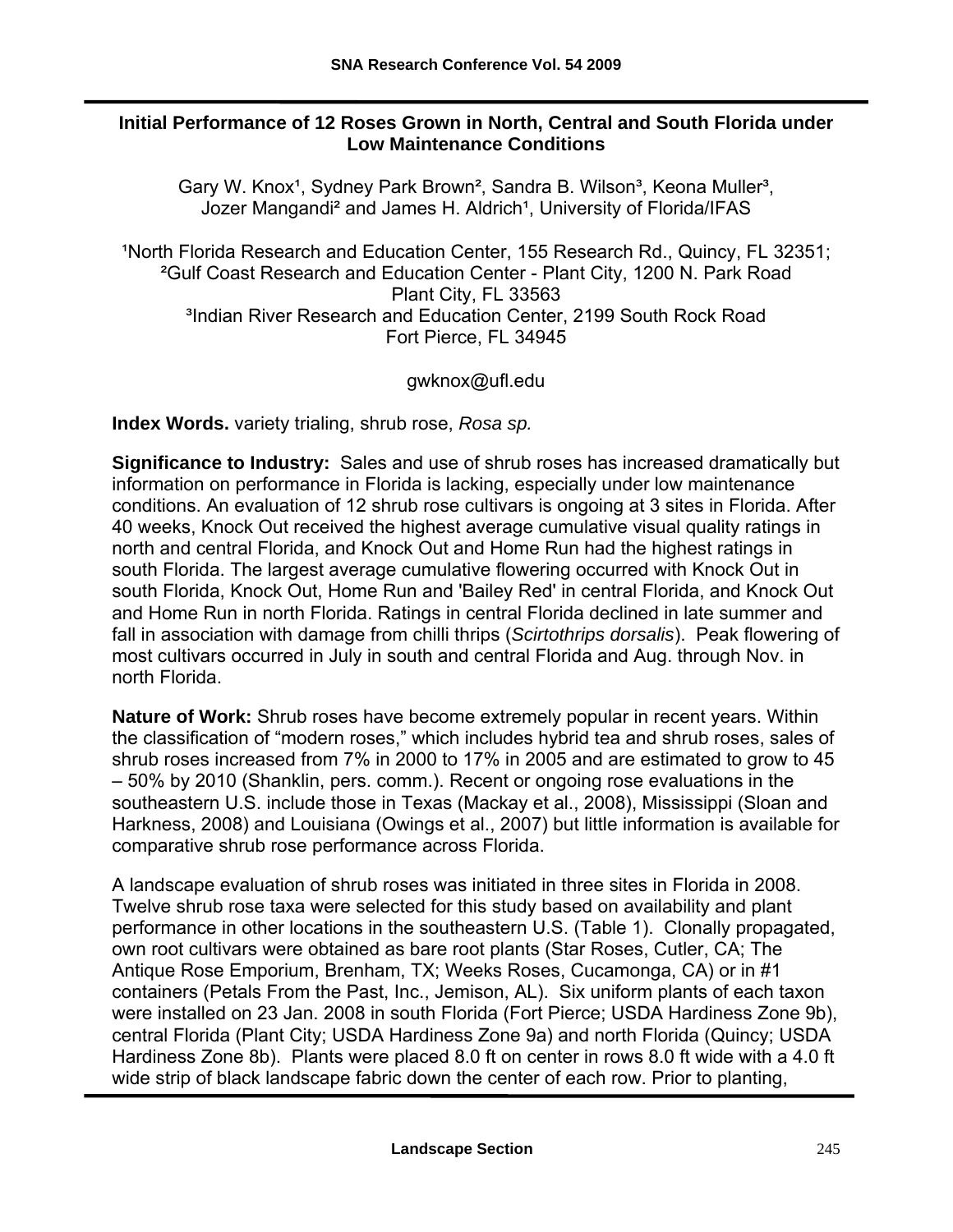composted cow manure (Black Gold Compost Co., Oxford, FL) was applied to a depth of 3.0 in in a swath 2.0 ft wide down the center of each row and subsequently tilled into the upper 6 in of soil.

After planting, each 8.0 ft wide row was mulched to a depth of  $3 - 4$  in with locally used mulches (chipped yard waste, pine bark nuggets and pine straw in south, central and north Florida, respectively). Roses were drip irrigated after planting with 0.5 gal per plant daily for 2 weeks, 0.5 gal per plant every other day for the next 3 months, and 0.5 gal per plant weekly for the next 3.5 months. Plants were fertilized 8 weeks after planting with 0.16 oz (4.54 g) of 6-month Osmocote Plus 15-9-12 (Scotts Co., Marysville, OH) in the area 6 in from the crown. Plants in south, central and north Florida received an additional 0.33 oz (9.49g), 0.25 oz (7.12g), 0.17 oz (4.75g), respectively, on 9 June and 0.50 oz (14.03g), 0.41 oz (11.66g), and 0.33 oz (9.29g), respectively, on 9 Sept. to accommodate nutrient needs proportional to the length of growing season at each site. Plants were not pruned or sprayed with pesticide; weeds were hand pulled as needed.

Visual quality was assessed monthly by three individuals for each cultivar independently at each location. Assessments were performed on a scale from 0 to 5 where 0=dormant, no foliage present, 1= poor form and quality, not acceptable, extremely susceptible to disease, 2=fair quality, marginally acceptable, susceptible to disease (while complete defoliation is unlikely, infection may be severe), 3= adequate and somewhat desirable form and color, average disease resistance (some disease is likely, but the plant should grow and flower acceptably without sprays), 4= very acceptable form, desirable, resistant to disease (while a few leaf spots may be found occasionally, most leaves will be healthy), and 5=excellent quality, very desirable form (rounded shape, well-branched, dense canopy) and landscape performance, extremely resistant to disease (leaf spots are virtually never seen). Monthly flowering was rated from 1 to 5 where 1=no flowers and 5=flowers found on 76-100% of the plant canopy.

The field experiments were conducted similarly in south, central and north Florida. A randomized complete block experimental design was used with 12 taxa placed in twoplant plots replicated three times (blocks). Visual quality and flowering data were collected monthly for each replication. At 40 weeks, growth data (height and 2 widths) were collected. Each experiment was subjected to analysis of variance (ANOVA) and significant means separated by least significant difference (LSD), *P*=0.05 level.

**Results and discussion:** Rose growth after planting was delayed up to 8 weeks in north Florida due to cool temperatures (data not shown). Knock Out received the highest average cumulative visual quality ratings in north and central Florida, and Knock Out and Home Run had the highest ratings in south Florida (Table 2). At the other extreme, 'Belinda's Dream' and 'Old Blush' had lowest average cumulative visual quality ratings in north Florida while 'Perle d'Or' performed the poorest in central Florida. 'Old Blush' and 'Perle d'Or' had the lowest average cumulative visual quality ratings in south Florida.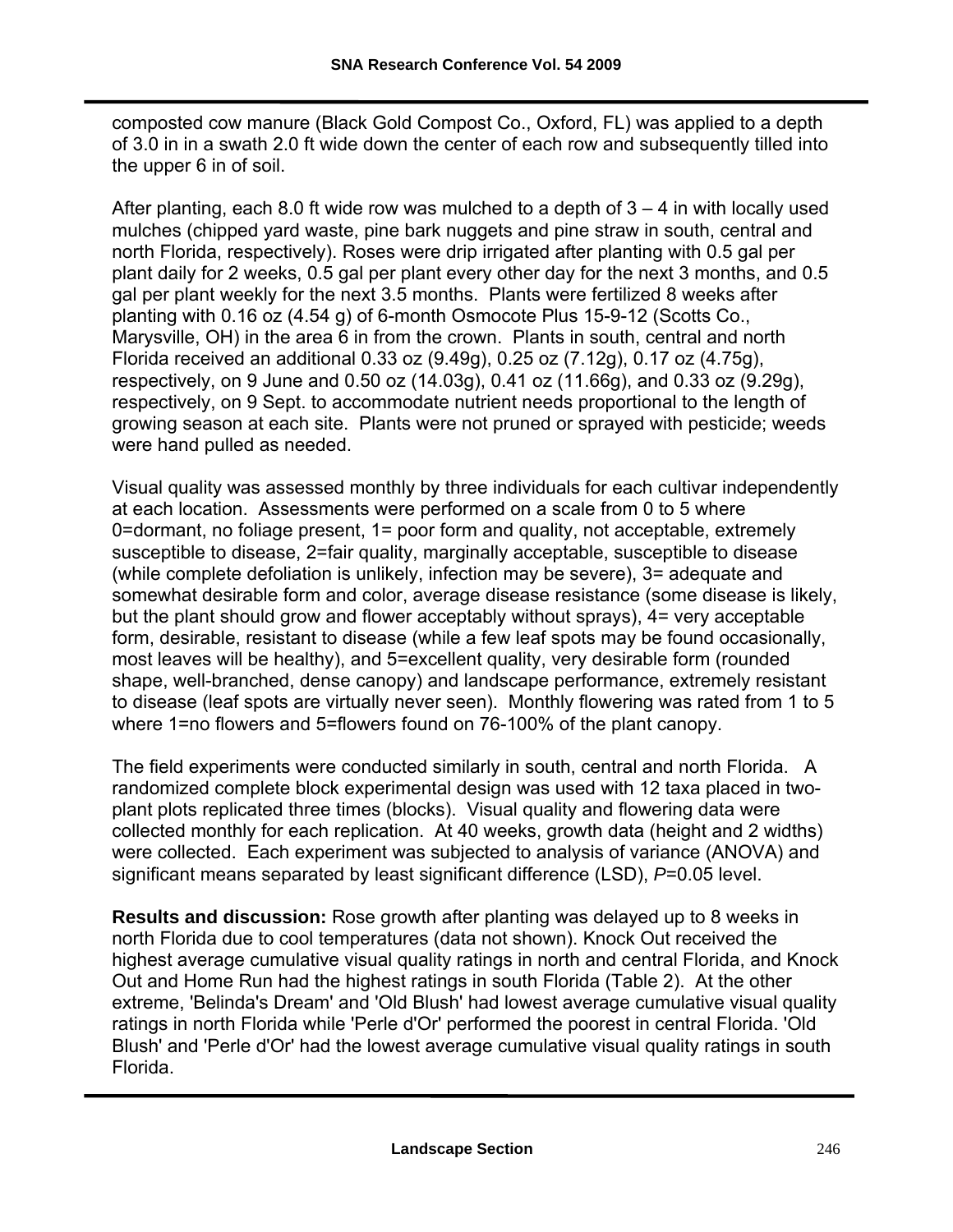The greatest average cumulative flowering occurred with Knock Out in south Florida, Knock Out, Home Run and 'Bailey Red' in central Florida, and Knock Out and Home Run in north Florida (Table 2). Ratings in central Florida declined in late summer and fall in association with damage from chilli thrips (*Scirtothrips dorsalis*). Dates of peak flowering in south Florida occurred in July for all cultivars except 'Perle d'Or' (Apr.), 'Bailey Red' (Sept.) and 'Mrs. B.R. Cant' (Nov.). Peak flowering in central Florida occurred in July for all cultivars except 'Mutabilis' and 'Spice' (both in Oct.). Except for 'Louis Philippe', peak flowering in north Florida occurred much later: Carefree Beauty, 'Duchesse de Brabant' and Home Run peaked in Aug., Knock Out and 'Mrs. B.R. Cant' peaked in Sept., 'Perle d'Or' peaked in Oct., and remaining cultivars peaked in Nov. Rose performance among cultivars and sites will continue to be assessed throughout 2009, with additional emphasis on disease and insect susceptibility.

#### **Literature Cited:**

- 1. Mackay, W.A., S.W. George, C. McKenney, J.J. Sloan, R.I. Cabrera, J.A. Reinert, P. Colbaugh, L. Lockett and W. Crow. 2008. Performance of garden roses in north central Texas under minimal input conditions. HortTech. 18(3): 417-422.
- 2. Owings, Allen, C. Allen Broyles and Ann Gray. 2007. Landscape Performance of Recently Released Landscape Shrub Roses – Initial Observations. Proc. South. Nursery Assn. Res. Conf. 52: 232-233.
- 3. Shanklin, David. 2006. Personal communication. Jackson & Perkins Wholesale, Inc., Medford OR.
- 4. Sloan, Crofton and Susan S. Harkness. 2008. Field performance of cut flower rose cultivars in Mississippi. HortTech. 18(4): 734-739.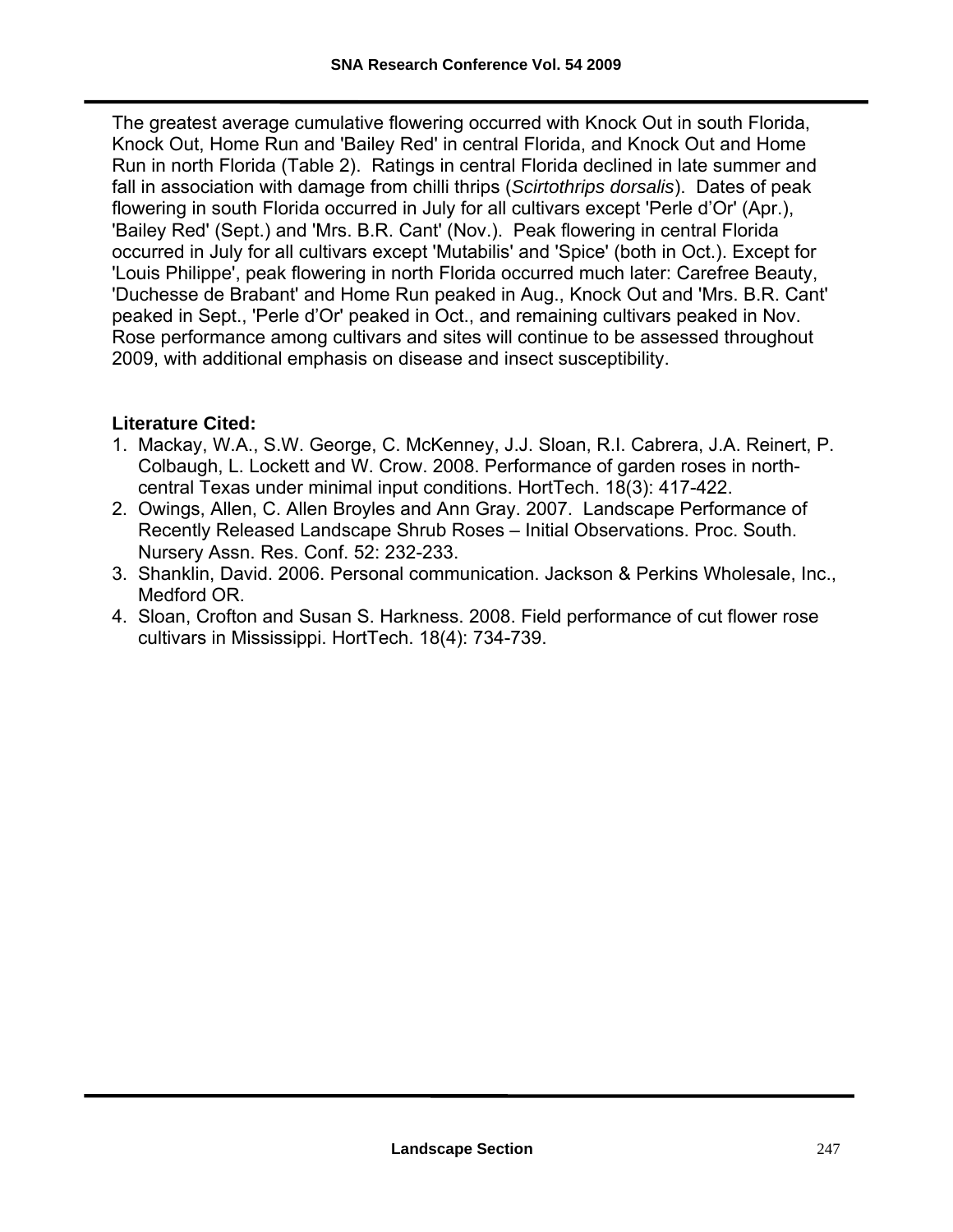Table 1. Plant description of 12 shrub rose taxa evaluated during the study. Form, foliage and inflorescence descriptions are based on observations in Florida.

|                              |              | Year              | <b>Flower</b>          | <b>Flower</b>       |                                                                                 |
|------------------------------|--------------|-------------------|------------------------|---------------------|---------------------------------------------------------------------------------|
| <b>Name</b>                  | <b>Class</b> | <b>Introduced</b> | <b>Description</b>     | Color               | <b>Comments</b>                                                                 |
| 'Bailey Red'                 | Found        | Unknown           | repeat,                | Red                 | Clusters of true red flowers with                                               |
|                              |              |                   | single                 |                     | bright yellow stamens contrast nicely                                           |
|                              |              |                   |                        |                     | with medium green foliage                                                       |
| 'Belinda's Dream'            | Shrub        | 1992              | repeat, very<br>double | Pink                | Seedling of 'Tiffany' crossed with                                              |
|                              |              |                   |                        |                     | 'Jersey Beauty' by Dr. Robert Basye;<br>large flowers                           |
| Carefree Beauty <sup>™</sup> | Shrub        | 1977              | repeat,                | Medium              | Developed by Dr. Griffith Buck                                                  |
| 'BUCbi')                     |              |                   | semi-double            | pink                |                                                                                 |
| 'Duchesse de                 | Tea          | 1857              | repeat                 | Light pink          | Large, cabbage-like, nodding flowers                                            |
| Brabant'                     |              |                   |                        |                     | are light pink fading with time                                                 |
| Home Run®                    | Shrub        | 2006              | repeat,                | True red            | Bred by Tom Carruth; derived from                                               |
| ('WEKcisbako')               |              |                   | single                 |                     | Knock Out <sup>®</sup> and more resistant to                                    |
|                              |              |                   |                        |                     | powdery mildew and downy mildew                                                 |
| Knock Out <sup>®</sup>       | Shrub        | 2000              | repeat,                | <b>Neon</b>         | Developed by William Radler;                                                    |
| ('RADrazz')                  |              |                   | semi-double            | red                 | famous for its free-flowering nature                                            |
|                              |              |                   |                        |                     | and resistance to blackspot; new                                                |
|                              |              |                   |                        |                     | foliage is maroon                                                               |
| 'Louis Philippe'             | China        | 1834              | repeat,                | Red                 | Centers of flowers often are a deep                                             |
|                              |              |                   | double                 |                     | pink                                                                            |
| 'Mrs. B.R. Cant'             | Tea          | 1901              | repeat,<br>double      | Pink                | Thought to be one of the 4 roses                                                |
| 'Mutabilis'                  |              |                   |                        | Yellow-             | instrumental in modern breeding                                                 |
|                              | China        | Prior to<br>1894  | repeat,                |                     | Salmon-orange buds open to yellow-                                              |
|                              |              |                   | single                 | orange<br>fading to | orange flowers, fading to yellow and<br>changing to pink; flowers of all colors |
|                              |              |                   |                        | yellow              | are often present at the same time                                              |
|                              |              |                   |                        | and pink            |                                                                                 |
| 'Old Blush'                  | China        | 1752              | repeat,                | Dark                | Buds open to nodding, light pink                                                |
|                              |              |                   | double                 | pink                | flowers that fade to dark pink                                                  |
| 'Perle d'Or'                 | Polyantha    | 1884              | repeat,                | Pale                | Clusters of blush-colored buds open                                             |
|                              |              |                   | double,                | peach               | to blush-white flowers that fade to                                             |
|                              |              |                   | pom-pom                |                     | pale peach                                                                      |
| 'Spice'                      | Bermuda      | Unknown           | repeat                 | <b>Blush</b>        | Blush-colored buds open to nodding,                                             |
|                              |              |                   |                        | white               | blush-white flowers                                                             |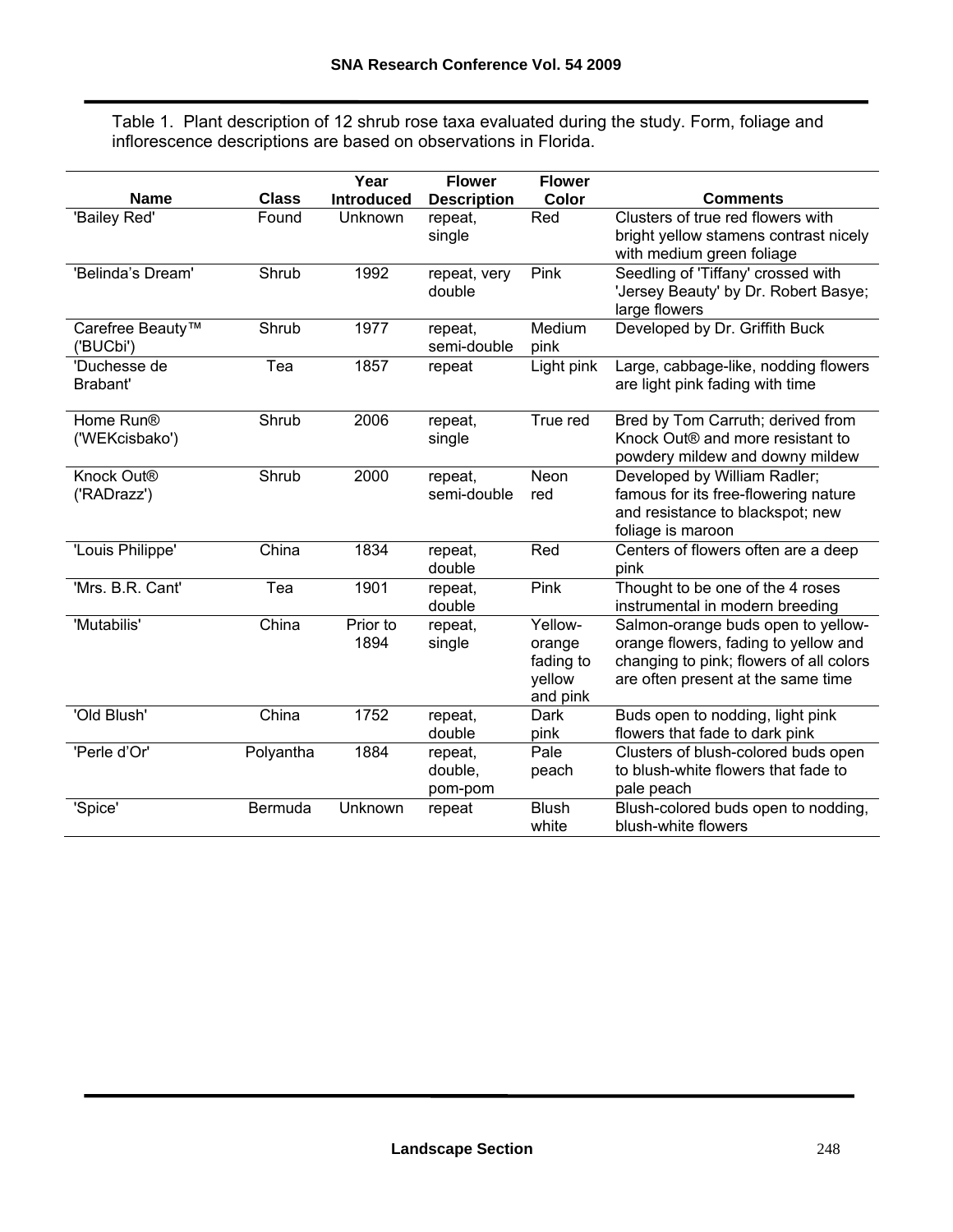| Table 2. Visual quality and flowering of 12 rose cultivars grown in north, central, and south Florida for 40 weeks |  |  |  |
|--------------------------------------------------------------------------------------------------------------------|--|--|--|
| under low input conditions.                                                                                        |  |  |  |

|                             | North Florida                                |                                                        |                                          |                            | Central Florida                 |                                         |                               |                            | South Florida                   |                                         |                               |                            |
|-----------------------------|----------------------------------------------|--------------------------------------------------------|------------------------------------------|----------------------------|---------------------------------|-----------------------------------------|-------------------------------|----------------------------|---------------------------------|-----------------------------------------|-------------------------------|----------------------------|
| Name                        | Ave.<br>cumulative<br>flowering <sup>v</sup> | Ave.<br>cumulative<br>visual<br>quality <sup>w,x</sup> | Highest<br>flower<br>rating <sup>v</sup> | Peak<br>flower<br>month(s) | Ave.<br>cumulative<br>flowering | Ave.<br>cumulative<br>visual<br>quality | Highest<br>flower<br>rating v | Peak<br>flower<br>month(s) | Ave.<br>cumulative<br>flowering | Ave.<br>cumulative<br>visual<br>quality | Highest<br>flower<br>rating v | Peak<br>flower<br>month(s) |
| 'Bailey<br>Red'             | 2.47                                         | 2.44                                                   | 3.83                                     | Nov                        | 2.14                            | 2.20                                    | 4.00                          | July                       | 2.21                            | 2.32                                    | 3.50                          | Sept                       |
| 'Belinda's<br>Dream'        | 1.83                                         | 1.95                                                   | 2.83                                     | Nov                        | 1.80                            | 2.15                                    | 2.83                          | July                       | 1.94                            | 2.62                                    | 4.17                          | July                       |
| Carefree<br>Beauty™         | 1.97                                         | 2.20                                                   | 2.83                                     | Aug,<br>Sept,<br>Nov       | 1.76                            | 1.89                                    | 2.33                          | July                       | 1.89                            | 2.67                                    | 3.33                          | July                       |
| 'Duchesse<br>de<br>Brabant' | 2.06                                         | 2.32                                                   | 3.33                                     | Aug                        | 1.91                            | 2.44                                    | 3.00                          | July                       | 1.79                            | 2.33                                    | 2.83                          | July                       |
| Home<br><b>Run®</b>         | 2.74                                         | 2.82                                                   | 4.17                                     | Aug                        | 2.23                            | 2.56                                    | 4.00                          | July                       | 2.36                            | 3.24                                    | 3.83                          | July                       |
| Knock<br>Out®               | 2.71                                         | 3.08                                                   | 4.50                                     | Sept                       | 2.38                            | 3.21                                    | 4.00                          | July                       | 2.80                            | 3.42                                    | 4.67                          | July                       |
| 'Louis<br>Philippe'         | 1.82                                         | 2.35                                                   | 2.83                                     | July,<br>Nov               | 1.88                            | 1.95                                    | 2.33                          | July,<br>Aug,<br>Sept      | 1.70                            | 2.42                                    | 2.50                          | July, Oct                  |
| 'Mrs. B.R.<br>Cant'         | 1.76                                         | 2.44                                                   | 2.83                                     | Sept                       | 1.70                            | 2.58                                    | 2.83                          | July                       | 1.68                            | 2.39                                    | 2.33                          | Nov                        |
| 'Mutabilis'                 | 1.95                                         | 2.41                                                   | 3.50                                     | Nov                        | 1.88                            | 2.08                                    | 2.67                          | Oct                        | 1.74                            | 2.17                                    | 2.67                          | July                       |
| 'Old<br>Blush'              | 1.86                                         | 1.98                                                   | 3.00                                     | Nov                        | 1.89                            | 1.82                                    | 2.83                          | July                       | 1.61                            | 1.65                                    | 2.00                          | July, Oct                  |
| 'Perle<br>d'Or'             | 2.00                                         | 2.30                                                   | 4.00                                     | Oct                        | 1.94                            | 1.48                                    | 2.50                          | July                       | 1.79                            | 1.39                                    | 2.83                          | April                      |
| 'Spice'                     | 1.91                                         | 2.67                                                   | 3.17                                     | Nov                        | 1.85                            | 2.23                                    | 2.67                          | Oct                        | 2.32                            | 2.64                                    | 3.83                          | July                       |
| LSD<br>$(0.05)^{z}$         | 0.23                                         | 0.22                                                   | 0.74                                     |                            | 0.27                            | 0.32                                    | 0.78                          |                            | 0.20                            | 0.27                                    | 1.04                          |                            |

 $\mathrm{v}$  Flowering was rated 1(no flowers) to 5 (many flowers).

w Visual quality was rated 1 (poor quality) to 5 (excellent).

<sup>x</sup> Average rating was derived by dividing the cumulative monthly quality rating by 11 months.

 $\frac{y}{y}$  Growth index was calculated as [height + width1 + width2]/3

z Least significant difference at *P*=0.05 level.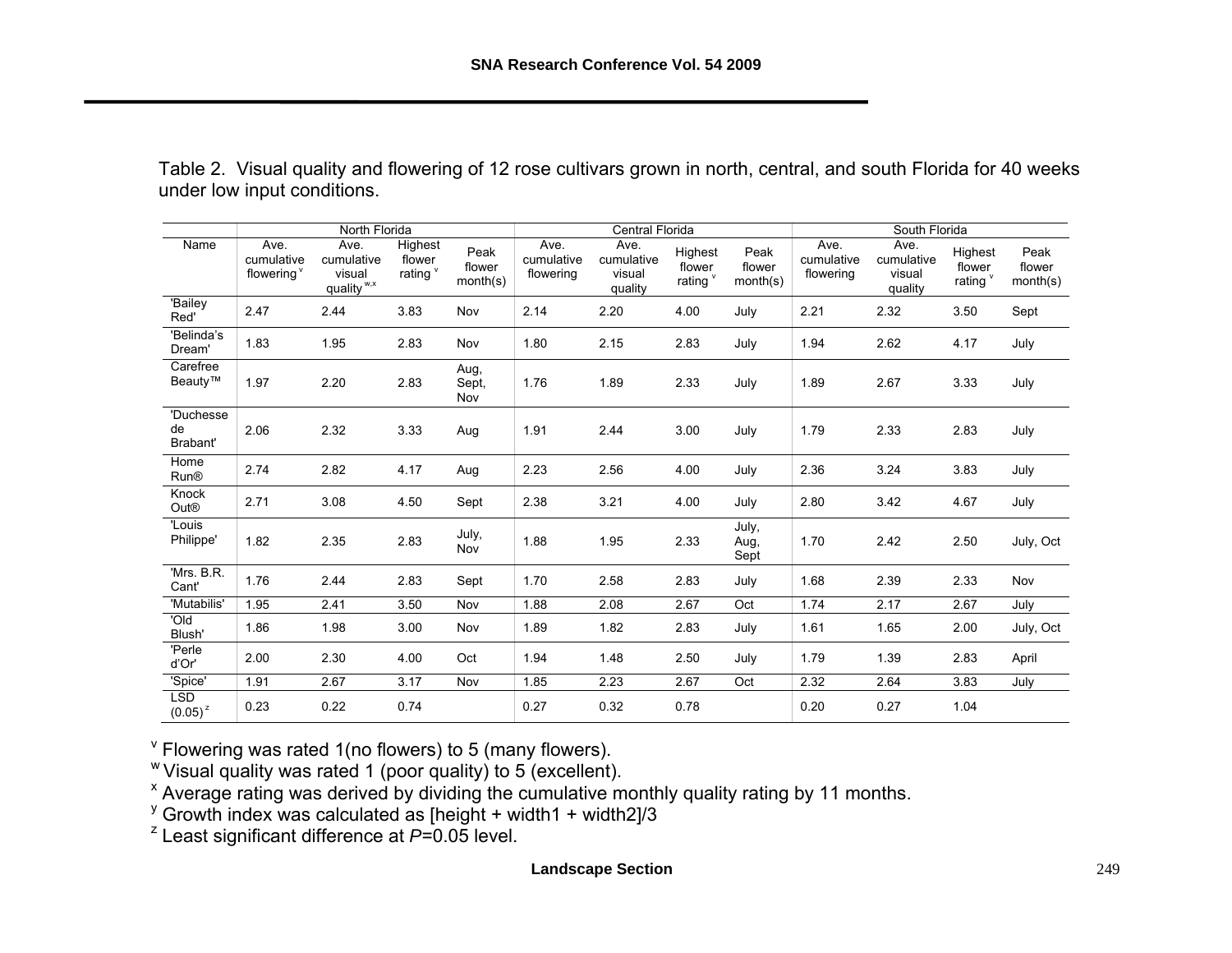#### **Post-transplant Irrigation Scheduling for Two Native Deciduous Shrub Species**

Abby L. Bailey and Amy N. Wright Dept. of Horticulture, Auburn University, Auburn, AL 36849

[baileal@auburn.edu](mailto:baileal@auburn.edu) 

**Index Words:** Establishment, landscape, *Itea virginica, Rhododendron austrinum*

**Significance to Industry:** The effect of five irrigation scheduling treatments on shoot growth and photosynthetic rates of *Itea virginica* L. 'Henry's Garnet' ('Henry's Garnet' sweet spire) and *Rhododendron austrinum* Rehd. (florida flame azalea) were studied. Plants were planted at grade in field plots and irrigated based on root ball or backfill soil moisture. Photosynthetic rates were not significantly different among species or irrigation scheduling. *I. virginica* 'Henry's Garnet' grew almost twice as much as *R. austrinum*. *I. virginica* 'Henry's Garnet' had the most shoot growth when plants were well-watered; plants that were irrigated when backfill soil dried to 25 cb had less shoot growth than well-watered plants but more than all others. *R. austrinum* had the most shoot growth if plants were irrigated when the root ball dried to 75 cb or 50 cb or if wellwatered. For species with slower rates of root growth, such as *R. austrinum*, scheduling irrigation based on root ball moisture is critical. *I virginica* benefited from irrigation scheduling based on backfill soil moisture.

**Nature of Work:** Water use efficiency research is aimed at optimizing irrigation efficiency and scheduling (2). Because of the impact soil moisture has on root growth (6), proper irrigation scheduling can directly impact the post-transplant root growth critical for plant establishment and survival (8). The most common cause of death of recently transplanted container-grown plants is water stress (1, 5). Percent moisture in the root ball can be very different from the surrounding soil (1, 5), and in fact, the root ball may experience drought conditions even when soil is well-watered (1, 5). Soil moisture sensors can be used to accurately quantify water availability in the root ball or soil and can be used to efficiently control irrigation scheduling (6). Moreover, soil moisture monitoring aids in quantifying plant water use, thereby reducing water usage and lowering direct costs associated with irrigation (6). The objective of this research was to determine how the moisture content of the surrounding soil differs from that of the original root ball and how these should be used to schedule post-transplant irrigation.

On 13 March 2008, twenty-five 11.4 L (3 gal) plants of *I. virginica* 'Henry's Garnet' and *R. austrinum* were planted in a sandy clay loam at soil grade level in holes dug twice the width of the root ball and backfilled with soil, with the remaining soil used to create a berm around each plant beginning at the outer edge of root ball. Plants were planted 4 feet on center in field plots on the Auburn University campus in Auburn, AL. *I. virginica* 'Henry's Garnet' was grown under 30% shade and *R. austrinum* was grown under 47% shade. A 7.6 cm (3 in) layer of pine straw (*Pinus taeda* L., loblolly pine) was applied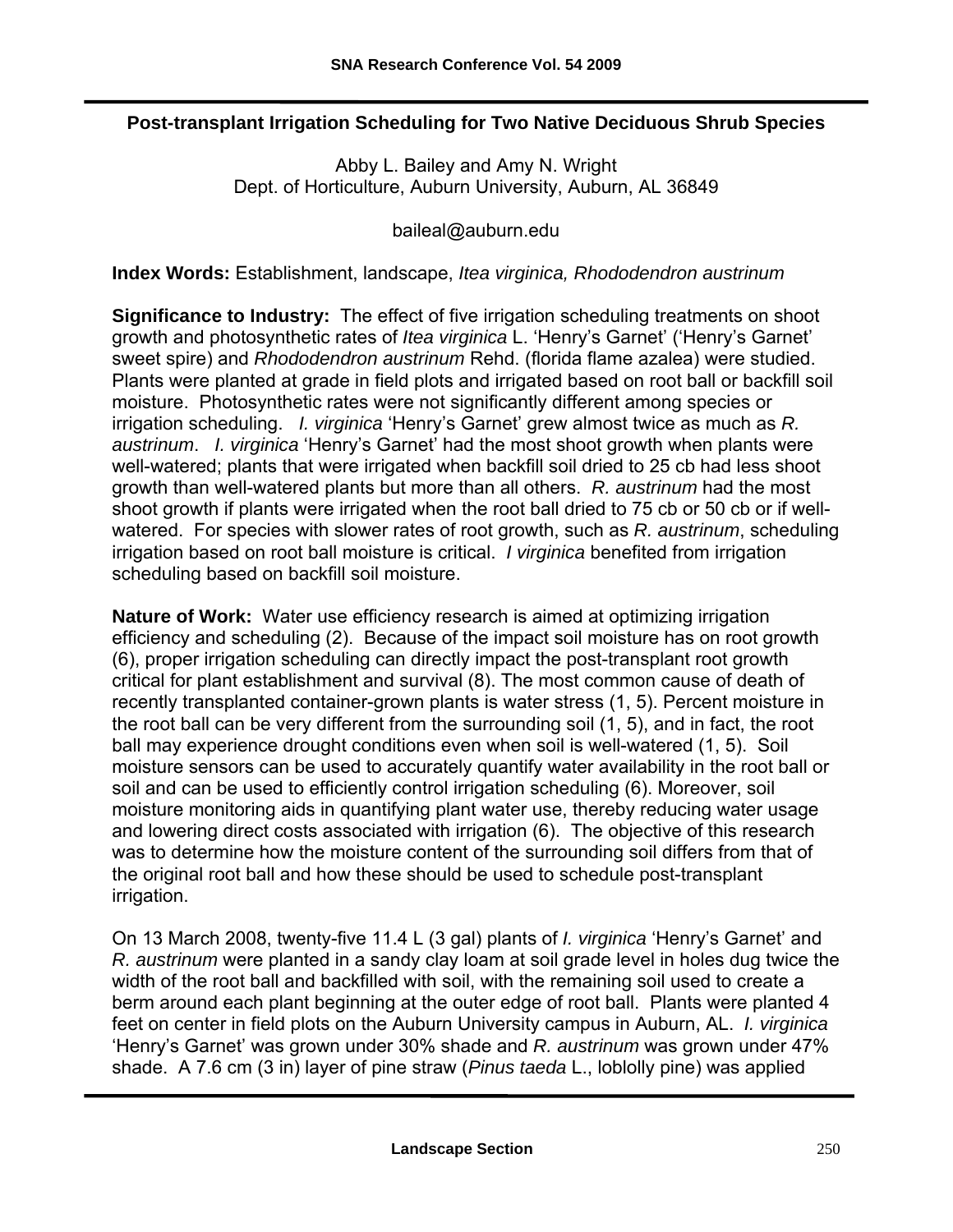around each plant and to the ground between plants and rows. All plants were irrigated with overhead irrigation (#4 Nozzle mini-Wobbler<sup>®</sup>, Senninger Irrigation, Inc., Clermont, Fla) until treatments began on 1 April 2008. Five irrigation scheduling treatments were used: (1) root ball and surrounding soil maintained at or above 25 cb (centibar) (Wellwatered, WW); (2) root ball and surrounding soil re-watered when root ball moisture reached 50 cb (50 RB); (3) root ball and surrounding soil re-watered when root ball moisture reached 75 cb (75 RB); (4) root ball and surrounding soil re-watered when surrounding soil moisture reached 25 cb (25 S); (5) root ball and surrounding soil rewatered when surrounding soil moisture reached 50 cb (50 S). Soil water potential was measured using Watermark® sensors (model 900M) (Irrometer Company, Inc., Riverside, California), installed in the root ball and surrounding soil of each plant in three blocks per species. When irrigated, plants were hand watered with 2.5 cm (1 in) of water applied in a 30.5 cm (12 in) radius around the plant [7.4 L water (1.9 gal)]. Initial soil tests did not indicated the need for any addition of fertilizer to plots. The experimental design was a randomized complete block design with five blocks per species. Growth index (GI)  $\lceil$  (widest width + width perpendicular + height)/3] was measured for each plant at the beginning of the experiment and at the end of the first growing season (7 October 2008). Relative growth index (RGI) was calculated [(final GI – initial GI)/initial GI] for all plants. Photosynthetic rates of each plant were measured using the LI-COR 6400 (LI-COR Biosciences, Inc., Lincoln, Nebraska). Data were analyzed using generalized linear models with means separation using LSD (*P*<0.05) (7).

**Results and Discussion:** Shoots of *I. virginica* 'Henry's Garnet' grew almost twice as much as those of *R. austrinum (*Fig. 1). In *I. virginica* 'Henry's Garnet', RGI was highest when plants were WW and re-watered at 25 S moisture followed by those re-watered at 50 S, 75 RB, and 50 RB moisture (Fig. 1). *R. austrinum* RGI was greatest in 75 RB, 50 RB, and WW treatments and lowest for plants in the 25 S and 50 S treatments (Fig. 1). Initial GI of *I. virginica* 'Henry's Garnet' and *R. austrinum* were 45 cm (18 in) and 58 cm (23 in) at planting, respectively. The fact that *I. virginica* 'Henry's Garnet' grew more during the first growing season could be attributed to the fact that it was initially smaller than *R. austrinum,* which grew less by comparison. *I. virginica* 'Henry's Garnet' plants in the WW treatment and the treatments based on soil moisture received the most irrigation due to the fact that roots were growing into the surrounding soil, likely at a faster rate than roots of *R. austrinum*. In greenhouse studies *I. virginica* 'Henry's Garnet' had faster rates of root growth than *R. austrinum* (unpublished data). At planting *I. virginica* 'Henry's Garnet' had fewer roots in the original root ball than *R. austrinum* in which the root ball was completely filled with roots. This explains why the *I. virginica* 'Henry's Garnet' in treatments based on root ball moisture were irrigated less frequently than *R. austrinum* in treatments based on root ball moisture. Photosynthetic rates were not significantly different between species or among treatments (Fig. 2). Growth of a species often declines before photosynthetic rates of that species when under stress (4). The similar photosynthetic rates between *I. virginica* 'Henry's Garnet' and *R. austrinum* are consistent with this, since photosynthetic rates were similar and growth continued for both species (4). Results from this research are consistent with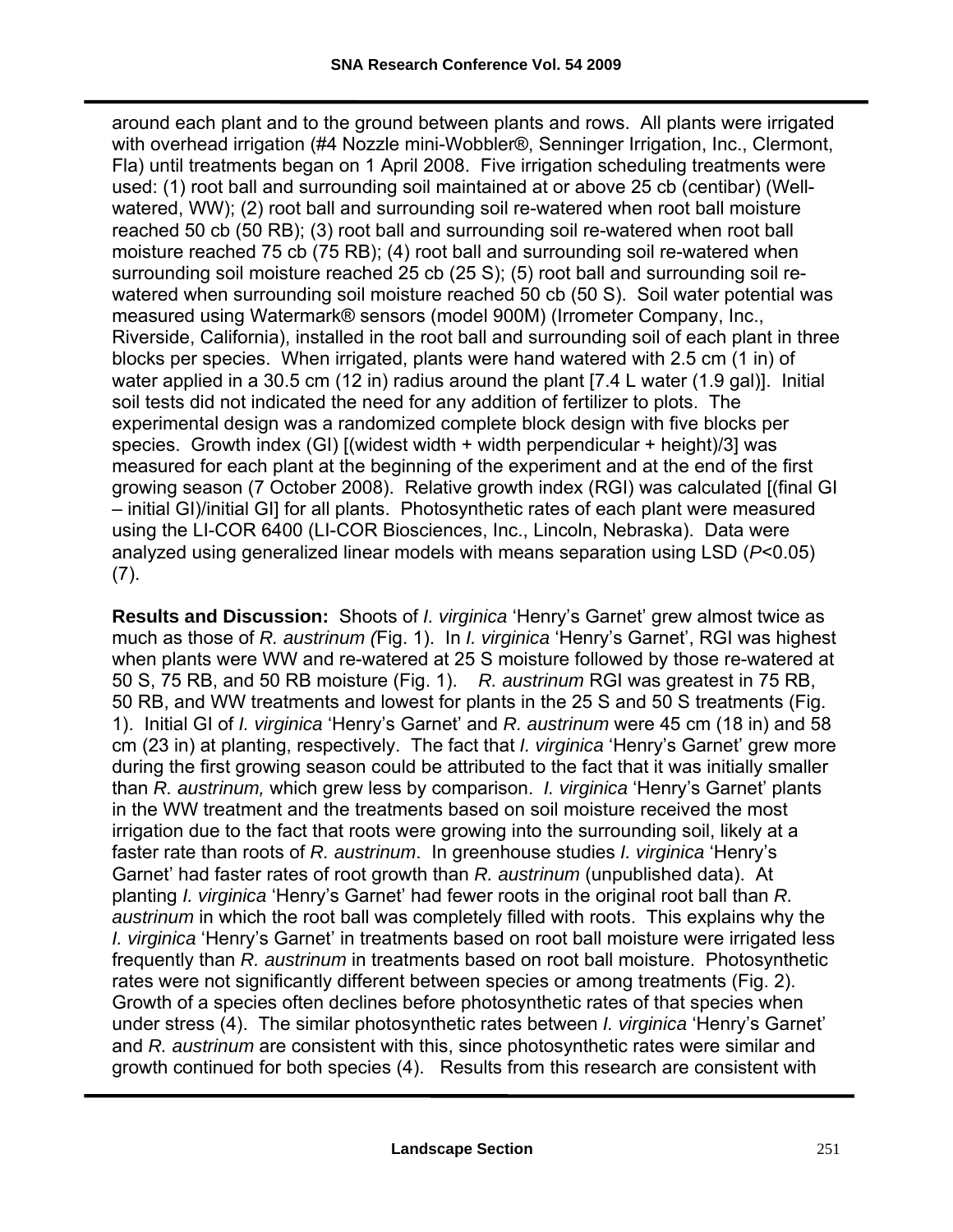others which found that frequently irrigated plants grew more quickly than those irrigated infrequently (3). Additionally, these results show the importance of monitoring

both root ball and soil moisture for effective post-transplant irrigation scheduling.

#### **Literature Cited:**

- 1. Costello, L. and J.L. Paul. 1975. Moisture relations in transplanted container plants. HortScience. 10:371-372.
- 2. Dodd, I. C., J.C. Theobald, M.A. Bacon, and W.J. Davies. 2006. Alternation of wet and dry sides during partial rootzone drying irrigation alters root-to-shoot signaling of abscisic acid. Functional Plant Biology. 33:1081-1089.
- 3. Gilman, E.F., R.J. Black, and B. Dehgan. 1998. Irrigation volume and frequency and tree size affect establishment rate. J. of Arboriculture. 1:1-9.
- 4. Herms, D.A. and W.J. Mattson. 1992. The dilemma of plants: to grow or defend. The Quarterly Review of Biology. 67(3): 283-335.
- 5. Nelms, L.R. and L.A. Spomer. 1983. Water retention of container soils transplanted into ground beds. HortScience. 18:863-866.
- 6. Qualls, R.J., J.M. Scott, and W.B. DeOreo. 2001. Soil moisture sensors for urban landscape irrigation: effectiveness and reliability. American Water Resources Association 37:547-559.
- 7. SAS Institute, Inc. 2004. SAS User's Guide. Release 9.1. SAS Institute, Inc. Cary, NC.
- 8. Taiz, L. and E. Zeiger. 2006. Plant physiology.  $4<sup>th</sup>$  ed. Sinauer Associates, Inc., Sunderland, MA.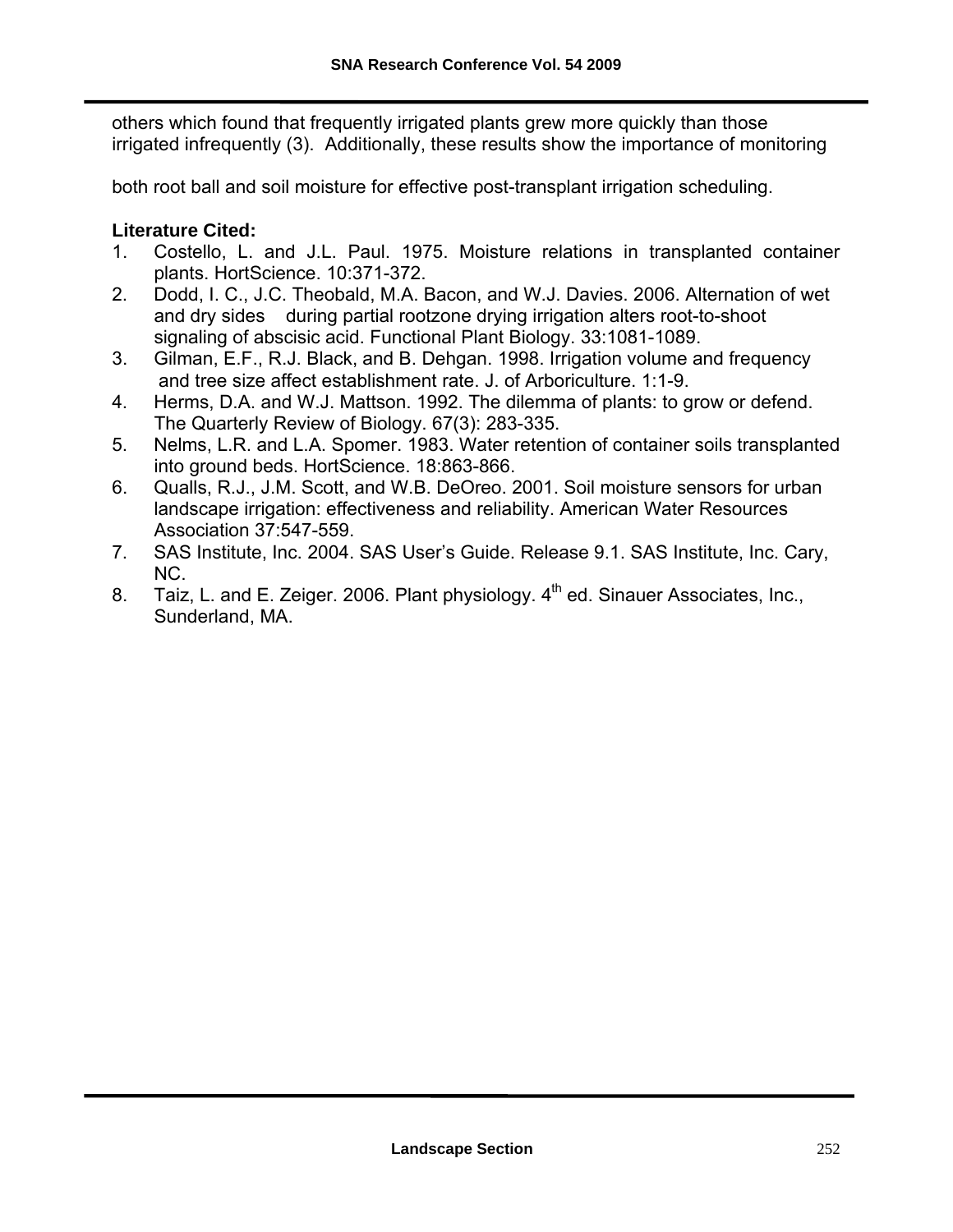

Figure 1. Effect of irrigation scheduling on shoot growth of *Itea virginica* 'Henry's Garnet' and *Rhododendron austrinum* grown in field plots. Initial and finial shoot growth index was measured for each plant (13 March and 7 October 2008)*.* Relative growth index (RGI) was calculated [(final GI – initial GI)/initial GI] for all plants. Treatments include: root ball and surrounding soil maintained at or above 25 cb (Well Watered, WW); root ball and surrounding soil re-watered when root ball moisture reached 50 cb (50 RB); root ball and surrounding soil re-watered when root ball moisture reached 75 cb (75 RB); root ball and surrounding soil re-watered when surrounding soil moisture reached 25 cb (25 S); root ball and surrounding soil re-watered when surrounding soil moisture reached 50 cb (50 S). Letters represent means separation among treatments within species using LSD (P<0.05).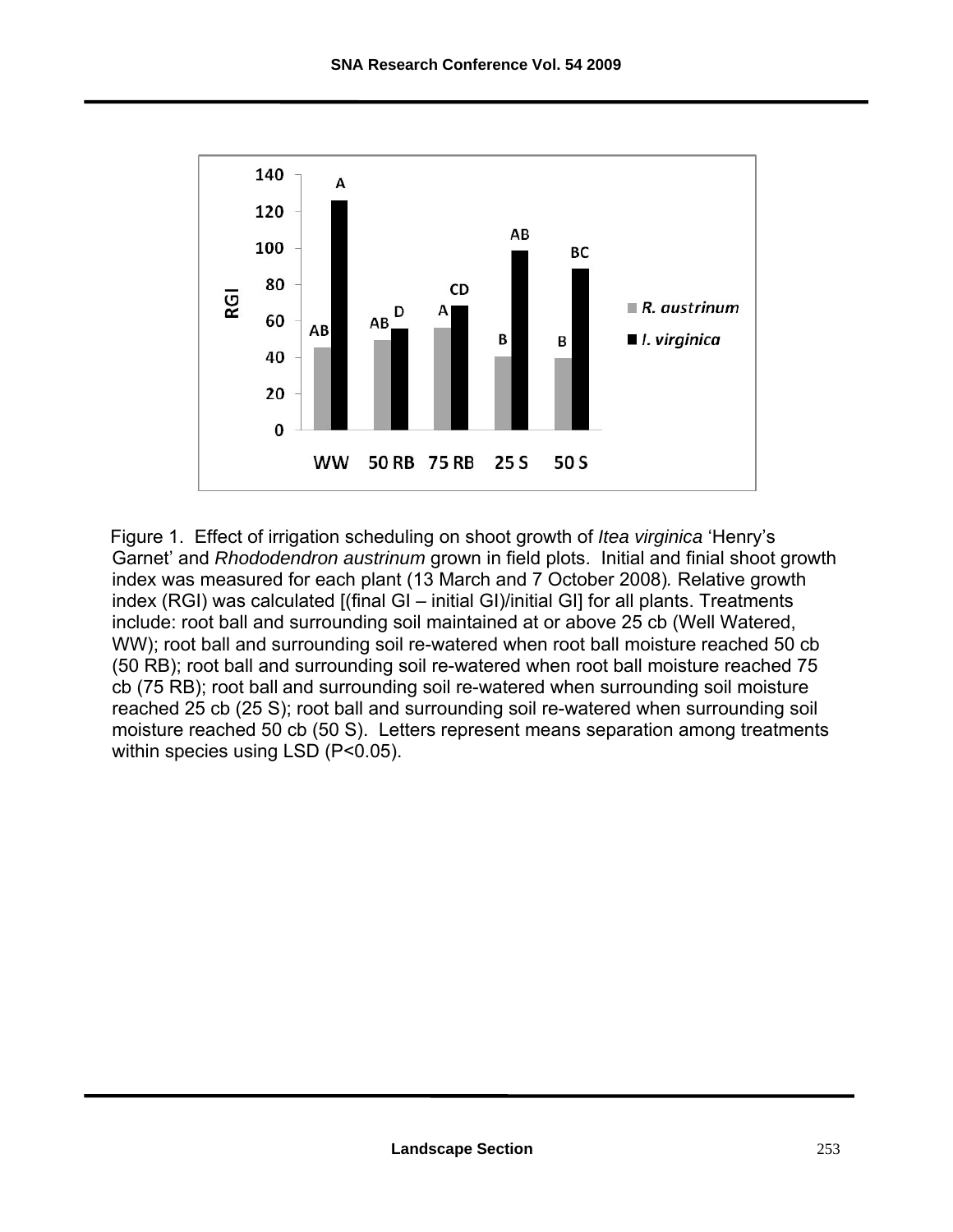

Figure 2**.** Effect of irrigation scheduling on photosynthetic rates (Ps) of *Itea virginica* 'Henry's Garnet' and *Rhododendron austrinum* grown in field plots from 13 March – 7 October 2008*.* Treatments include: root ball and surrounding soil maintained at or above 25 cb (Well Watered, WW); root ball and surrounding soil re-watered when root ball moisture reached 50 cb (50 RB); root ball and surrounding soil re-watered when root ball moisture reached 75 cb (75 RB); root ball and surrounding soil re-watered when surrounding soil moisture reached 25 cb (25 S); root ball and surrounding soil rewatered when surrounding soil moisture reached 50 cb (50 S).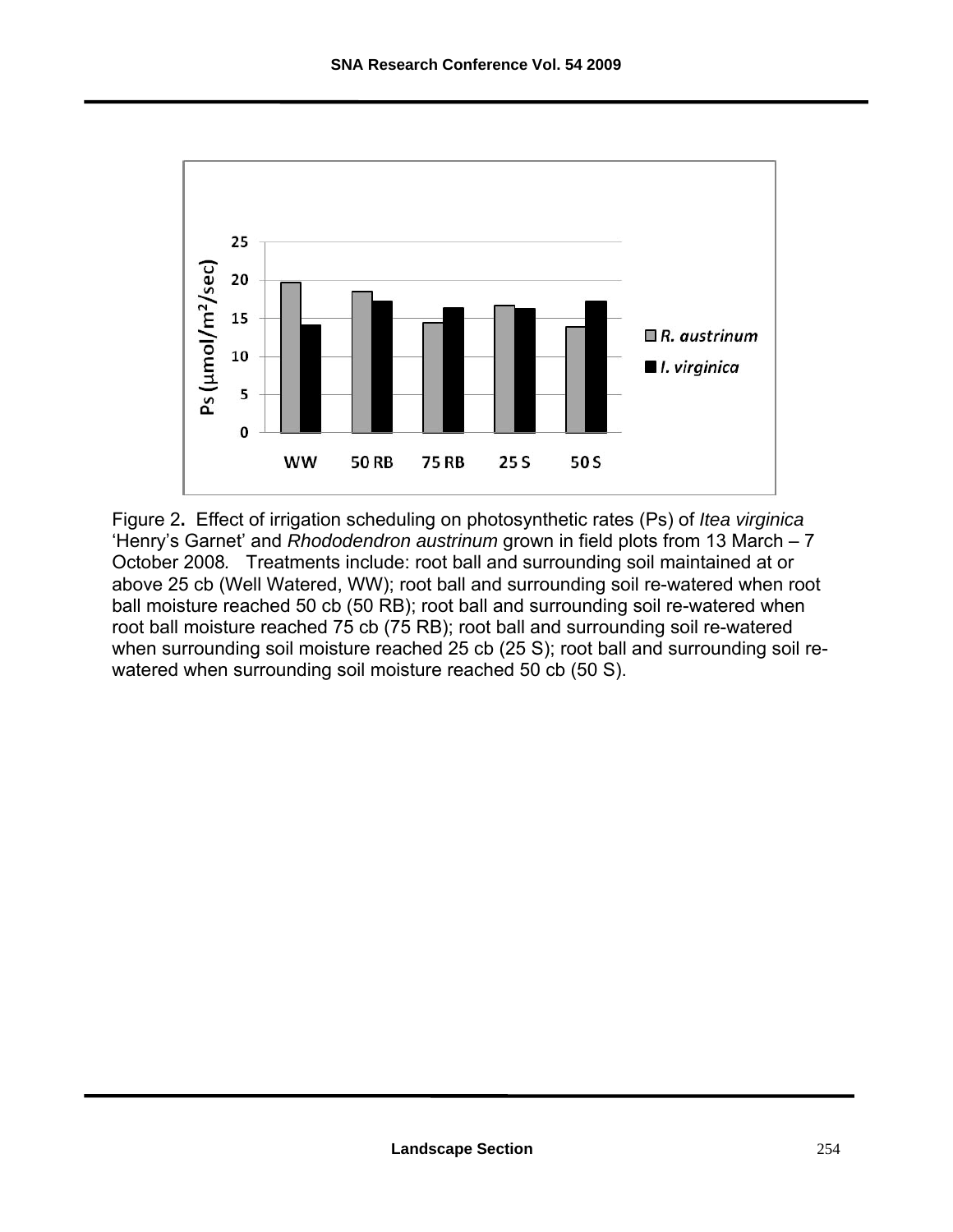#### **Growth Regulation of Loropetalum and Azalea in Landscape Beds**

Yan Chen, Regina P. Bracy, and Allen Owings

LSU AgCenter Hammond Research Station 21549 Old Covington Highway, Hammond, LA 70403

[yachen@agcenter.lsu.edu](mailto:yachen@agcenter.lsu.edu) 

**Index Words:** landscape maintenance, plant growth regulator, flurprimidol, *Loropetalum chinense*s *rubrum* 'Merlot Lace', *Rhododendron Carla Hybrid '*Sunglow',

**Significance to Industry:** In commercial and residential landscapes, a compact shape is highly desirable for foundation plantings such as loropetalum and azalea. Pruning foundation shrubs is a landscape maintenance task requiring intensive labor, the largest single cost contributor in landscape business. Plant growth regulators that break apical dominance and promote lateral branching may result in a similar effect as hand pruning and reduce labor cost in landscape maintenance.

**Nature of Work:** Loropetalum (*L. chinense rubrum*) is an evergreen flowering shrub that has gained popularity in southern landscapes. Because of its spreading growth habit, plants often require multiple pruning during nursery production and after being planted in the landscape to maintain a compact and full canopy. Similarly, many azalea varieties used as border or hedge plants need to be pruned to maintain plant size and shape. Hand pruning is labor intensive and less uniform than chemical control. Even though mechanical pruning requires less labor, chemical control can reduce possible die-back and disease problems associated with wounding the plant. Plant growth regulators (PGR), especially gibberellic acid biosynthesis inhibitors can effectively regulate shoot growth and branching of many shrub species.

Cutless (flurprimidol, SePRO Corporation, Carmel, IN) is a PGR to reduce unwanted plant growth, while enhancing the quality of ornamentals. The granular formulation for landscape use is effective on azalea and loropetalum in container production (1). However, few research studies have been conducted on its effectiveness in landscape, especially when applied above organic mulches such as pine straw. Mulching is a common practice in landscape maintenance. Granular materials are usually applied prior to mulching to avoid potential retention of the chemical by organic mulch. Because of the convenience of applying treatment to landscape beds where mulch is already laid down, it is of interest to landscapers if the material is effective when applied over the mulch. The objective of this study was to evaluate the growth regulation effect of Cutless 0.33 G as an alternative to mechanical pruning for loropetalum and azalea growth control in landscape beds that are either mulched or un-mulched at the time of application, and compared the control effect of Cutless to Atrimmec (dikegulac-sodium, PBI Gordon Corporation, Kansas City, MO) as an industry standard.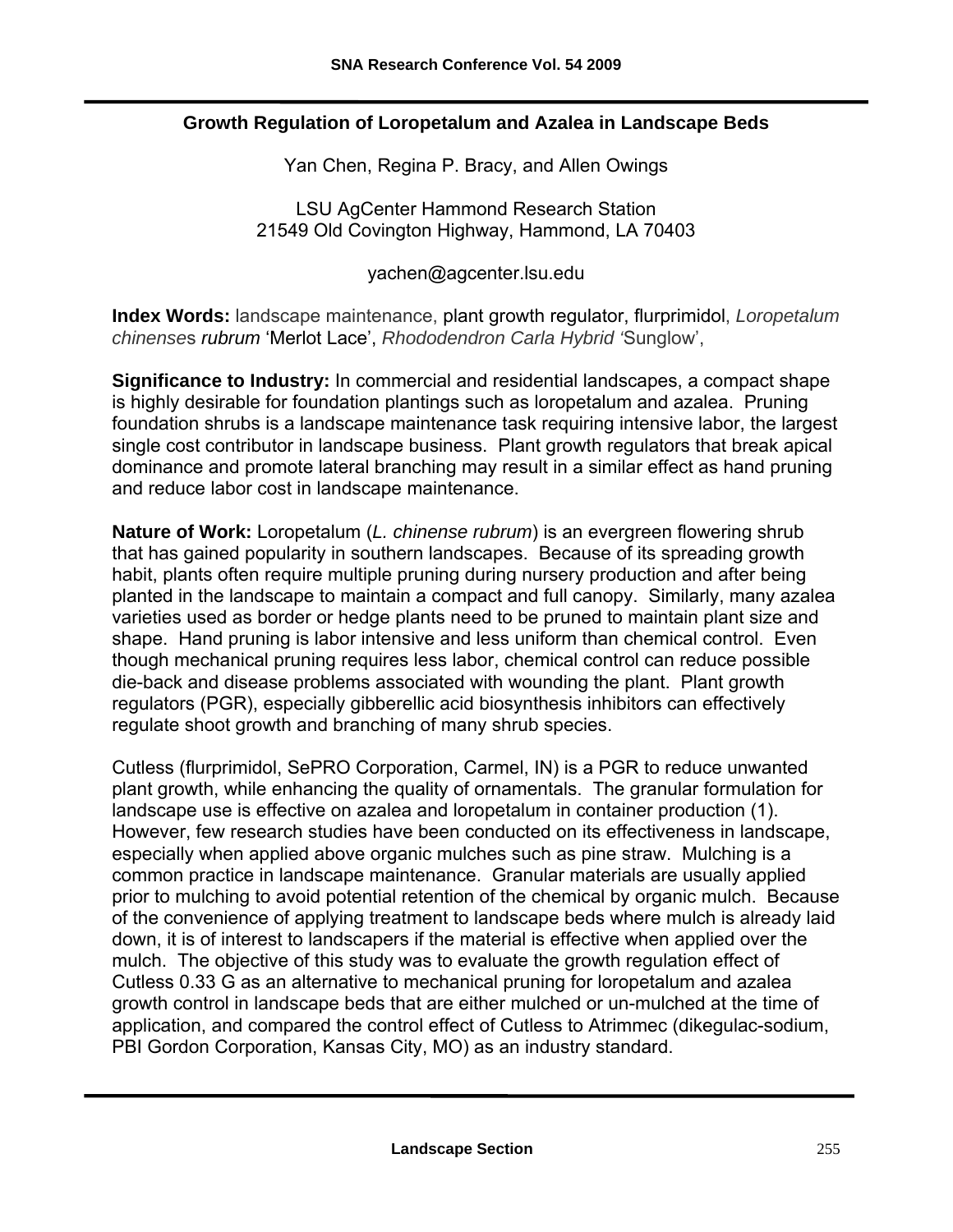Sixty raised landscape beds, each of 10' (L) x 6' (W) were set up at the LSU AgCenter Hammond Research Station in September 2007. Soil in this area is a sandy loam with 1% organic matters, 38 mg·l<sup>-1</sup> P, 53 mg·l<sup>-1</sup> K, 499 mg·l<sup>-1</sup> Ca, and 123 mg·l<sup>-1</sup> Mg with soil pH at 5.3 (Soil Testing and Plant Analysis Laboratory, LSU). About two inches pine bark was incorporated into the top six inches of soil to increase drainage. Dolomitic limestone was incorporated at 70-lb/1000  $\text{ft}^2$  to adjust pH. A two-foot alley way was made in between every two raised plots to avoid plants intruding into other plots. Experimental design was a completely randomized block design with ten treatments and six blocks arranged along the direction of field drainage. Sunglow azalea and Merlot Lace loropetalum were chosen because they are often used as foundation plants in landscapes. One loropetalum plant and one azalea plant were transplanted from 3 gallon pots to each landscape bed on October 30, 2007. Two Osmocote Plus 7.5 gram tablets (16-8-12) were placed in each planting hole before the transplant. Plants were irrigated overhead with micro sprinklers every the other day during the first month of landscape establishment and every three days there after. Plant height and width measured on 28 February 2008 indicated that all plants established well and were of similar size within each cultivar (data not shown). On 22 April, all plants except those in the unpruned control plots were pruned with a box frame to a uniform size 2' x 2'. This resulted in about 0% and 12% reduction in the height and canopy diameter of azalea plants, respectively, and about 30% and 20% reduction in the height and canopy diameter of loropetalum plants, respectively (data not shown). On 30 April, Cutless 0.33 G was applied at 0.5, 1.0 or 2.0 pounds a.i. per acre either before or after the plots were mulched with 6-inch thick pine straw. A circular area at about a foot wide outside the irrigation ring under each plant was treated with the granular material. Atrimmec was applied as foliar spray at 0, 1600, and 3200 mg $I^1$  at the same time.

Plant height and canopy diameter were measured monthly from June to September 2008. Visual overall plant quality ratings were given to each plant in a scale of 1 to 10, where 10 represents the premium quality. Also in September, length of three primary shoots in loropetalum plants, and average number of lateral branches growing on each primary shoots were counted. Inter-node length of primary shoots was then calculated by dividing the length of a shoot by the number of lateral branches. Changed in leaf color was assessed by SPAD meter readings taken from five youngest fully expanded leaves randomly selected from the lateral branches. Data were analyzed with analysis of variance (ANOVA) by using SAS General Linear Models. Differences between treatment means were compared by Fisher's LSD.

**Results:** Sunglow is a slow growing azalea cultivar that grows an average of 2.5 to 4.7 cm in height per month from June to September (Table 1, unpruned untreated plant). After pruning, regardless of the PGR treatments, plants were similar in canopy diameter from June to September (Table 1). Plant height of those treated with 3200 mg $I^1$ Atrimmec were 13.6% shorter than pruned untreated plants in September, while those treated with 2.0 pounds a.i. per acre Cutless 0.33 G, either under or above pine straw had 15.6% and 7.8% growth reduction, respectively (Table 1). Merlot Lace loropetalum grew about 42.7 cm in height from June to August and grow in width for about 54 cm in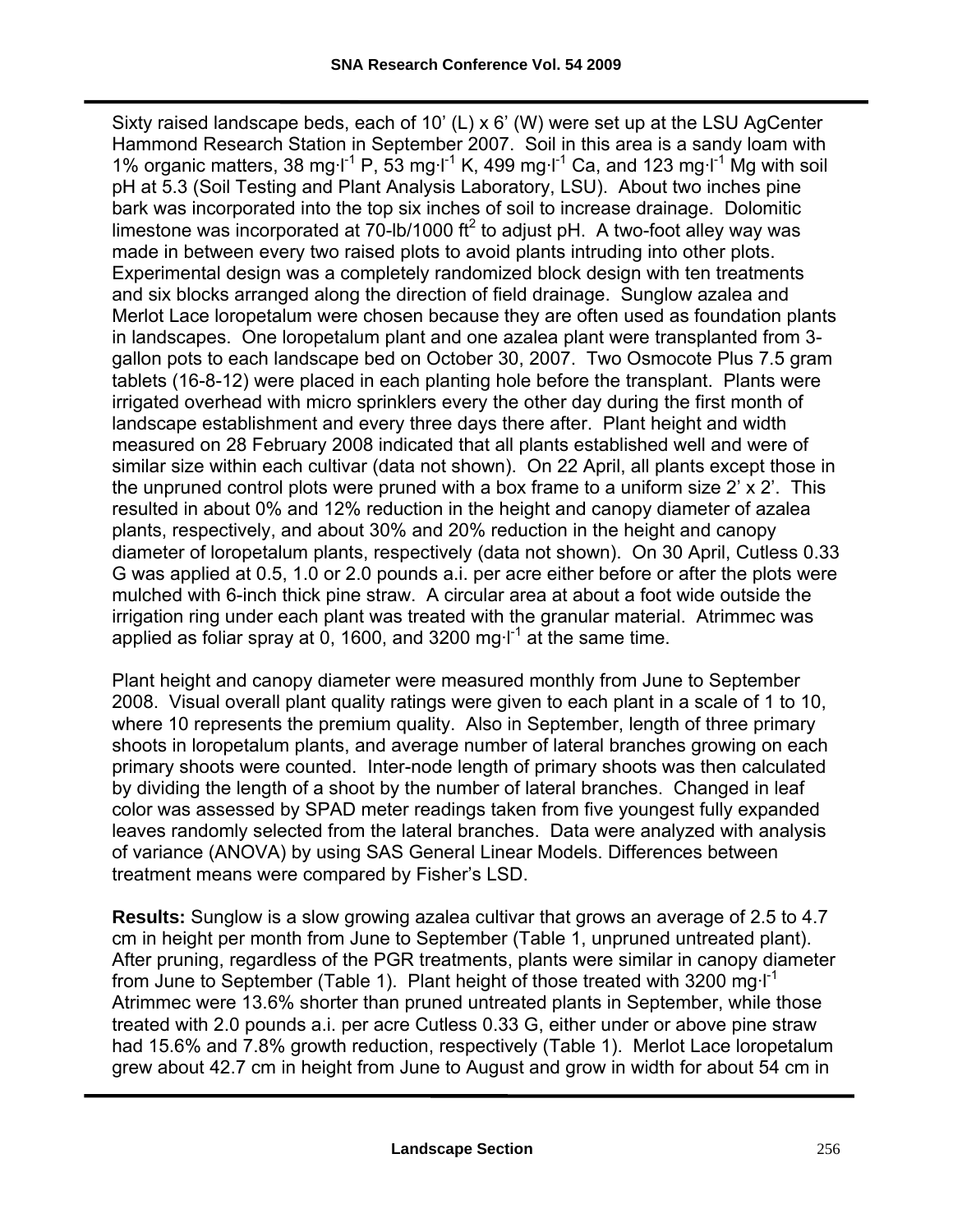September (Table 2, pruned untreated plants). Because of its fast growing nature, pruning alone did not control plant width by June and was only effective on height by July. Pruning combined with  $3200$  mg·l<sup>-1</sup> Atrimmec resulted in plants smaller than the pruning only treatment by a growth reduction of 12% in height and 14% in canopy diameter. Cutless 0.33 G combined with pruning was effective to control plant height for two month (15 to 16% growth reduction in June and July when used above pine straw) but had no effect on canopy diameter (Table 2). Higher rates (1 or 2 pounds a.i. per acre) provided longer control than 0.5 pound rate, and the effect of 2 pound was similar to the 1 pound rate on plant height. Treatments applied under the mulch resulted in similar control effects as applied above although in July, applying above mulch resulted in smaller canopy than pruned untreated and those applied under the pine straw had similar canopy diameter as pruned control. By September, planted treated with 1 or 2 pounds a.i. per acre Cutless above the pine straw were 24.2% shorter and 18.3% smaller in canopy than pruning alone. Quality ratings of these plants were significantly higher than others in September because of their compact shape (data not shown). As indicated by September primary shoot measurements, the growth reduction effects of Cutless at 1 or 2 pounds were not through shortened inter-node, but shorter primary branch length (reduced plant height) as a result of slower growth and lower number of lateral branches (reduced canopy diameter). Primary shoot diameter was only affected by 1 pound a.i per acre applied above the pine straw.

Compared to Amtrimmec which is applied as a foliar spray, granular formulation of flurprimidol provided prolonged control effect on fast-growing loropetalum but not on slow-growing Sunglow azalea. Based on the results from this study, we recommend 1 pound a.i. per acre Cutless 0.33G for loropetalum chemical pruning in the landscape. More than one application of Atrimmec may be needed for longer lasting control effect which may not be cost effective.

#### **Literature Cited:**

1. Banko, T.J. and M.A. Stefani. 1995. Cutless and Atrimmec for controlling growth of woody landscape plants in containers. Journal of Environmental Horticulture. 13(1): 22- 26.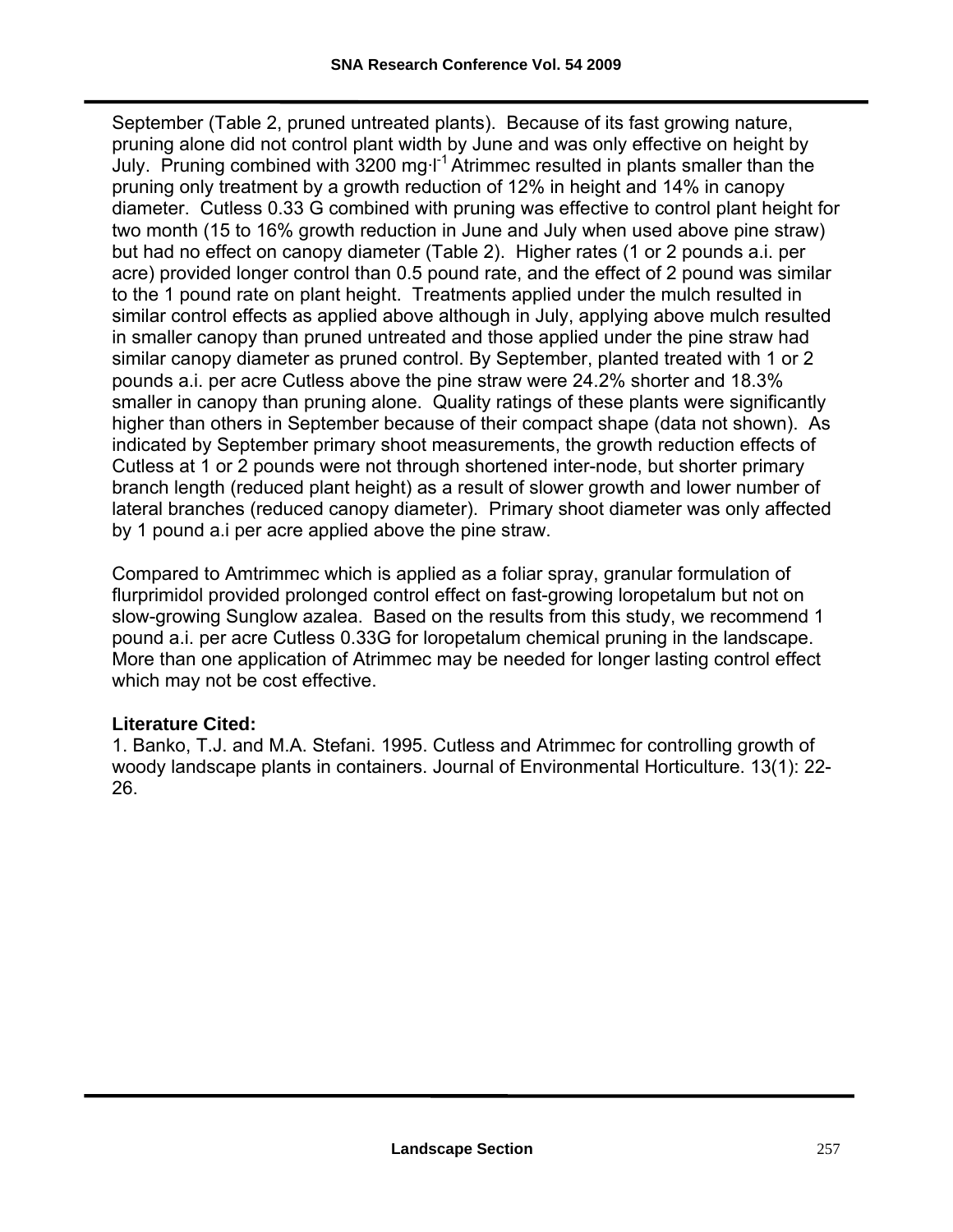Table 1. Effects of pruning, and the combination of pruning and Cutless 0.33 G at 0.5, 1.0 and 2.0 pounds active ingredient per acre and Atrimmec at 1600 and 3200 mg·l<sup>-1</sup> on plant height and diameter of evergreen Azalea Sunglow from June to September 2008. Plants were treated in April.

| <b>Treatment</b> |                     |                   | June                                                         |                   | July                   |                           | August                   | September                   |           |
|------------------|---------------------|-------------------|--------------------------------------------------------------|-------------------|------------------------|---------------------------|--------------------------|-----------------------------|-----------|
|                  |                     | Heigh             | Diame                                                        | Height            | Diame                  | Height                    | Diame                    | Height                      | Diamet    |
|                  |                     |                   | ter                                                          | (cm)              | ter                    | (cm)                      | ter                      | (cm)                        | $er$ (cm) |
|                  |                     | (cm)              | (cm)                                                         |                   | (cm                    |                           | (cm)                     |                             |           |
|                  |                     |                   | Pruning + Cutless 0.33G (Ib a.i./acre)                       |                   |                        |                           |                          |                             |           |
| Rate             | <b>Mulch</b>        |                   |                                                              |                   |                        |                           |                          |                             |           |
| 0.5              | Under               | 50 <sub>b</sub>   | 68.7 b                                                       | 47.8 b            | 67.8 b                 | 47.2 b                    | 63.7 b                   | 50 bcd                      | 73.2      |
|                  | Above               | 56.8 b            | 74.7 b                                                       | 53.8 b            | 72.5 b                 | 53.3 b                    | 70 b                     | 55.3 bc                     | 77.2      |
| 1.0              | Under               | 52.7 b            | 77.4 b                                                       | 51.2 <sub>b</sub> | 75.8 b                 | 49 <sub>b</sub>           | 65 b                     | 52.5 bcd                    | 80.7      |
|                  | Above               | 52.2 <sub>b</sub> | 76.1 b                                                       | 50.3 <sub>b</sub> | 72.8 b                 | 51 <sub>b</sub>           | 71.1 b                   | 55.3 bc                     | 81.6      |
| 2.0              | Under               | 48.8 b            | 69.2 b                                                       | 47 b              | 68.1 b                 | 45.2 b                    | 65 b                     | 47.2 d                      | 74.2      |
|                  | Above               | 51 <sub>b</sub>   | 73.1 b                                                       | 51.8 b            | 69.8 b                 | 50 b                      | 68 b                     | 51.5 cd                     | 78.7      |
|                  |                     |                   | <u>Pruning + Atrimmec Folia Spray (mg</u> .I <sup>-1</sup> ) |                   |                        |                           |                          |                             |           |
|                  | 1600                | 53.2 <sub>b</sub> | 73.7 b                                                       | 54 b              | 73.8 b                 | 53.7 b                    | 69.7 b                   | 55.7 b                      | 81.2      |
|                  | 3200                | 49 <sub>b</sub>   | 75.1 b                                                       | 49 <sub>b</sub>   | 74.5 b                 | 49.7 b                    | 69.9 b                   | 48.3 cd                     | 80.2      |
| Pruned           |                     | 49 <sub>b</sub>   | 77.9 b                                                       | 48 b              | 76.8 b                 | 48 b                      | 73.8 b                   | 55.9 b                      | 84.9      |
| Untreated        |                     |                   |                                                              |                   |                        |                           |                          |                             |           |
| Unpruned         |                     | 67.8 a            | 89.5a                                                        | 72.5a             | 89.5a                  | 75 a                      | 93.5a                    | 78.3 a                      | 94.8      |
| Untreated        |                     |                   |                                                              |                   |                        |                           |                          |                             |           |
| $+$ $  -$        | LSD <sub>0.05</sub> | 9.2               | 10.6                                                         | 12.5              | 11.3<br>$-1$ $-1$ $-1$ | 14.7<br><b>ELL</b> J. LOD | 13.9<br>. <del>. .</del> | 9.1<br>$\sim$ $\sim$ $\sim$ | ΝS        |

\*Differences in treatment means were estimated by Fisher's LSD with P = 0.05.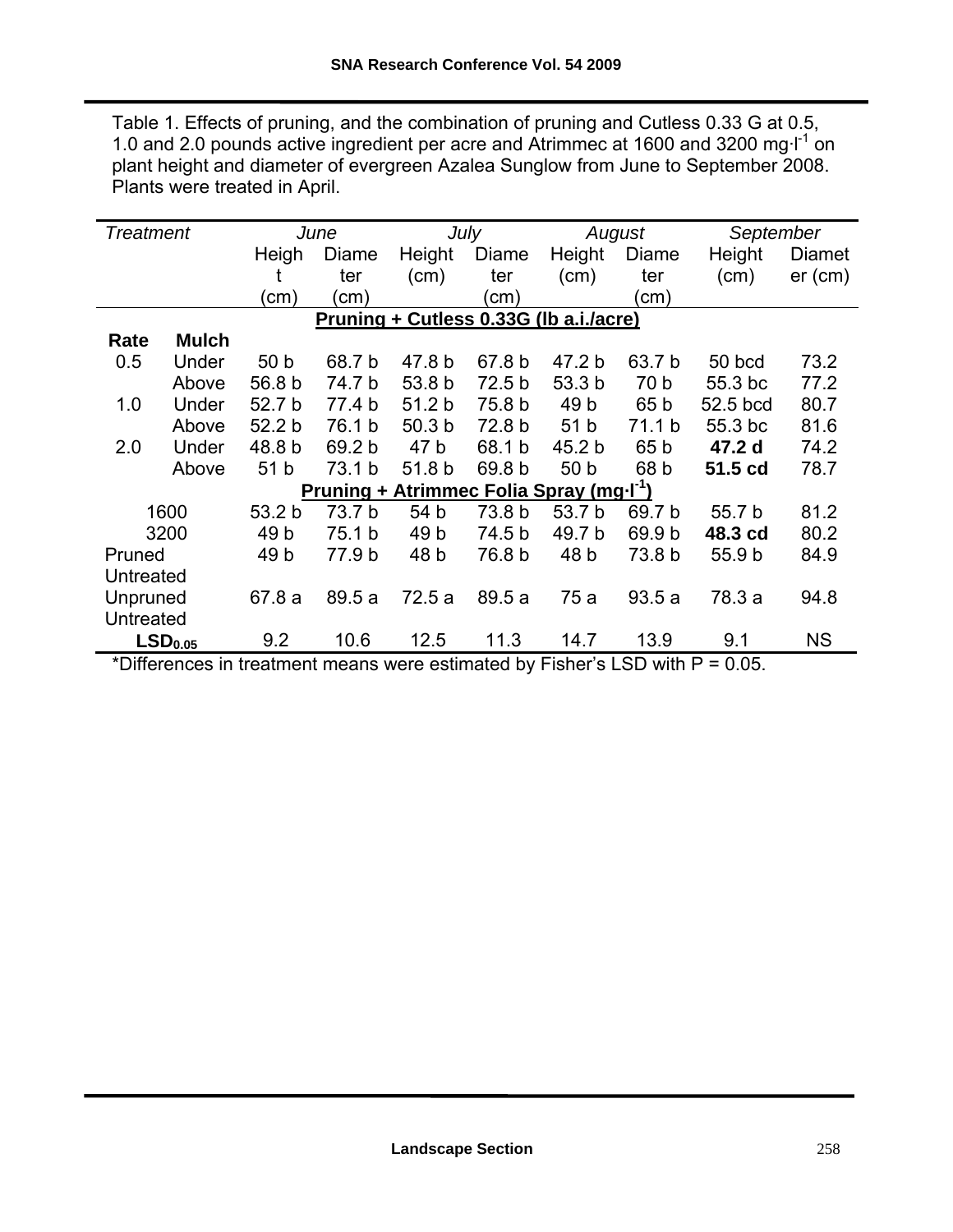Table 2. Effects of pruning, and a combination of pruning and Cutless 0.33 G at 0.5, 1.0 and 2.0 pounds active ingredient per acre and Atrimmec at 1600 and 3200 mg·l<sup>-1</sup> on plant height and canopy diameter of loropetalum Merlot Lace from June to September 2008. Plants were treated in April.

|                  | <b>Treatment</b>    |          | June              |                   | July                                                |            | August         |           | September  |
|------------------|---------------------|----------|-------------------|-------------------|-----------------------------------------------------|------------|----------------|-----------|------------|
|                  |                     | Height   | <b>Diameter</b>   | Height            | <b>Diameter</b>                                     | Height     | Diameter       | Height    | Diameter   |
|                  |                     | (cm)     | (cm)              | (cm)              | (cm)                                                | (cm)       | (cm)           | (cm)      | (cm)       |
|                  |                     |          |                   |                   | Pruning + Cutless 0.33G (Ib a.i./acre)              |            |                |           |            |
| Rate             | <b>Mulch</b>        |          |                   |                   |                                                     |            |                |           |            |
| 0.5              | Under               | 68.3 bcd | 96.1 b            | <b>76 cd</b>      | 110.4 abc                                           | 103.5      | 119.3          | 114.2     | 177.6 abc  |
|                  |                     |          |                   |                   |                                                     | abc        | abc            | ab        |            |
|                  | Above               | 64.2 d   | 91.4 <sub>b</sub> | 76.3 cd           | 107.8 abc                                           | $107.3$ ab | 119.7          | 114.8a    | 169.6 bcd  |
|                  |                     |          |                   |                   |                                                     |            | abc            |           |            |
| 1.0              | Under               | 63.5 d   | 90.2 <sub>b</sub> | 73.5 cd           | 103.9 bc                                            | 91.5 bcd   | $118$ abc      | 108.2     | 166.7 bcde |
|                  |                     |          |                   |                   |                                                     |            |                | ab        |            |
|                  | Above               | 63 d     | 89.9 b            | 69.8 cd           | 97.9 c                                              | 85.2 cd    | 103.4 d        | 93.7 bc   | 152.5 de   |
| 2.0              | Under               | 61.7 d   | 88.3 bc           | 69 cd             | 105.3 bc                                            | 84.7 cd    | <b>109 bcd</b> | $102$ abc | 156.9 cde  |
|                  | Above               | 64.2 d   | 85.8 bc           | 65.7 d            | 99 c                                                | 83.7 d     | 105.7 cd       | 87.5 c    | 146.7 e    |
|                  |                     |          |                   |                   | <u>Pruning + Atrimmec Folia (mg-I<sup>-1</sup>)</u> |            |                |           |            |
|                  | 1600                | 73.5 bc  | 88.2 bc           | 80 bc             | 103.7 bc                                            | 118.8 a    | 128.9a         | 114.2     | 170.5 abcd |
|                  |                     |          |                   |                   |                                                     |            |                | ab        |            |
|                  | 3200                | 66.3 cd  | 80.3 c            | 79 bc             | 103.7 bc                                            | $108$ ab   | 122.3 ab       | 114ab     | 172.7 abcd |
| Pruned           |                     | 75.3 b   | 93.1 b            | 90.8 <sub>b</sub> | 114.3 ab                                            | 118 a      | 129 a          | 119.5a    | $183$ ab   |
| Untreated        |                     |          |                   |                   |                                                     |            |                |           |            |
| Unpruned         |                     | 108.2a   | 119.1a            | 129a              | 121.3a                                              | 147.8 a    | 151.7 a        | 158.5 a   | 190.7 a    |
| <b>Untreated</b> |                     |          |                   |                   |                                                     |            |                |           |            |
|                  | LSD <sub>0.05</sub> | 7.7      | 8.8               | 12.4              | 14                                                  | 19.6       | 14.79          | 20.7      | 20.8       |

\*Differences in treatment means were estimated by Fisher's LSD with P = 0.05.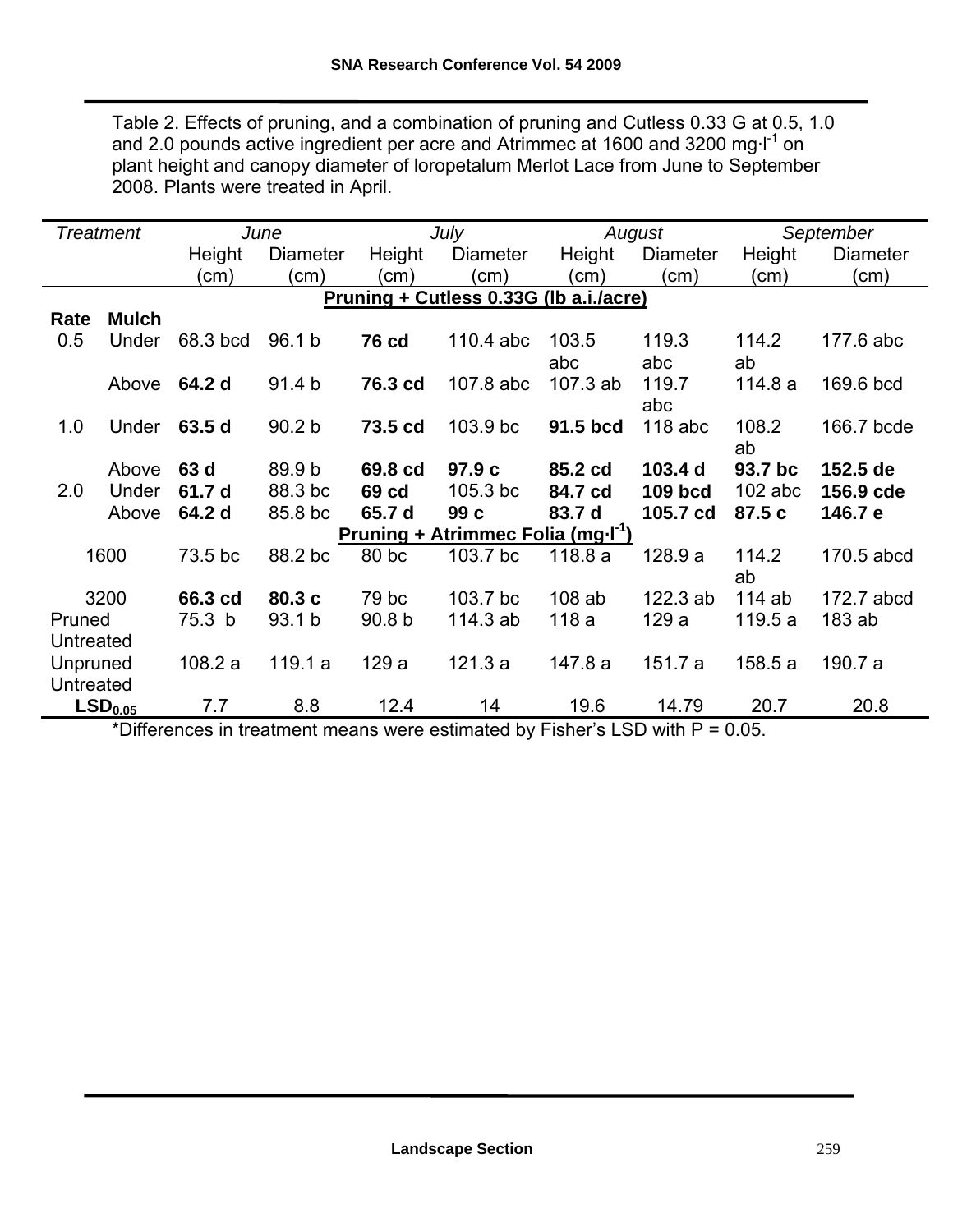Table 3. Average length of three primary shoots, number of lateral branches, and internode length of these primary branches measured in September of loropetalum plants that were unpruned, pruned, or pruned and treated with various PGR treatments in April 2008.

|      | <b>Treatment</b>          |          | Average of Three Primary Branches                    |                   |             |  |  |  |
|------|---------------------------|----------|------------------------------------------------------|-------------------|-------------|--|--|--|
|      |                           | Length   | <b>Diameter</b>                                      | No. of            | Inter-node  |  |  |  |
|      |                           | (cm)     | (cm)                                                 | Lateral           | Length (cm) |  |  |  |
|      |                           |          |                                                      | Shoots            |             |  |  |  |
|      |                           |          | Pruning + Cutless 0.33G (lb a.i./acre)               |                   |             |  |  |  |
| Rate | <b>Mulch</b>              |          |                                                      |                   |             |  |  |  |
| 0.5  | Under                     | 78.1 abc | 0.643a                                               | 24.1 bc           | 3.35        |  |  |  |
|      | Above                     | 77.5 abc | 0.655a                                               | 23.7 bc           | 3.35        |  |  |  |
| 1.0  | Under                     | 69.2 bc  | $0.617$ ab                                           | 19.6 cd           | 3.73        |  |  |  |
|      | Above                     | 52.8 e   | 0.493c                                               | 15.3 <sub>d</sub> | 3.7         |  |  |  |
| 2.0  | Under                     | 66.8 cd  | $0.582$ abc                                          | 19.2 cd           | 3.82        |  |  |  |
|      | Above                     | 56 de    | $0.549$ bc                                           | 17.4 <sub>d</sub> | 3.38        |  |  |  |
|      |                           |          | Pruning + Atrimmec Folia Spray (mg.I <sup>-1</sup> ) |                   |             |  |  |  |
|      | 1600                      | 79.7 ab  | $0.587$ ab                                           | 23.8 bc           | 3.42        |  |  |  |
|      | 3200                      | 78.5 abc | $0.536$ bc                                           | 23c               | 3.45        |  |  |  |
|      | <b>Pruned Untreated</b>   |          | $0.612$ ab                                           | 30.2a             | 3.02        |  |  |  |
|      | <b>Unpruned Untreated</b> | 87.5a    | 0.673a                                               | 28ab              | 3.2         |  |  |  |
|      | LSD <sub>0.05</sub>       | 12.7     | 0.0924                                               | 4.9               | <b>NS</b>   |  |  |  |

\*Differences in treatment means were estimated by Fisher's LSD with P = 0.05.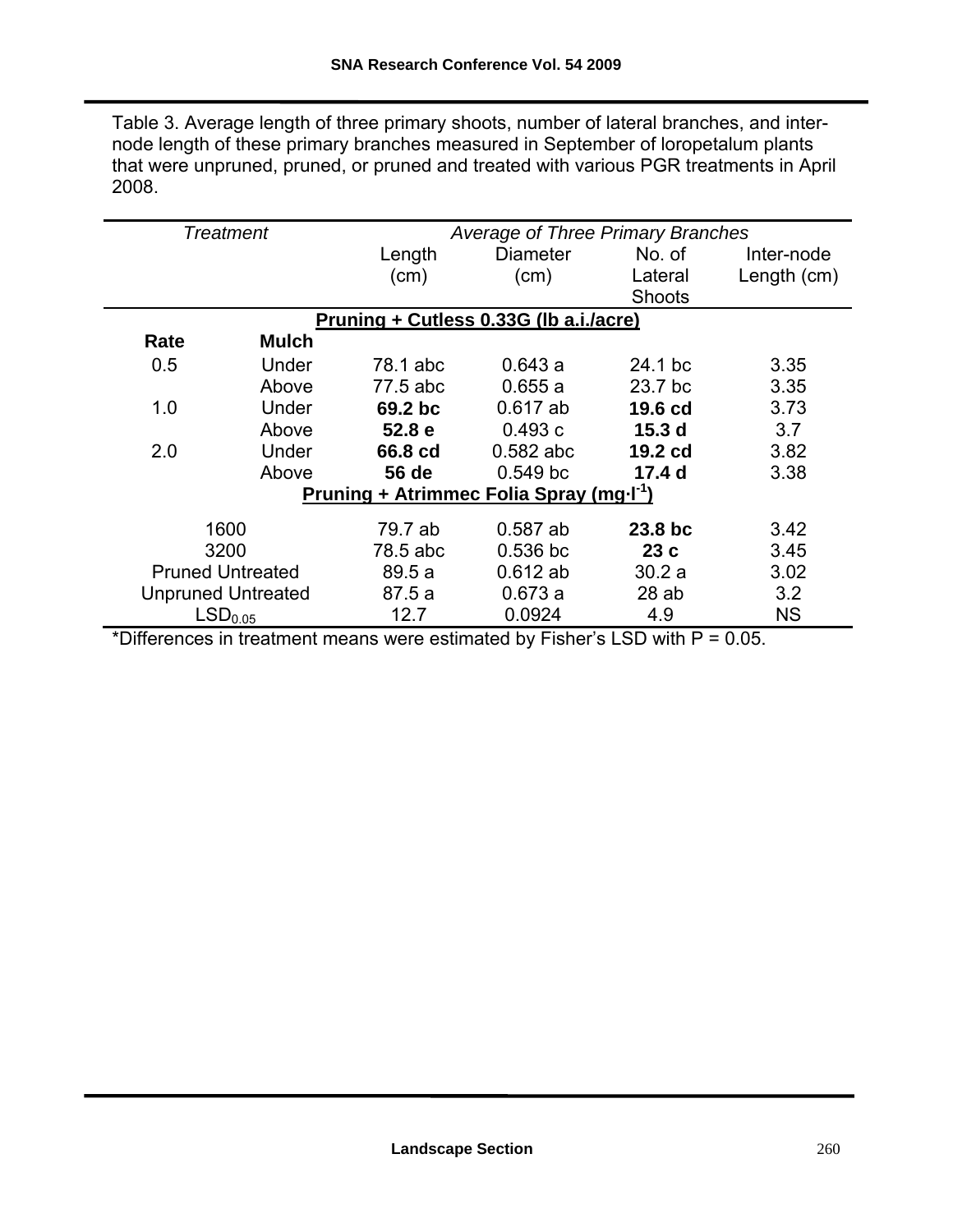#### **Organic Matter Type Affects Growth and Physiology of Selected Native Shrubs Planted Above Grade**

Scott B. Hanes and Amy N. Wright Department of Horticulture, Auburn University, AL 36849

[sbh0003@auburn.edu](mailto:sbh0003@auburn.edu) 

**Index Words:** Landscape, establishment, substrate, *Chionanthus virginicus*, *Hydrangea quercifolia* 'Alice', *Rhododendron austrinum*

**Significance to Industry:** *Chionanthus virginicus* L., *Rhododendron austrinum* Rehd., and *Hydrangea quercifolia* Bartr. 'Alice' were transplanted into field plots, with root balls at soil grade level or with one-third of the root ball above soil grade. The planting hole was backfilled with existing field soil to soil grade level. Peat moss, ground pine tree substrate, coconut coir, or pine bark substrate was mounded around the exposed rootball portion of above-grade plantings. Above ground growth was similar among substrates. After one season of growth, planting these taxa in this modified abovegrade planting technique and utilizing organic matter produced a post-transplant shoot growth response comparable to planting at grade in field soil. While there were no significant differences among treatments after one growing season, it is expected that there may be greater observable differences in both root and shoot growth and longterm establishment among treatments after the plants go through a winter dormant cycle, spring shoot flush, and another season of growth.

**Nature of Work:** Soils, especially in urban settings, are often compacted and lack organic matter (4, 11). Planting above grade with organic matter is one way to remediate these poor soil conditions and increase post-transplant root and shoot growth for shrubs and trees (16, 2, 6). In this modified, above-grade planting technique, plants are planted such that the top one-third of the root ball remains above soil grade, and organic matter is mounded on and around the above-grade portion of the root ball. The mounded organic matter replaces the organic matter layer that would accumulate naturally from leaf litter and other debris in upper soil horizons (14). This organic layer prevents soil compaction and has a low bulk density that promotes root growth after transplanting (10). When altering the planting depth, some species are more sensitive to changes in planting depth than others, so it is important to determine species-specific responses to this modified, above-grade planting technique (15). While pine bark and peat moss are common landscape soil amendments, other organic substrates may be suitable for use in this technique, as substrate performance varies with site conditions and species cultural requirements (3, 8). Coconut coir is one substrate demonstrating potential to replace peat because of its similar rewetting properties, and ground loblolly pine tree substrate is also suitable for horticultural use (1, 5, 12, 17). Determining which substrates encourage the most post-transplant growth for a variety of taxa could lead to increased utilization of this planting technique. Therefore, the objective of this study was to evaluate organic matter substrates for use in above-grade planting with three native deciduous shrubs.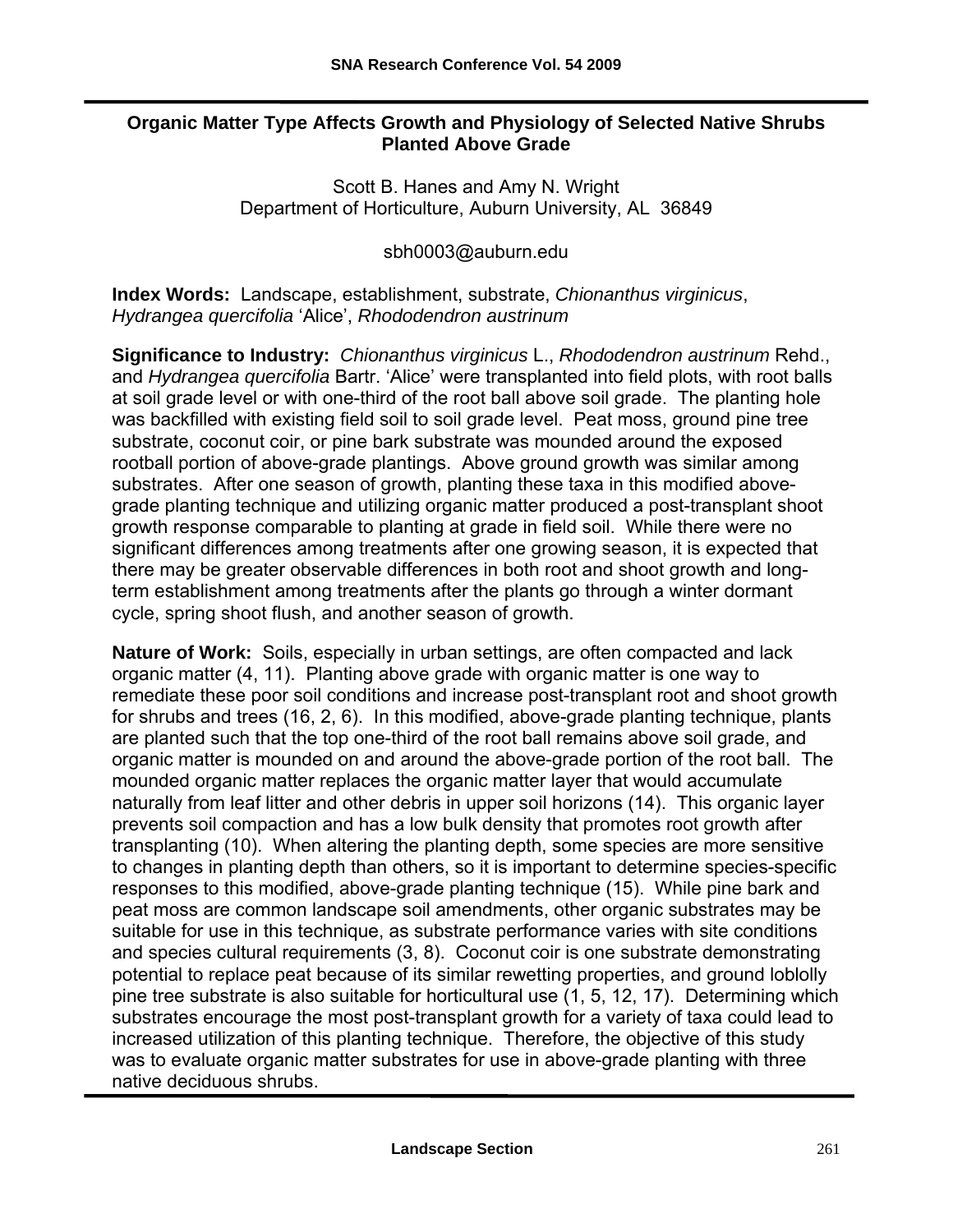On 17 March 2008, *Chionanthus virginicus* (white fringetree), *Rhododendron austrinum* (Florida flame azalea), and *Hydrangea quercifolia* 'Alice' ('Alice' oakleaf hydrangea) were planted in field research plots on the campus of Auburn University. Twenty-five 11.4 L (3 gal) plants of each taxa were planted 4 feet on-center and assigned to one of five treatments. The control treatment had no organic matter added and was planted at soil grade, while the other four treatments were planted approximately 10.2 cm (4 in) above soil grade, with 100% pine bark (PB), 100% peat moss (PM), 100% coconut coir (CC), or 100% ground pine tree (PT) substrate mounded around the above-grade portion of the root ball, extending to a radius 30.5 cm (12 in) outward from the main stem. Treatments were arranged in a randomized complete block design with five blocks. *R. austrinum* was grown under 47% shade, while *C. virginicus* and *H. quercifolia* 'Alice' were grown under 30% shade. All plots were mulched with 7.6 cm (3 in) pine straw for weed control, improved infiltration of irrigation water, and reduced soil evaporation. Physical and chemical analysis of the soil (Marvyn sandy loam) indicated that no fertilizer amendments were necessary.

A ML2X Theta Probe (Houston, TX) was used to measure soil and substrate volumetric percent moisture, and treatments were watered individually by hand when the volumetric moisture content of the mounded organic substrates reached 20%. Approximately 2.5 cm (1 in) water was applied at each irrigation, covering a radius of 30.5 cm (12 in) from the main stem. As plants grew and were exposed to higher heat and humidity levels of the summer, Theta Probe readings indicated that all treatments required 2.5 cm (1 in) irrigation every 2-3 days (data not shown), so overhead irrigation was initiated. In this and previous experiments, pine bark dried out faster than other substrates and field soil (data not shown). Field plots were therefore monitored and irrigated separately by taxa, when average percent moisture of pine bark substrate dropped below 20% within a taxa.

Net photosynthesis was measured (PS) on one leaf of each plant using a LI-COR 6400XT (Lincoln, NE) during the summer growing season, between 10:00 a.m. and 2:00 p.m., when photosynthesis was highest. Growth indices [GI, (widest width measurement + perpendicular  $($   $\perp$ ) width measurement + height)/3] of all plants were recorded at experiment installation (initial) and at the end of the first growing season (final), and these were used to calculate relative growth index [RGI, (final GI - initial GI)/initial GI]. Data were analyzed using general linear models procedures and least significant difference means separation at  $\alpha$  = 0.05 (13).

**Results and Discussion:** Growth indices increased between initial and final measurements, yet there were no significant differences for RGI among treatments. Although all plants for the experiment were purchased as 11.4 L (3 gal) containers, *H. quercifolia* 'Alice' and *R. austrinum* plants had larger canopies and a more developed root system than *C. virginicus* plants at planting. Significantly lower RGI for *H. quercifolia* 'Alice' and *R. austrinum* reflect the greater initial GI (44 and 66, respectively), compared to the smaller *C. virginicus* plants (22) (Table 1). Final GI was lowest for *C. virginicus* (58), yet RGI for this taxa is highest because of its lower initial GI (Table 1). Photosynthesis rates were not different among treatments, but were different among taxa (Table 2). Large decreases in PS indicate that plant growth has stopped and the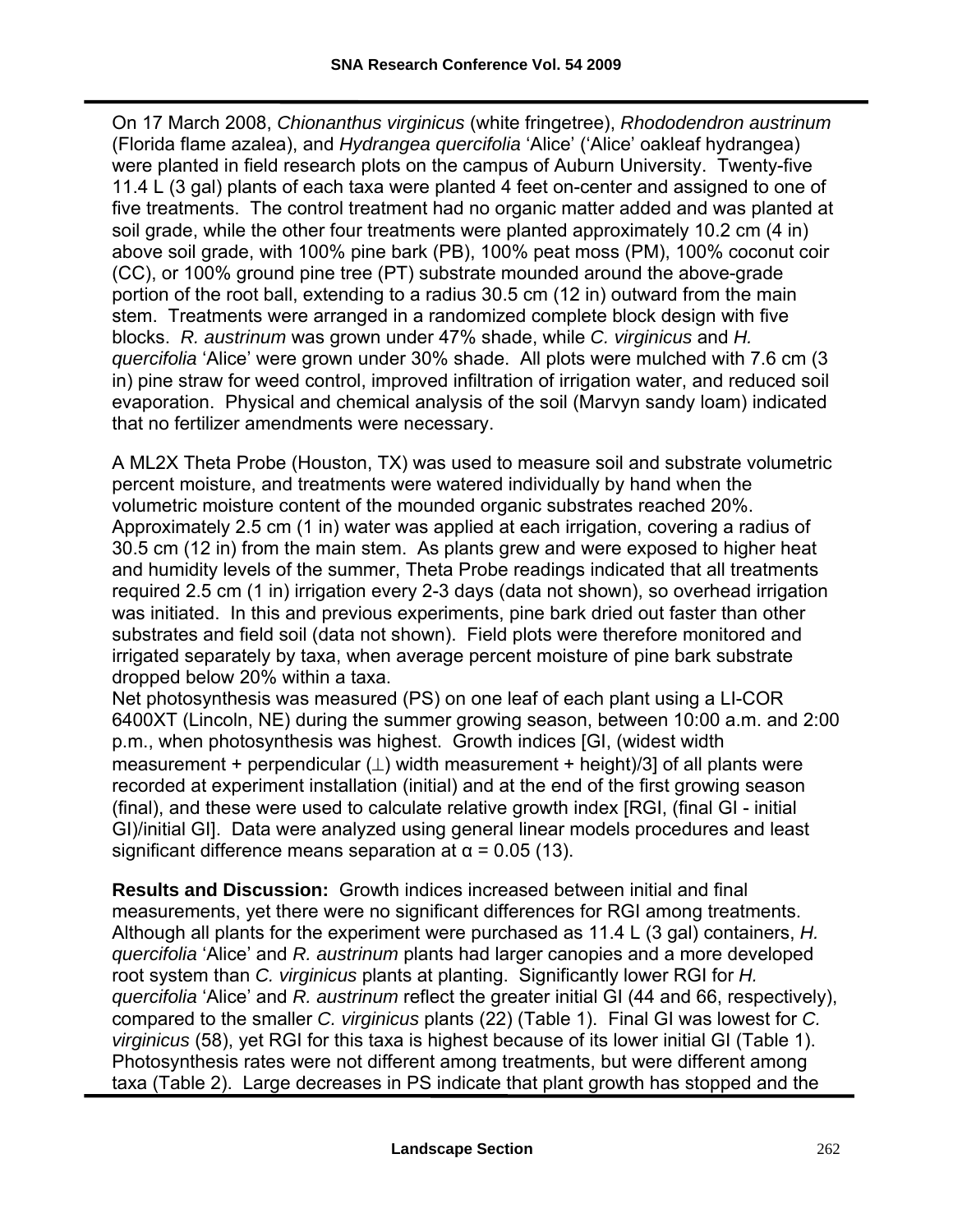plant is under stress, so similar positive PS rates among treatments correspond with the lack of growth differences among treatments (9). While these rates remained positive for all taxa, there were significant differences between taxa, likely related to inherent genetic photosynthetic capabilities. In this first growing season, all taxa survived. Following a dormancy period, it is expected that these taxa may demonstrate larger differences among treatments during their second growing season, particularly in root growth which can only be quantified at experiment termination. Previous research found that planting *Morella cerifera* L. and *Kalmia latifolia* L. utilizing this modified above-grade planting technique with PB or PM substrates reduced post-transplant stress, and improved root growth and establishment compared to planting at grade with no organic matter (7). Continued evaluation of this above-grade planting technique for a range of native shrubs and a variety of substrates will hopefully contribute to the successful implementation of native, sustainable landscapes.

#### **Literature Cited:**

- 1. Abad, M., F. Fornes, C. Carrión, and V. Noguera. 2005. Physical properties of various coir dusts compared to peat. HortScience 40:2138-2144.
- 2. Arnold, M.A., G.V. McDonald, D.L. Bryan. 2005. Planting depth and mulch thickness affect establishment of green ash and bougainvillea goldenraintree. J. Arboriculture 31:163-170.
- 3. Bilderback, T.E., S.L. Warren, J.S. Owen Jr., J.P. Albano. 2005. Healthy substrates need physicals too! HortTechnology 15:747-751.
- 4. Craul, P. 1985. A description of urban soils and their desired characteristics. J. Arboriculture 11:330-339.
- 5. Fornes, F., R.M. Belda, M. Abad, P. Noguera, R. Puchades, A. Maquieira, V. Noguera. 2003. The microstructure of coconut coir dusts for use as alternatives to peat in soilless growing media. Aust. J. of Expt. Ag. 43:1171-1179.
- 6. Guckenberger, J.L. and A.N. Wright. 2007. Above-grade planting encourages posttransplant root growth of native woody shrubs. Proc. SNA Res. Conf. 52:199-203.
- 7. Guckenberger, J.L. and A.N. Wright. 2007. Above-grade planting with organic matter improves post-transplant root and shoot growth and physiology of native shrubs. MS Thesis, Auburn University:44-69.
- 8. Guérin, V., F. Lemaire, O. Marfà, R. Caceres, F. Giuffrida. 2001. Growth of *Viburnum tinus* in peat-based and peat-substitute growing media. Scientia Horticulturae 89:129-142.
- 9. Herms, D.A. and W.J. Mattson. 1992. The dilemma of plants: to grow or defend. Q. Rev. Biol. 67: 283–335.
- 10. Kozlowski, T.T. 1999. Soil compaction and growth of woody plants. Scand. J. For. Res. 14:596-619.
- 11. Montagu, K.D., J.P. Conroy, B.J. Atwell. 2001. The position of localized soil compaction determines root and subsequent shoot growth responses. J. Expt. Bot. 52:2127-2133.
- 12. Noguera, P., M. Abad, R. Puchades, A. Maquieira, V. Noguera. 2003. Influence of particle size on physical and chemical properties of coconut coir dust as container medium. Comm. in Soil Sci. and Plant Anal. 34:593-605.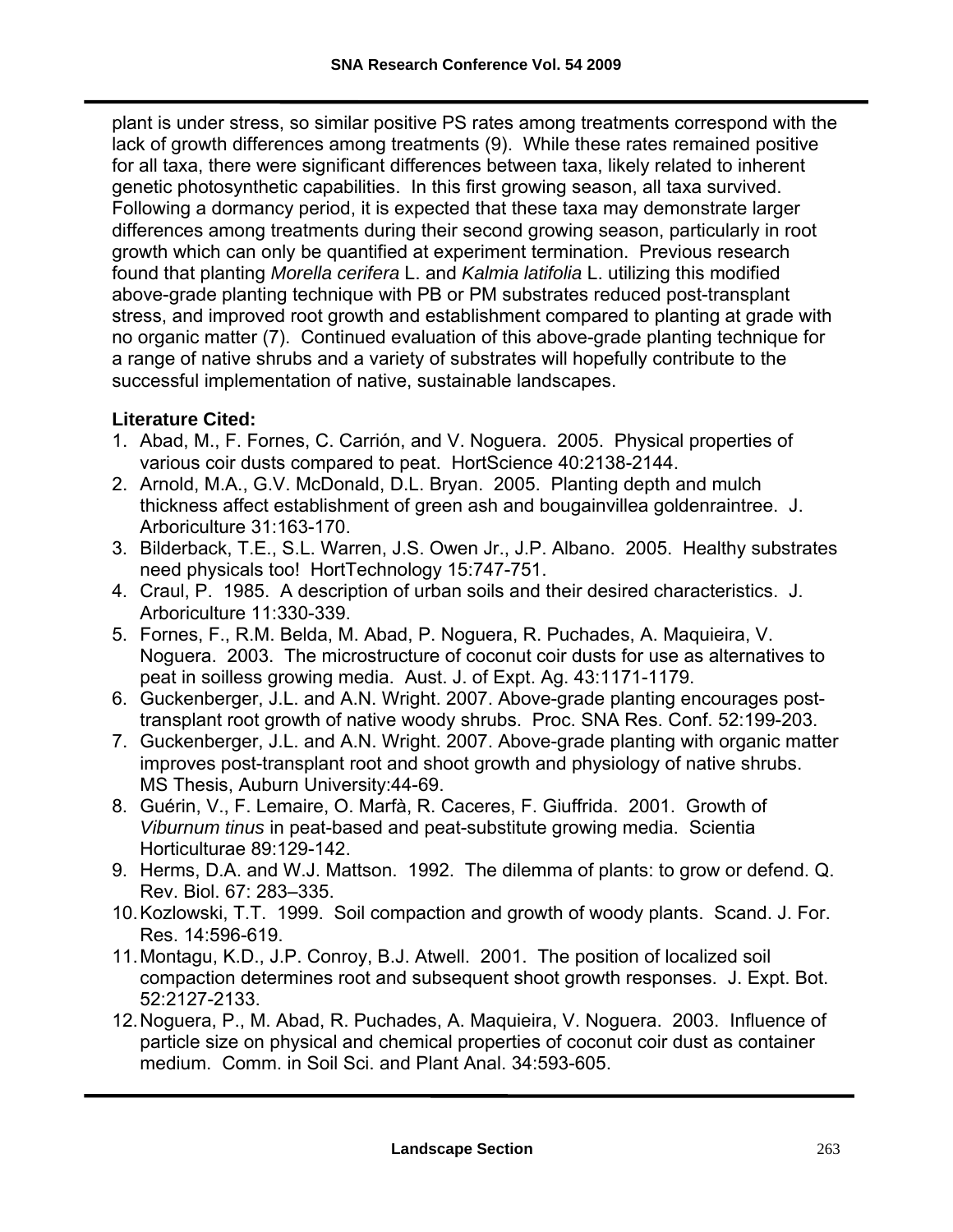- 13. SAS Institute, Inc. 2003. SAS User's Guide. Release 9.1.3. SAS Institute, Inc. Cary, NC.
- 14. Sayer, E.J. 2006. Using experimental manipulation to assess the roles of leaf litter in the functioning of forest ecosystems. Biol. Rev. 81:1-31.
- 15. Will Jr., A.A., D.G. Burch. 1988. Planting depth and tree survival. Proc. Fla. State Hort. Soc. 101:120-121.
- 16. Wright, A.N., B.E. Jackson, R.D. Wright, J.F. Browder. 2007. Effect of backfill composition on post-transplant root growth of *Kalmia latifolia* L. J. Environ. Hort. 25:145-149.
- 17. Wright, R.D., B.E. Jackson, J.F. Browder, J.G. Latimer. 2008. Growth of chrysanthemum in a pine tree substrate requires additional fertilizer. HortTechnology 18:111-115.

Table 1. Initial growth index (GI), final GI, and relative growth index (RGI), [(final GI – initial GI)/ initial GI] of *Chionanthus virginicus*, *Rhododendron austrinum*, and *Hydrangea quercifolia* 'Alice'. Initial and final GI were recorded 17 Mar. 2008 and 23 Oct. 2008, respectively.

| Taxa                                                     | Initial GI | <b>Final GI</b> | <b>RGI</b>       |  |  |  |  |
|----------------------------------------------------------|------------|-----------------|------------------|--|--|--|--|
| C. virginicus                                            | 22c        | 58 c            | 1.7a             |  |  |  |  |
| H. quercifolia 'Alice'                                   | 44 b       | 78 b            | 0.8 <sub>b</sub> |  |  |  |  |
| R. austrinum                                             | 66 a       | 105a            | 0.6 <sub>b</sub> |  |  |  |  |
| Significance <sup><math>z</math></sup>                   | $***$      | ***             | $***$            |  |  |  |  |
| <sup>2***</sup> represents significance at P<0.001 (13). |            |                 |                  |  |  |  |  |

Table 2. Net photosynthesis rates (PS,  $\mu$ molCO<sub>2</sub> m<sup>-2</sup> s<sup>-1</sup>) of *Chionanthus virginicus*, *Rhododendron austrinum*, and *Hydrangea quercifolia* 'Alice'. Plants were planted in Auburn University field plots. PS measurements were recorded on 19 Sep. 2008, between 10:00am and 2:00pm.

| Taxa                                            | Net PS ( $\mu$ molCO <sub>2</sub> m <sup>-2</sup> s <sup>-1</sup> ) |  |  |  |  |  |  |
|-------------------------------------------------|---------------------------------------------------------------------|--|--|--|--|--|--|
| C. virginicus                                   | 16 b                                                                |  |  |  |  |  |  |
| H. quercifolia 'Alice'                          | 6 c                                                                 |  |  |  |  |  |  |
| R. austrinum                                    | 19a                                                                 |  |  |  |  |  |  |
| Significance <sup>z</sup>                       | $***$                                                               |  |  |  |  |  |  |
| $z***$ represents significance at P<0.001 (13). |                                                                     |  |  |  |  |  |  |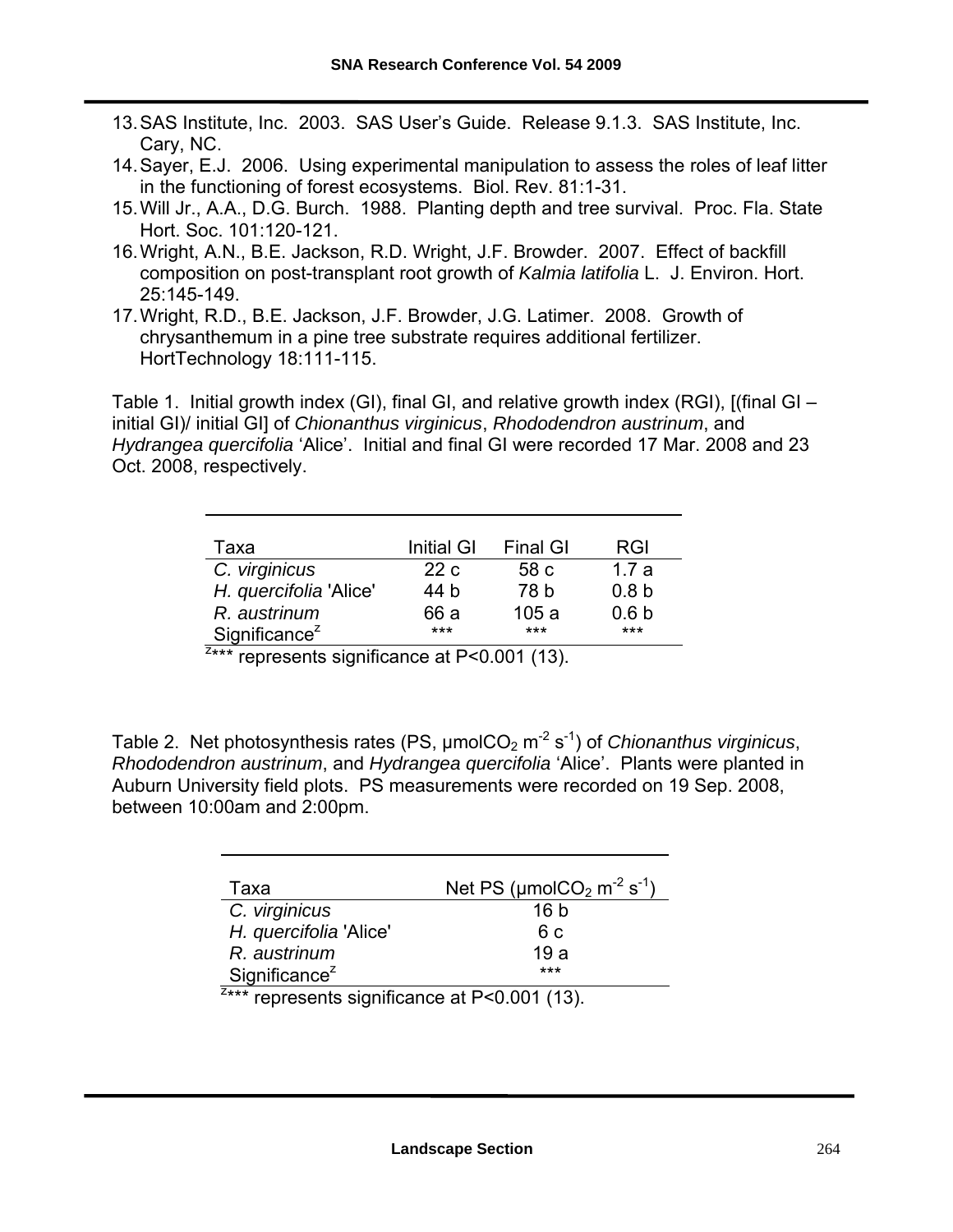#### **EarthKind™, A National Evaluation of Garden Roses in Minimal Input Conditions**

Derald A. Harp1, David Zlesak<sup>2</sup>, Steve George<sup>3</sup>, and Gaye Hammond<sup>4</sup>

<sup>1</sup>Texas A&M-Commerce, Dept of Ag Sciences, Commerce, TX 75482 <sup>2</sup>University of Minnesota Extension, Andover, MN 55304 <sup>3</sup>Texas A&M University, Dept. of Hort. Sci, Texas Agrilife Extension, Dallas, TX 75252 4 Houston Rose Society, Houston, TX 77006

Derald\_Harp@TAMU-Commerce.edu

**Index Words:** *Rosa*, drought tolerance, pest tolerance, disease resistance

**Significance to Industry:** "EarthKind<sup>TM</sup>" is an important horticulture designation used by the Texas AgriLife Extension Service (part of the Texas A&M System) to identify species, cultivars, and landscape practices that maximize garden enjoyment and environmental stewardship. The greatest success to date has been the identification of rose cultivars with outstanding landscape performance, coupled with remarkable disease and insect tolerance. This designation is awarded based on multi-year scientific research studies, combined with extensive, regional field trials, conducted by or in collaboration with Texas A&M horticulturists.

EarthKind™ is based on the idea that it is possible to identify beautiful plants that can be successfully grown in minimal input conditions, without fertilizers, pesticides, and other agricultural chemicals along with a significant reduction in irrigation. This effort is the most popular and fastest growing, research-based environmental university program of its kind in the U.S. and directly benefits all sectors of horticulture: growers, retailers, landscapers, and consumers. EarthKind™ rose research is underway in 25 states and four foreign countries, including Bermuda, Canada, India and New Zealand.

**Nature of Work:** The rose is the most popular garden plant in the world as well as one of the most important commercial cut flowers (Horst 1995). No other species provides the range of plant, flowering and blossom traits (Buck, 1964). They combine the color and fragrance characteristics of annuals and perennials, but with a greater variety of flower forms, colors and scents, along with plant forms and habits that few other plants can provide (Buck, 1978). Gardeners' demand for low maintenance roses is growing as (a) more gardeners are eschewing the use of pesticides, (b) municipalities restrict landscape irrigation, (c) legislation restricts pesticide usage, and (d) the price of commercial fertilizers and rose care products skyrocket (Zlesak, 2006).

Candidate cultivars undergo a preliminary evaluation process before being entered into EarthKind™ rose trials. Researchers consult studies conducted across the U.S. and Canada that evaluate roses according to winter hardiness, disease incidence, and/or susceptibility to insect damage. EarthKind™ researchers also consult noted rosarians, looking to identify cultivar limitations prior to inclusion in an EarthKind™ trial. Roses that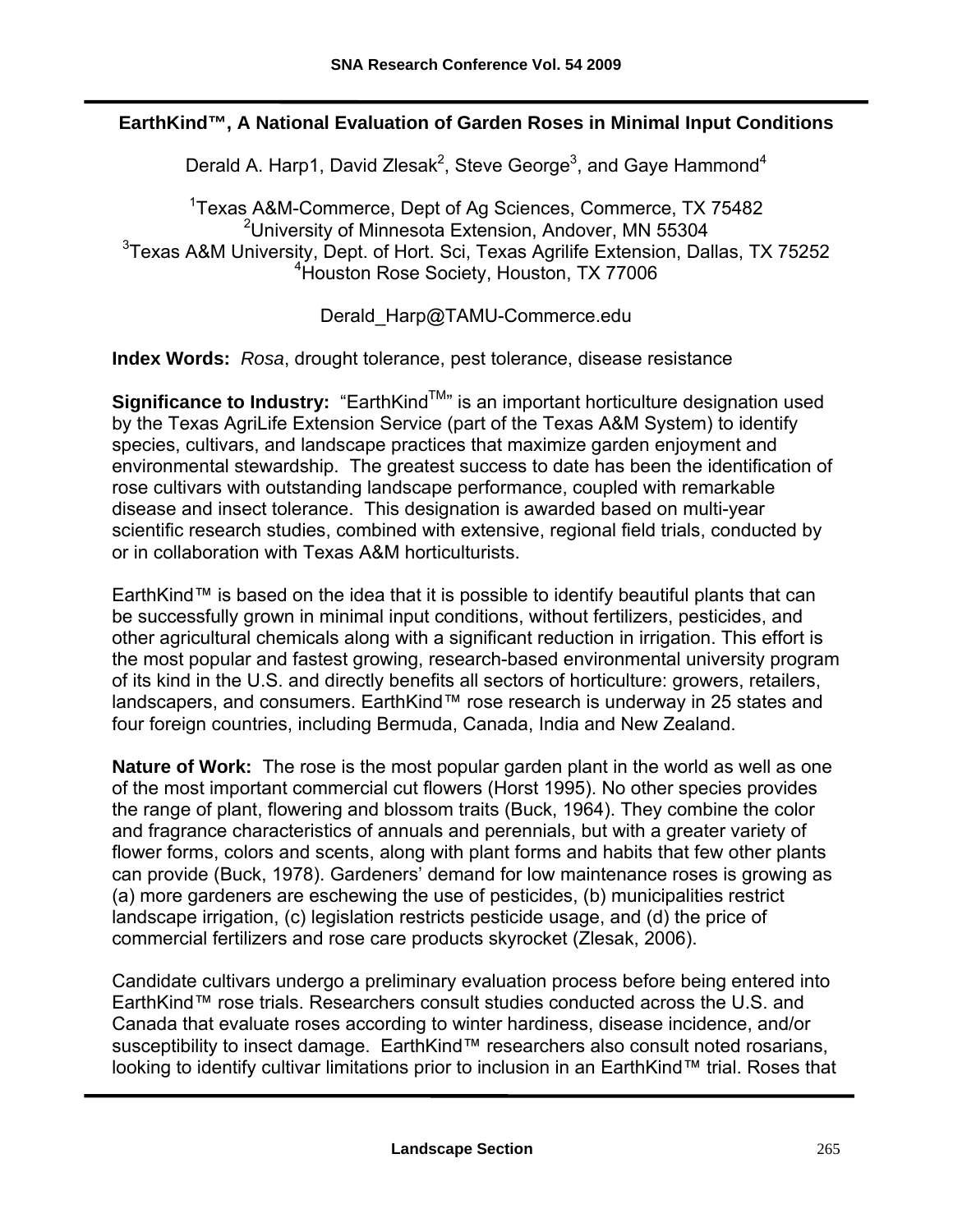are not everblooming or recurrent and hybrid rugosas are currently omitted from consideration.

The first phase of EarthKind™ evaluation is a four-year, university based evaluation trial. Roses are planted in landscape beds, which may or may not be amended with compost, depending on initial soil conditions. Following planting, beds are covered with 3 inches of organic mulch. No specific mulch is demanded, but mulch available from local sources is recommended. Mulch should be added on a twice-yearly basis to maintain a mulch depth of 3 inches. Irrigation is provided freely during year one for establishment purposes and on an as-needed basis during year two. During years three and four of the trial no supplemental irrigation is provided except during periods of extreme and unique drought. No fertilizers, pesticides, fungicides, bactericides or other agricultural chemicals are used to enhance growth or control disease or insect damage. Herbicides may be used on a limited basis to control weeds.

Experimental design is a randomized complete block design, with one specimen from at least 20 cultivars randomly planted within each block. Data collected include quantitative measures such as plant height, width (averaged across two measurements, perpendicular to each other), number and size of blossoms, and chlorophyll content using a SPAD 502 meter (Konica Minolta Sensing, Inc., Osaka, Japan). Leaf tissue analysis is used to confirm plant nutrient status. Pressure bomb readings and gravimetric measures are used to quantify plant moisture status. Tensiometer readings, or other appropriate measures of soil water tension, should be used to quantify soil water tension at each recording interval. Qualitative measures include visual assessment of foliage coverage, foliage color, blossom coverage, growth form, disease incidence and pest activity, including notation of diseases or pests present (Table 1). Individuals trained in insect identification and plant pathology collect disease and pest data on a monthly basis during the growing season. Unidentifiable diseases and pests are sent to state plant pathologists and entomologists for identification purposes.

During phase 2, cultivars deemed successful in phase 1 are planted in demonstration gardens across several different environments including temperature, precipitation, and soil type. Plants are grown and monitored for three years before a final evaluation. Only those cultivars that meet or exceed expectations are designated as EarthKind.

**Results and Discussion:** The initial study evaluated 119 cultivars in north-central Texas (Mackay et al., 2008). The highest performing cultivars were Knockout (Rosa x Radrazz),Caldwell Pink, Sea Foam, Perle d'Or, and The Fairy. Across rose categories in all trials, polyanthas outperformed all others. Hybrid tea roses, while capable of producing beautiful individual blossoms, performed poorly in minimal input conditions, usually succumbing to black spot or insect damage. Subsequent evaluations have increased the number of EarthKind™ recognized cultivars to 19 (Table 2).

Current trials include an evaluation of 20 rose cultivars known to perform well in USDA Hardiness Zone 4. These roses are in evaluation at 10 locations in six states: Minnesota, Iowa, Nebraska, Kansas, Colorado, and Texas. Roses for these evaluation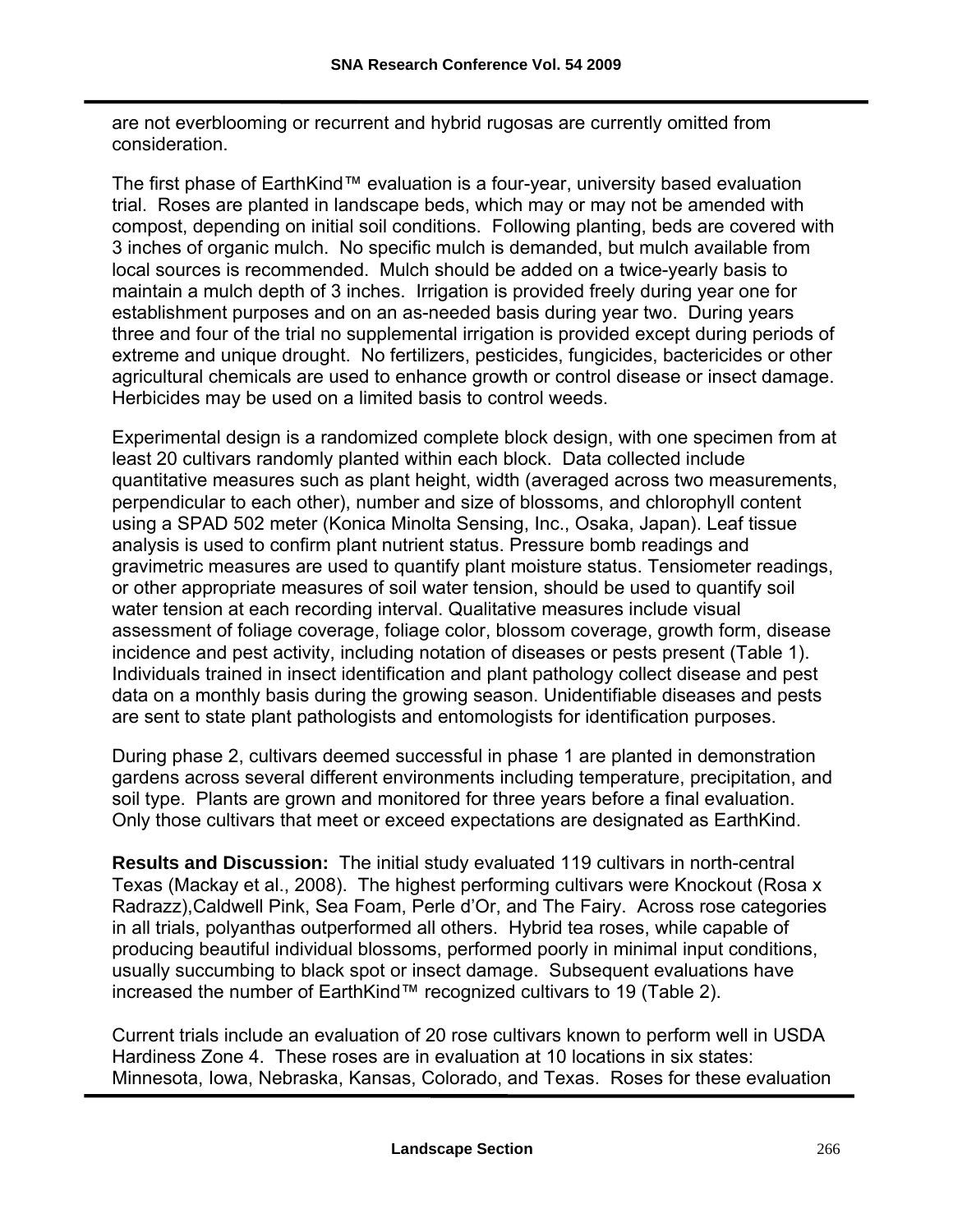sites were planted in 2007 and, at the time of this writing, all cultivars have survived year one in all locations. Further evaluations are being conducted in 10 states and four countries including Bermuda, India, Japan, and Mexico.

The EarthKind™ program has proven capable of identifying roses and landscape techniques that provide the aesthetic appeal demanded by today's gardeners while reducing the impact our gardens have on the environment.

#### **Literature Cited**

- 1. Buck, G.J. 1964. Stock-scion relationships in roses. *American Rose Annual* 49: 159- 164
- 2. Buck, G.J. 1978. Of all flowers, methinks a rose is best. *Horticulture* January: 40-47
- 3. Horst, R.K. 1995. *Compendium of Rose Diseases*. The American Phytopathological Society, APS Press, St. Paul, MN. 50 pp.
- 4. Mackay, W.A., S.W. George, C. McKinney, R.I. Cabrera, J.A. Reinert, O. Colbaugh, L. Lockett, and W. Crow. 2008. Performance of garden roses in north-central Texas under minimal input conditions. HortTechnology 18: 417-422.
- 5. Zlesak, D.C. 2006. *Rosa X hybrida* L., in Anderson, N.O. (ed), *Flower Breeding and Genetics: Issues, Challenges and Opportunities for the 21st Century.* Springer, The Netherlands. p. 695-738.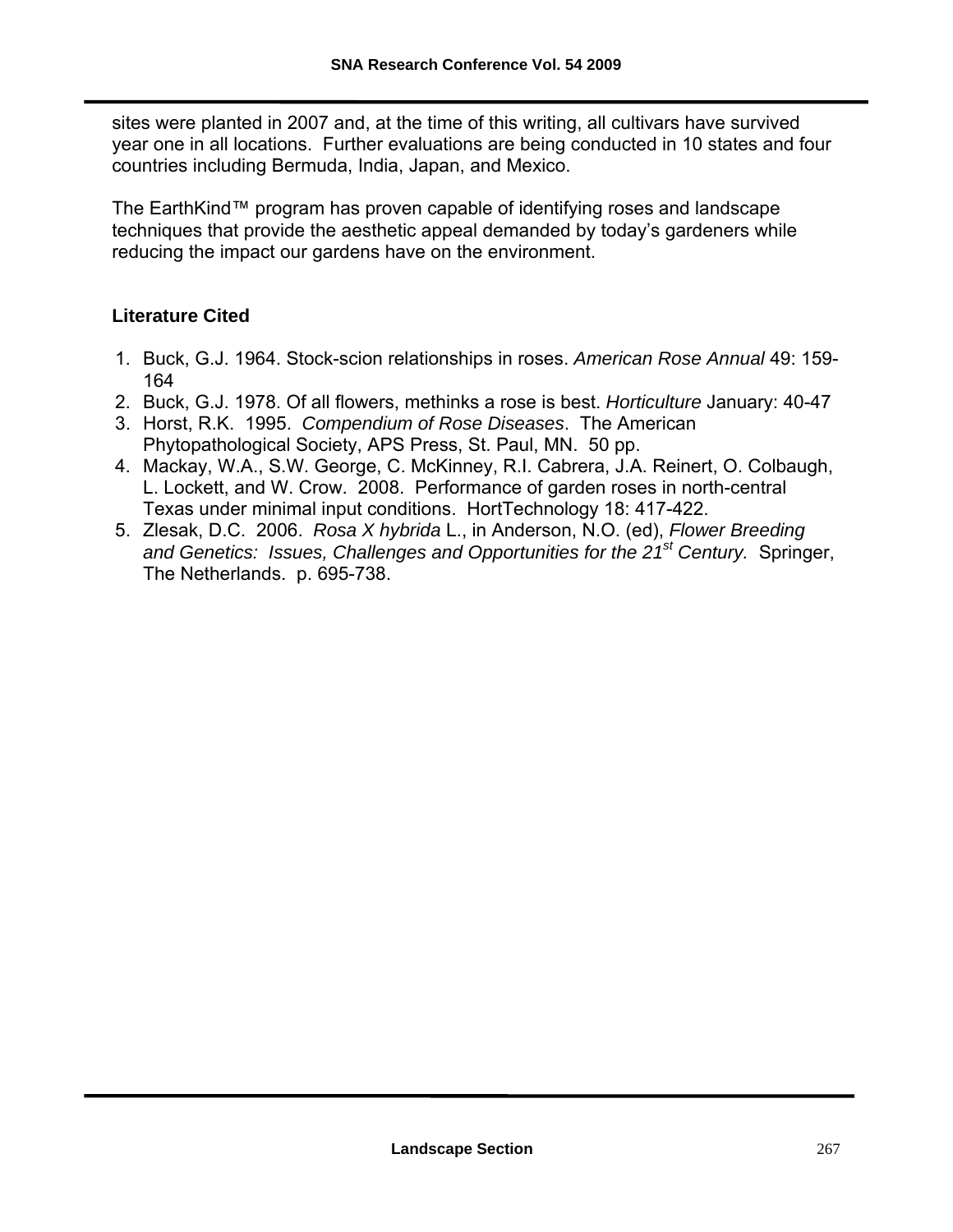Table 1. Monthly rating scale used to evaluate EarthKind<sup>™</sup> trial roses during the growing season in years two through four.

| Rating                  | <b>Foliage</b>             | <b>Foliage</b>                                        | <b>Blossom</b>        | <b>Growth</b>                                                                         | <b>Disease</b>                                       | <b>Pest</b>                                                     |
|-------------------------|----------------------------|-------------------------------------------------------|-----------------------|---------------------------------------------------------------------------------------|------------------------------------------------------|-----------------------------------------------------------------|
|                         | <b>Cover</b>               | <b>Color</b>                                          | Coverage*             | <b>Habit</b>                                                                          |                                                      |                                                                 |
| 5                       | 100%<br>coverage           | <b>Dark</b><br>Green                                  | 90% or<br>more        | Symmetrical<br>in all<br>directions,<br>branches<br>consistent in<br>size             | No disease                                           | No pest                                                         |
| $\overline{\mathbf{4}}$ | 90%<br>coverage<br>or more | Green,<br>No<br>chlorosis                             | 75 to 90%<br>coverage | Symmetrical<br>in most<br>directions,<br>branches<br>consistent in<br>size            | <10% of<br>leaves or<br>blossoms<br>infected         | <10% of<br>leaves or<br>blossoms<br>with insect<br>damage       |
| $\overline{3}$          | $75$ to<br>90%<br>coverage | Green,<br>up to<br>25% of<br>leaves<br>chlorotic      | 50 to 75%<br>coverage | Symmetrical<br>in one<br>direction<br>only, one<br>branch with<br>irregular<br>growth | 10 to 25%<br>of leaves<br>or<br>blossoms<br>infected | $10 - 25%$ of<br>leaves or<br>blossoms<br>with insect<br>damage |
| $\overline{2}$          | $25$ to<br>50%<br>coverage | Lt.<br>Green,<br>25 <sub>to</sub><br>50%<br>chlorotic | 25 to 50%<br>coverage | Asymmetrical<br>growth, two<br>or more<br>branches<br>with irregular<br>growth        | 25 to 50%<br>of leaves<br>or<br>blossoms<br>infected | 25 to 50% of<br>leaves or<br>blossoms<br>with insect<br>damage  |
| 1                       | < 25%<br>leaf<br>coverage  | Yellow,<br>$>50\%$<br>chlorotic                       | 25%<br>coverage       | Inconsistent<br>and irregular<br>growth over<br>entire plant                          | $50%$ of<br>leaves or<br>blossoms<br>infected        | <50% of<br>leaves or<br>blossoms<br>with insect<br>damage       |
| $\mathbf{0}$            | Plant<br>dead              | Plant<br>dead                                         | Plant dead            | Plant dead                                                                            | Plant dead                                           | Plant dead                                                      |

\*One point is added to blossom coverage for those cultivars with fragrant blooms.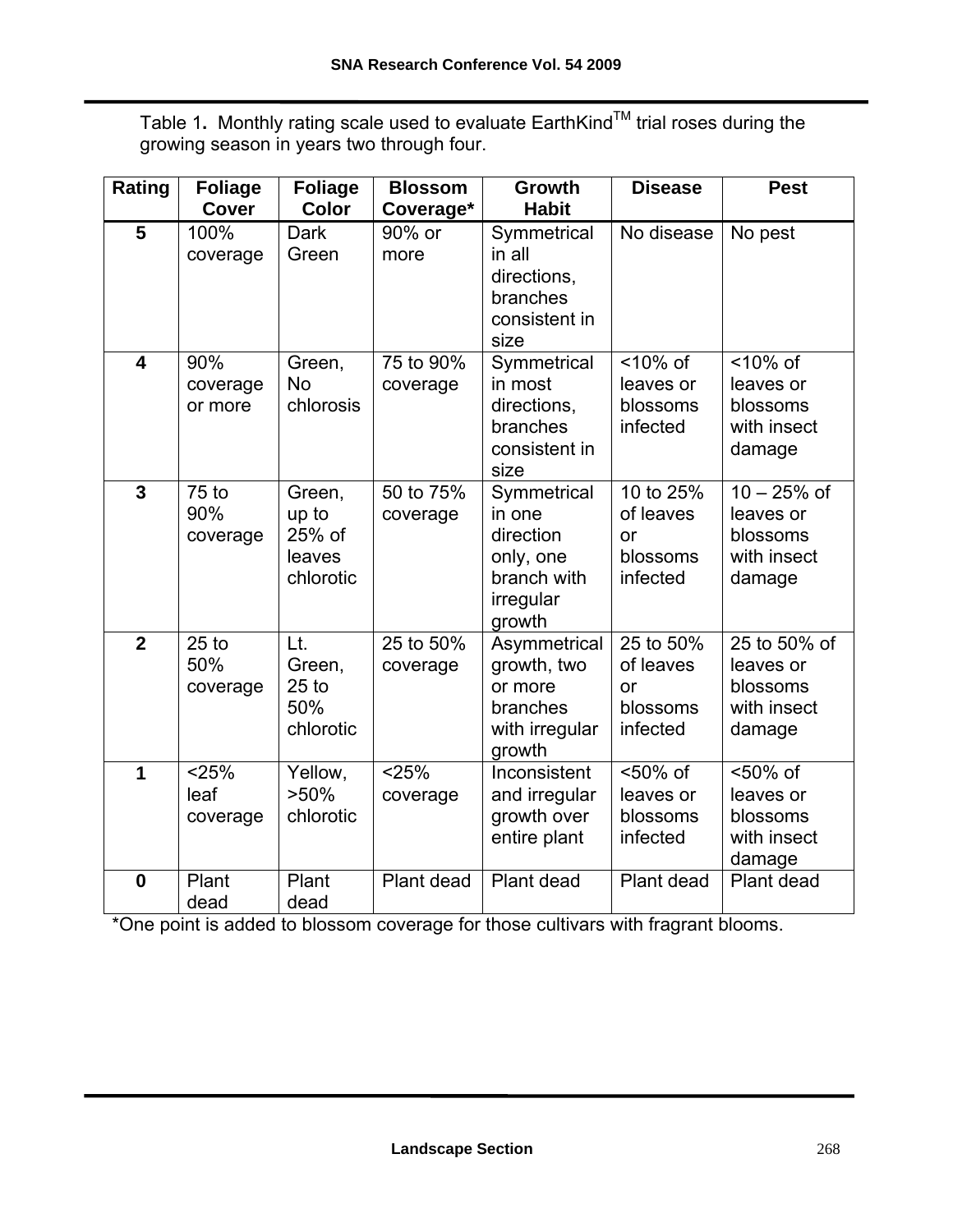| Cultivar <sup>a</sup>                                                                    | <b>Horticultural class</b><br>Year of introduction |         |  |  |
|------------------------------------------------------------------------------------------|----------------------------------------------------|---------|--|--|
| Souvenir de St. Anne's                                                                   | Bourbon                                            | 1950    |  |  |
| Ducher                                                                                   | China                                              | 1869    |  |  |
| <b>Mutabilis</b>                                                                         | China                                              | < 1894  |  |  |
| Spice                                                                                    | China<br>unknown                                   |         |  |  |
| <b>Climbing Pinkie</b>                                                                   | Climbing polyantha<br>1952                         |         |  |  |
| <b>Else Poulsen</b>                                                                      | Floribunda                                         | 1924    |  |  |
| New Dawn                                                                                 | Large flowered climber                             | 1930    |  |  |
| <b>Caldwell Pink</b>                                                                     | Polyantha                                          | unknown |  |  |
| La Marne                                                                                 | Polyantha                                          | 1915    |  |  |
| Marie Daly                                                                               | Polyantha                                          | unknown |  |  |
| Perle d'Or                                                                               | Polyantha<br>1884                                  |         |  |  |
| The Fairy                                                                                | Polyantha                                          | 1932    |  |  |
| <b>Belinda's Dream</b>                                                                   | Shrub                                              | 1992    |  |  |
| Bucbi (Carefree Beauty <sup>™</sup> )                                                    | Shrub                                              | 1977    |  |  |
| RADrazz (Knock Out <sup>®</sup> )                                                        | Shrub                                              | 1999    |  |  |
| Sea Foam                                                                                 | Shrub                                              | 1964    |  |  |
| Duchesse de Brabant                                                                      | Tea                                                | 1857    |  |  |
| Georgetown Tea                                                                           | Tea                                                | unknown |  |  |
| Mme. Antoine Mari                                                                        | Tea                                                | 1901    |  |  |
| <sup>a</sup> Trademark or exhibition name, if different from cultivar name, is listed in |                                                    |         |  |  |

Table 2. The 19 EarthKind™ roses designated for the Southern region of the US.

parenthesis.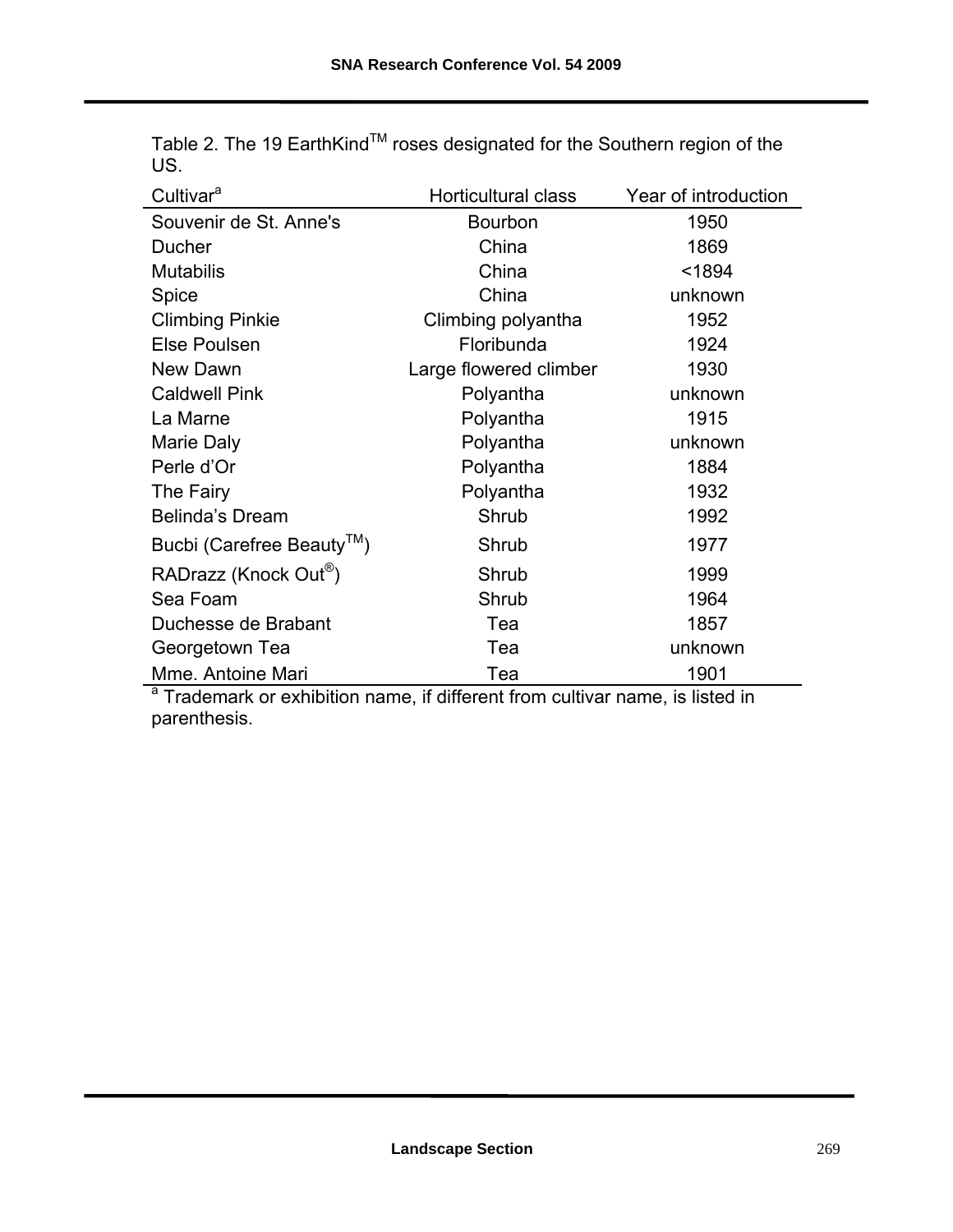#### **Week Long Practicum Course to Teach Landscape Contracting Skills**

Alex X. Niemiera and J. Roger Harris Virginia Tech, Department of Horticulture, Blacksburg, VA 24061

[niemiera@vt.edu](mailto:niemiera@vt.edu) 

**Index Words**: Arboriculture, hardscape, irrigation, water garden construction, green roofs, pest management, skill-building, hands-on training

**Significance to Industry**: The combination of teaching landscape contracting fundamentals as well as skills in a four-to-five day course has given students in our program practical knowledge and experience which are impacts unrealized in a traditional classroom setting. Students armed with these skills are better prepared for their landscape contracting careers.

**Nature of Work**: College and university curricula often offer courses via the traditional classroom format. Due to the nature of a landscape contracting curricula, courses are most effective when they combine fundamental information of a classroom format with practical experience garnered in an "on-site" or a lab setting. Landscape contracting topics such as planting techniques, irrigation, and hardscape materials and installation are examples where a "real world" exposure to the subject material is invaluable. Landscape contracting industry leaders, in an annual Landscape Contracting Advisory Council Meeting at Virginia Tech, have emphasized the need for students to have "hands on" exposure and skill-building exercises in landscape contracting courses. Thus, to better prepare students for careers in landscape contracting, we developed a yearly landscape contracting practicum course. A practicum is defined as "a course of study designed especially for the preparation of teachers and clinicians that involves the supervised practical application (as in a classroom or clinic) of previously studied theory" (Webster's New Collegiate Dictionary). The goal of the practicum courses is to expose students to the fundamental concepts as well as the hands-on aspects of a range of landscape contracting topics. In addition to meeting the subject matter and experiential needs of our students, the practicum is especially relevant because approximately 80 percent of our horticulture students are registered in the landscape contracting concentration (one of four concentrations).

Beginning in the fall of 1997 and every year thereafter, we offer a four-to-five day practicum course that is held the week prior to the fall semester. The course, one-credit pass/fail, is held from 8:30 am to 4:30 pm from Monday to at least Thursday. The practicum topic is selected in the winter prior to the course being offered so that it is listed and advertised for the fall semester preregistration which occurs in March. In the 12 years we have offered the practicum, the topics were: water garden construction, irrigation design and installation, and arboriculture (each taught three times); green roofs, hardscape materials and installation, and landscape pests (each taught once). In each of the courses, the fundamentals of the subject matter are taught in the traditional classroom setting and the hands-on portion was conducted on campus or at a private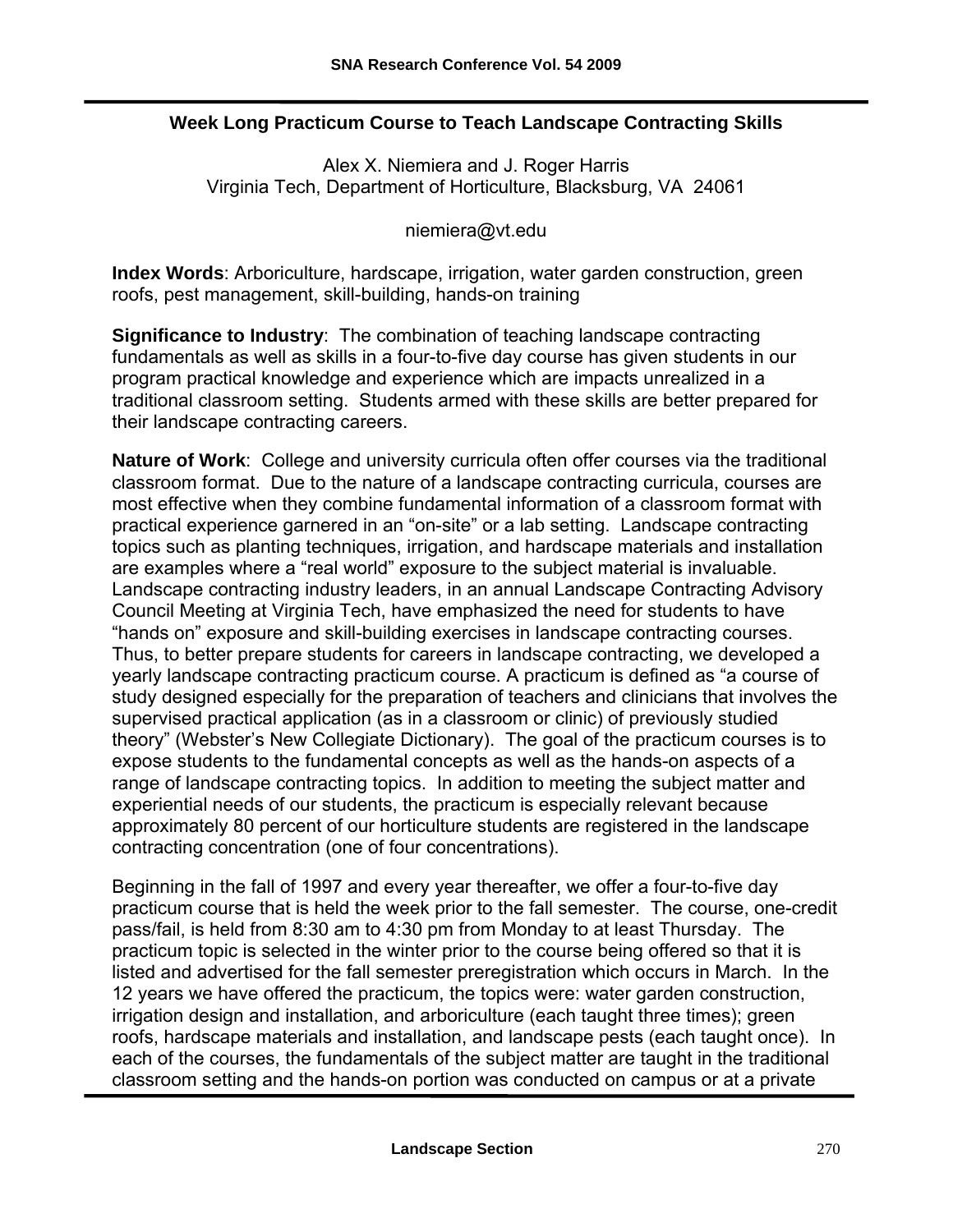nearby residence. In an effort to maximize the experiential portion of the class, the classroom time does not exceed 30 percent of the total class time. For each course, the objective is to give students a thorough "real world" exposure of the subject matter. For example, in the irrigation design and installation course, the classroom subject matter included hydrology and irrigation fundamentals, and designing the irrigation system to be installed. The on-site hands-on portion covered everything from trenching, to installing pipes, valves, and spray heads, to trouble shooting and system maintenance.

Because of the hands-on portion of the class, we limit enrollment to approximately 22 students per course. This limitation is imposed to maximize participation and to minimize students standing around and just observing. The practicum courses are quite popular, and we generate a sizable waiting list each year for those students who do not successfully enroll in the course. The courses are well advertised at least three weeks in advance of spring preregistration by posters and email. Students are notified that enrollment is on a first-come first-serve basis on the first day of preregistration. In addition to horticulture students, courses are advertised to landscape architecture, twoyear agriculture technology, turf, and urban forestry students.

The instructors for most of the courses are individuals from landscape contracting businesses; most of these donate their time, equipment use, and materials to the courses. When out-of-town personnel teach a course, departmental funds are obtained to pay for lodging expenses. In a few cases a nominal honorarium was given to instructors. An exception to sequestering business personnel instructors was the landscape pest course in which university faculty members served as instructors.

**Results and Discussion**: Student feedback has been very positive about the subject matter and skills obtained during the courses. The overall student evaluation of each course has been at least a 3.7 (out of 4.0) for the 12 courses. Due to the popularity of these practicum courses, the number of students who register for each course exceeds the number of allowable students. Students also abbreviate their summer break to attend these courses which is a testimony to the impact of the courses. A distinct advantage to the week-long class format, in contrast with a weekly three-hour lab, is the continuity of the subject matter and start to finish project format.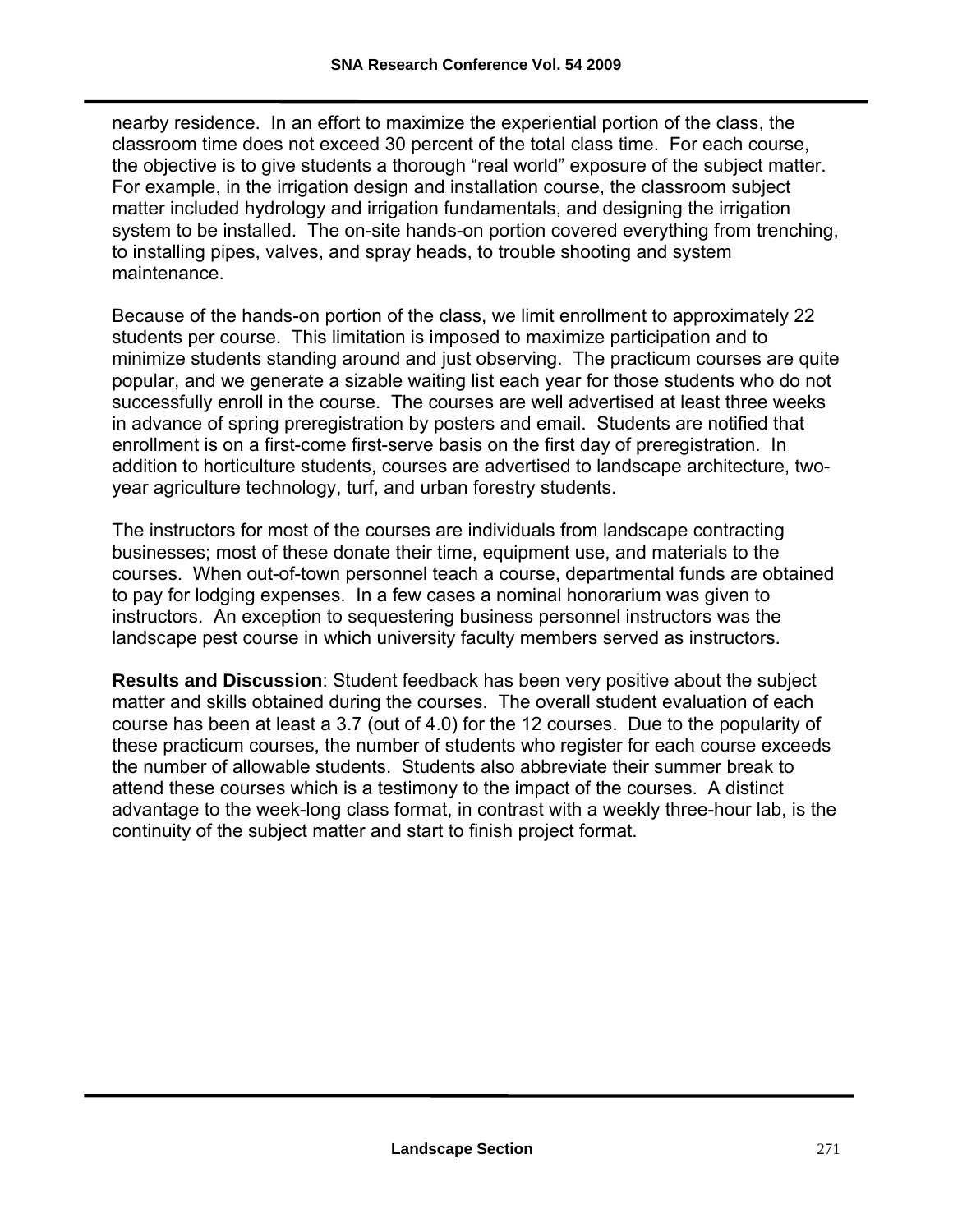#### **Validating Nitrogen Requirements for Florida Landscape Plants- Warm Season Bedding Plants**

Gitta Shurberg, G.C. Denny, and A.L. Shober

University of Florida UF-IFAS Gulf Coast Research and Education Center, Department of Environmental Horticulture, Wimauma, FL 33598

**Index Words:** Fertilizer, recommendations, BMPs, Florida Yards and Neighborhoods, annual plants, Vinca, Zinnia, Melampodium, growth indices, chlorophyll, quality ratings, nitrogen rates.

**Significance to Industry:** The increased emphasis on BMP's in landscapes has created a demand for increasingly sophisticated fertilizer recommendations. The basis for current nitrogen (N) fertilizer recommendations for ornamental plants in Florida is unclear and focuses on the needs of trees and shrubs. Trees and shrubs may have different fertilization requirements than do perennials, annuals, vines and groundcovers. Therefore, the current fertilizer recommendations need to be validated. Knowledge of specific fertilizer requirements will allow plants to be zoned based on their fertilizer requirements. Fertilizer zoning will result in more efficient fertilizer application, thus reducing nutrient losses to the environment.

**Nature of Work:** Trials were conducted at UF-IFAS Gulf Coast Research and Education Center in Wimauma, FL. Plants were selected based on anecdotal evidence of high, moderate, and low fertilization needs for evaluation across a range of N fertilization regimes. Nitrogen rates were determined for the following warm season bedding plants: *Melampodium* 'Golden Globe', *Vinca* 'Cora White', and *Zinnia* 'Profusion Cherry'. The plants were fertilized at five different N rates based on current recommendations for landscape fertilization. These rates were, 0 lb N/1000 ft $^2$ /yr (0.0g N/ m<sup>2</sup>/yr), 2 lb N/1000 ft<sup>2</sup>/yr (9.8 g N/m<sup>2</sup>/yr), 4 lb N/1000 ft<sup>2</sup>/yr (19.6 g N/ m<sup>2</sup>/yr), 6 lb N/1000 ft<sup>2</sup>/yr (29.4 g N/ m<sup>2</sup>/yr), 12 lb N/1000 ft<sup>2</sup>/yr (58.8 g N/ m<sup>2</sup>/yr) of slow release nitrogen (polymer coated ammonium sulfate, 21-0-0, Honeywell Nylon LLC, Seffner, FL) . These rates were based upon current N fertilization recommendations for Florida landscapes (Florida Department of Environmental Protection, 2002; Florida Yards and Neighborhoods Program, 2006). Plots were 10 feet by 40 feet raised beds filled with soil from a deep horizon, St. John's Fine Sand, which is commonly used in central Florida for construction areas as 'fill' (USDA, 2009). This material had little nutrient content. Drip irrigation was applied as needed. No mulch was added to beds in order to minimize outside nitrogen contributions.

Data collected were: plant growth (including height, widest width and perpendicular width), aesthetic quality ratings (1-5) (considerations included canopy density, flowers, and general form), and chlorophyll measurements (using a SPAD chlorophyll meter). Plant measurements and fertilizer applications occurred at six-week intervals.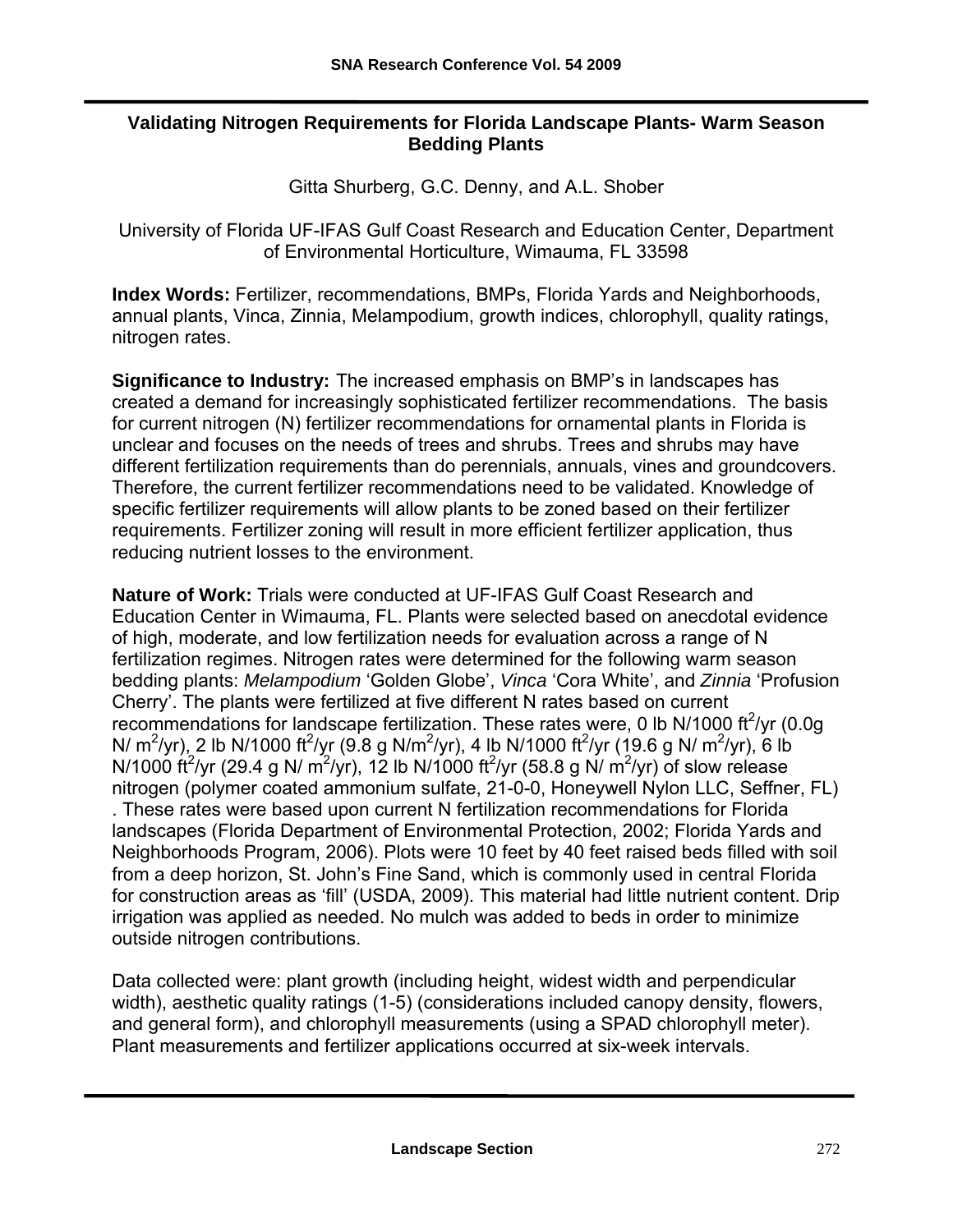#### **Results and Discussion: Zinnia**

Growth index differed significantly (*p*≤0.05) among treatments at 6 weeks after planting (WAP). Fertilization at 4 lb N/1000  $ft^2$ /yr had the most growth followed by 12 lb N/1000  $\frac{\dot{f}t^2}{yr}$  and 6 lb N/1000  $\frac{t^2}{yr}$  (Figure 1). At 12 WAP the results showed that there were significant differences (*p*≤0.05) among treatments, with fertilization at 6 lb N/1000 ft2/yr providing the most growth followed by 4 lb N/1000 ft<sup>2</sup>/yr and 12 lb N/1000 ft<sup>2</sup>/yr (Figure 2). Again, at 18 WAP there were significant differences (*p*≤0.05) among treatments. Fertilization at 4 lb N/1000 ft<sup>2</sup>/yr had the most growth followed by 6 lb N/1000 ft2/yr, and 12 lb N/1000 ft $^2$ /yr (Figure 3).

Results for quality ratings for Zinnia at 6 WAP indicate that there were significant differences (*p*≤0.05) among treatments. As nitrogen increased, quality rating increased (Figure 4). At 12 WAP again differences were significant (*p*≤0.05). However, the quality did not increase with the addition of more nitrogen. The fertilization treatment of 12 lb N/1000 ft<sup>2</sup>/yr showed lower quality ratings than the fertilization treatments of 4 lb N/1000 ft<sup>2</sup>/yr and 6 lb N/1000 ft<sup>2</sup>/yr. This suggests that perhaps the nitrogen sped up the plants life cycle and forced it into an early decline. This would be an undesirable result (Figure 5). Quality ratings for Zinnia at 18 WAP again showed significant differences (*p*≤0.05). There was a severe drop in quality in all treatments particularly the treatments with the higher level of nitrogen. On this week, the treatment of 4 lb N/1000 ft<sup>2</sup>/yr showed the best results and the higher treatments fell to unsatisfactory levels (Figure 6).

SPAD measurements for Zinnias at 6 WAP, 12 WAP, and 18 WAP differed among treatments. As expected, an increase in N produced an increase in chlorophyll. Even at the highest N fertilization rate, chlorophyll content was not maximized (Figures 7-8).

Overall, a fertilization rate of 4 lb N/1000 ft2 is recommended for Zinnias. Both the Growth index and Quality analysis suggested this treatment over all others. Although there were significant differences in chlorophyll these differences were very small and perhaps not obvious to the eye.

#### **Vinca**

Growth index for Vinca differed significantly (*p*≤0.05) among treatments at 6 WAP. Growth increased along with fertilization treatment. Fertilization at 12 lb N/1000 ft $^2$ /yr had the most growth followed by fertilization at rates of 6 lb N/1000 ft2/yr and 4 lb N/1000 ft<sup>2</sup>/yr (Figure 9). At 12 WAP differences were significant (p≤0.05) and growth again increased along with nitrogen. Fertilization at 12 lb N/1000  $\text{ft}^2$ /yr had the most growth (Figure 10). At 18 WAP results were similar to 6 WAP and 12 WAP. Growth increased with increased nitrogen. Fertilization at 12 lb N/1000 ft $^2$ /yr again had the most growth (Figure 11).

Results for quality ratings for Vinca at 6 WAP indicated that there were significant differences (*p*≤0.05) among treatments. An increase in nitrogen produced an increase in quality rating (Figure 12). At 12 WAP differences between treatments were more pronounced. No fertilization, or 0 lb N/1000 ft $^2$ /yr, had strong negative effects on quality.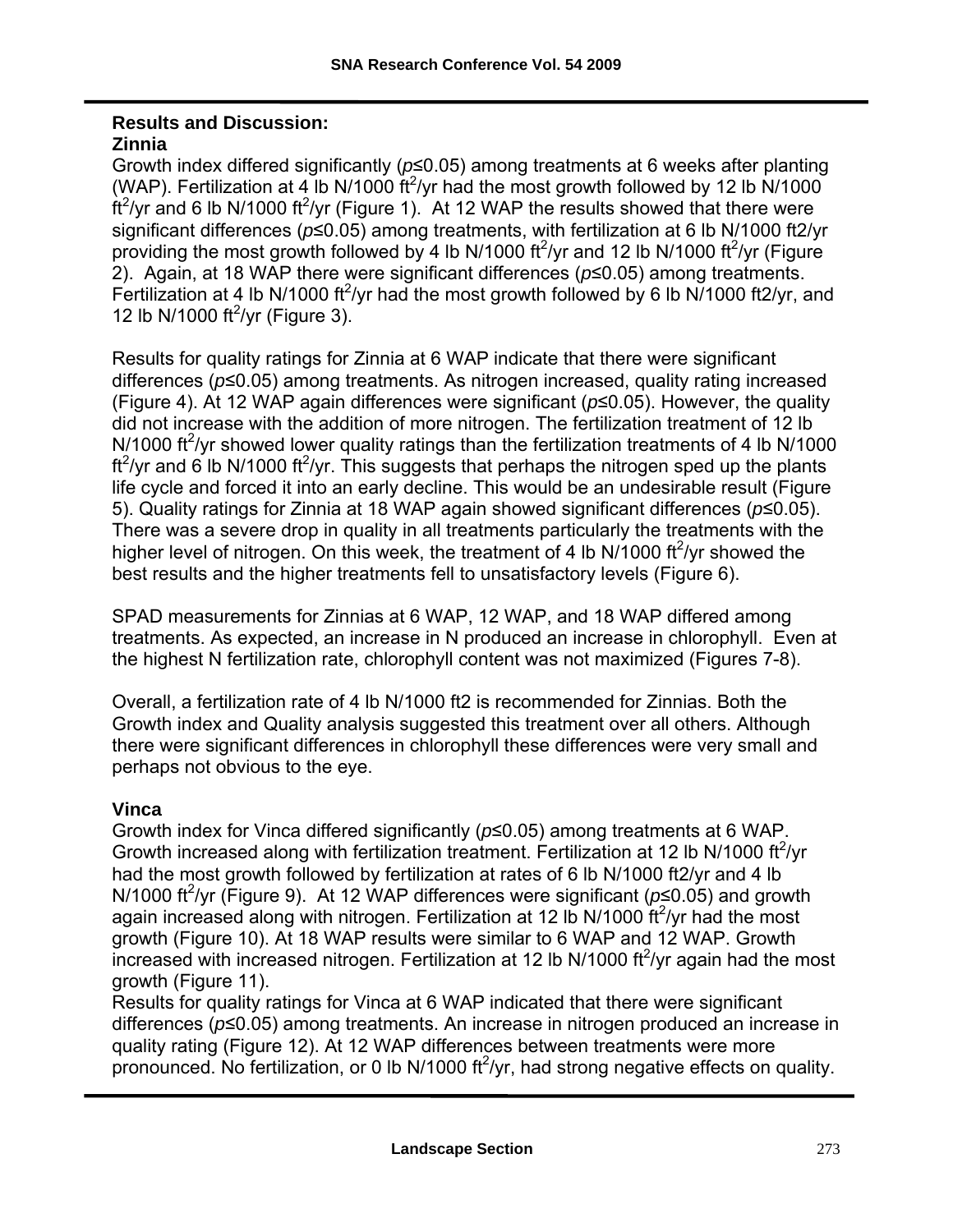Fertilization of 4 lb N/1000 ft<sup>2</sup>/yr, 6 lb N/1000 ft<sup>2</sup>/yr, and 12 lb N/1000 ft<sup>2</sup>/yr yielded 100% of the plants at satisfactory levels or above. The number of plants rated above average or outstanding (4 or 5) increased along with nitrogen levels (Figure 13). At 18 WAP, 100% of the highest fertilization treatments, (6 lb N/1000 ft<sup>2</sup>/yr, and 12 lb N/1000 ft<sup>2</sup>/yr), were rated above average or outstanding (4 or 5). Over 75% of the plants at the fertilization level of 2 lb  $\overline{N}/1000$  ft<sup>2</sup>/yr received satisfactory or above quality ratings. Results suggested that Vinca did require nitrogen fertilization. However, the increase in nitrogen level may only have quickened the rate at which the plants reached higher quality ratings, but plants that received lower fertilizer rates may reach the higher quality ratings more slowly (Figure 14).

SPAD measurements of Vinca at 6 WAP, 12 WAP, and 18 WAP differed among treatments. As expected, an increase in N produces an increase in chlorophyll. The differences among treatments decreased over time. Even at the highest N fertilization rate, chlorophyll content was not maximized (Figure 15-17).

Overall, a fertilization rate of 6 lb N/1000 ft $^2$ /yr is recommended for Vincas. Although growth, quality and chlorophyll levels increased with nitrogen in the earlier weeks, all three parameters were comparable between the highest two levels. Therefore the lower of the two rates was chosen.

#### **Melampodium**

Growth Index for Melampodium differed significantly (*p*≤0.05) among treatments at 6 WAP. Fertilization at 4 lb N/1000 ft<sup>2</sup>/yr provided the most growth followed by 12 lb N/1000 ft<sup>2</sup>/yr, then 2 lb N/1000 ft<sup>2</sup>/yr (Figure 18). At 12 WAP the fertilization rate that produced the most growth was 2 lb N/1000 ft<sup>2</sup>/yr followed by 4 lb N/1000 ft<sup>2</sup>/yr and 12 lb  $N/1000$  ft<sup>2</sup>/yr (Figure 19). By 18 WAP the majority of plants had reached the end of their life cycle and growth measurements were irregular. Overall, lower N fertilization rates were comparable to higher N fertilization rates in terms of plant growth. Nitrogen may have played a role in accelerating the life cycle of the plant, therefore, a lower nitrogen rate may be preferred (Figure 20).

Quality ratings for Melampodium at 6 WAP indicated that there was a general increase in quality with nitrogen. The plants with the highest quality ratings were 12 lb N/1000 ft<sup>2</sup>/yr, 6 lb N/1000 ft<sup>2</sup>/yr, and 4 lb N/1000 ft<sup>2</sup>/yr (Figure 21). At 12 WAP there was a severe decline in quality which indicated that the plants may have been approaching the end of their life cycle. Fertilization treatments with the highest quality ratings were 6 lb N/1000 ft2/yr, 2 lb N/1000 ft2/yr, and 4 lb N/1000 ft2/yr (Figure 22). By 18 WAP nearly all of the plants on every fertilization treatment schedule were below satisfactory levels. The plants had reached the end of their life cycle and were no longer of aesthetic value (Figure 23).

Results for chlorophyll readings for Melampodium at 6 WAP demonstrated a general increase in chlorophyll along with nitrogen. However, chlorophyll content seemed to reach a maximum at 4 lb N/1000 ft<sup>2</sup>/yr. For 12 WAP there were again significant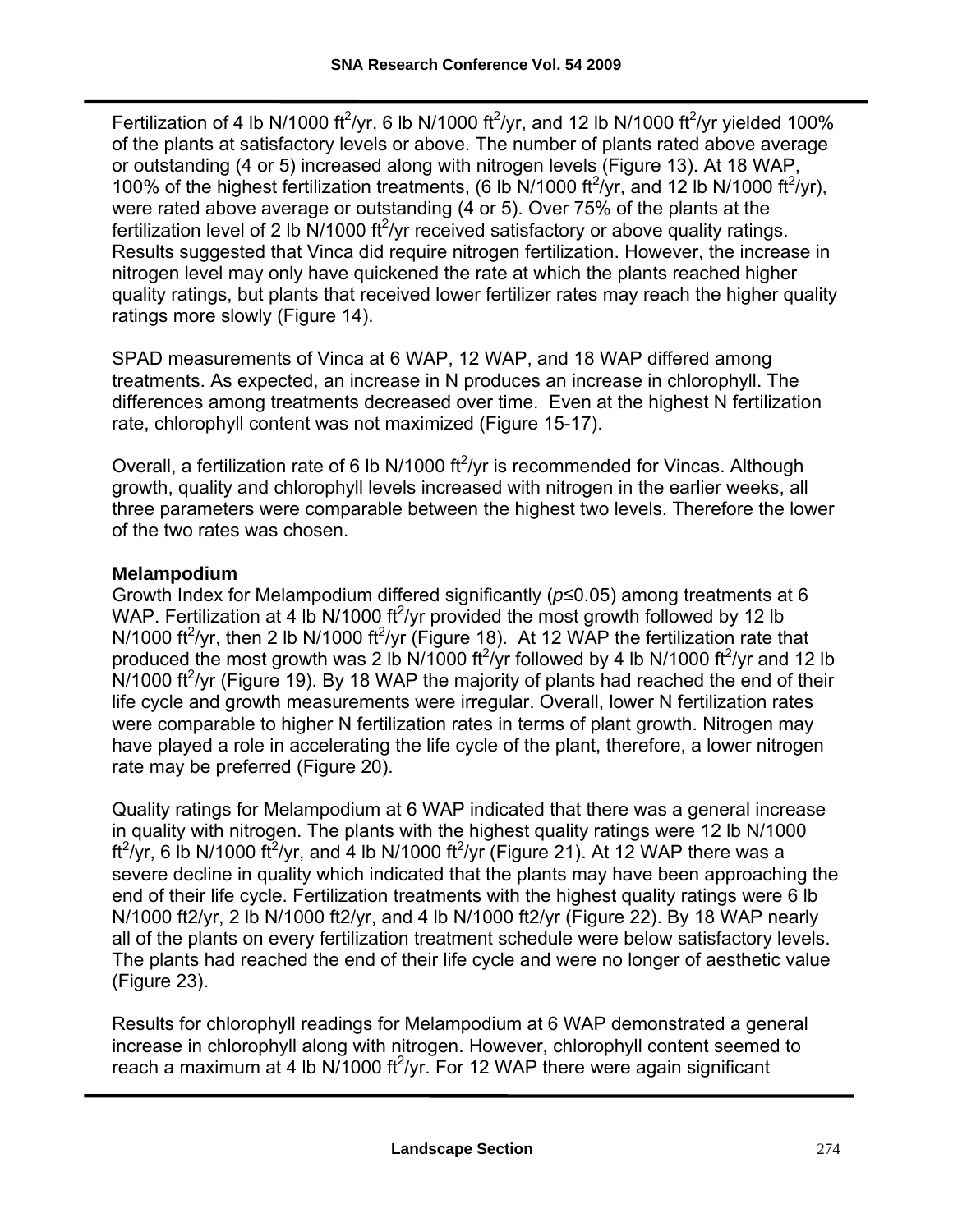differences (*p*≤0.05), however, the differences are smaller and not in order of N rate. This is true even for the control treatment. This indicates that by 12 WAP plant phenology may have a larger effect on the chlorophyll content than the fertilization rate (Figure 24-25).

Overall, nitrogen recommendations for Melampodium are 4 lb N/1000 ft $^2$ /yr. It was evident from the results of the growth indices and quality ratings that Melampodium did require the addition of some nitrogen and it was also apparent that the higher rates did not seem to have a significant advantage over the lower rates. Furthermore, fertilization at the rate of 4 lb N/1000 ft<sup>2</sup>/yr seemed to have a slight advantage over the other treatments both in terms of growth and quality. 18 WAP data was not considered because plants of all treatments reached the end of their life cycle.

#### **Literature Cited:**

1. Florida Department of Environmental Protection. 2002. Best management practices for protection of water resources in Florida. FL Dept. Environ. Protection, Tallahassee, FL. 30 April 2008.

[<http://www.dep.state.fl.us/central/Home/MeetingsTraining/FLGreen/BMP\\_Book\\_fina](http://www.dep.state.fl.us/central/Home/MeetingsTraining/FLGreen/BMP_Book_final.pdf%3e) [l.pdf>.](http://www.dep.state.fl.us/central/Home/MeetingsTraining/FLGreen/BMP_Book_final.pdf%3e)

- 2. Florida Yards and Neighborhoods Program. 2006. A guide to Florida-friendly landscaping: Florida Yards & Neighborhoods Program. University of Florida, IFAS, Gainesville, FL.
- 3. USDA Natural Resource Conservation Service, Web Soil Survey. <http://websoilsurvey.nrcs.usda.gov/app/HomePage.htm> (January, 13 2009)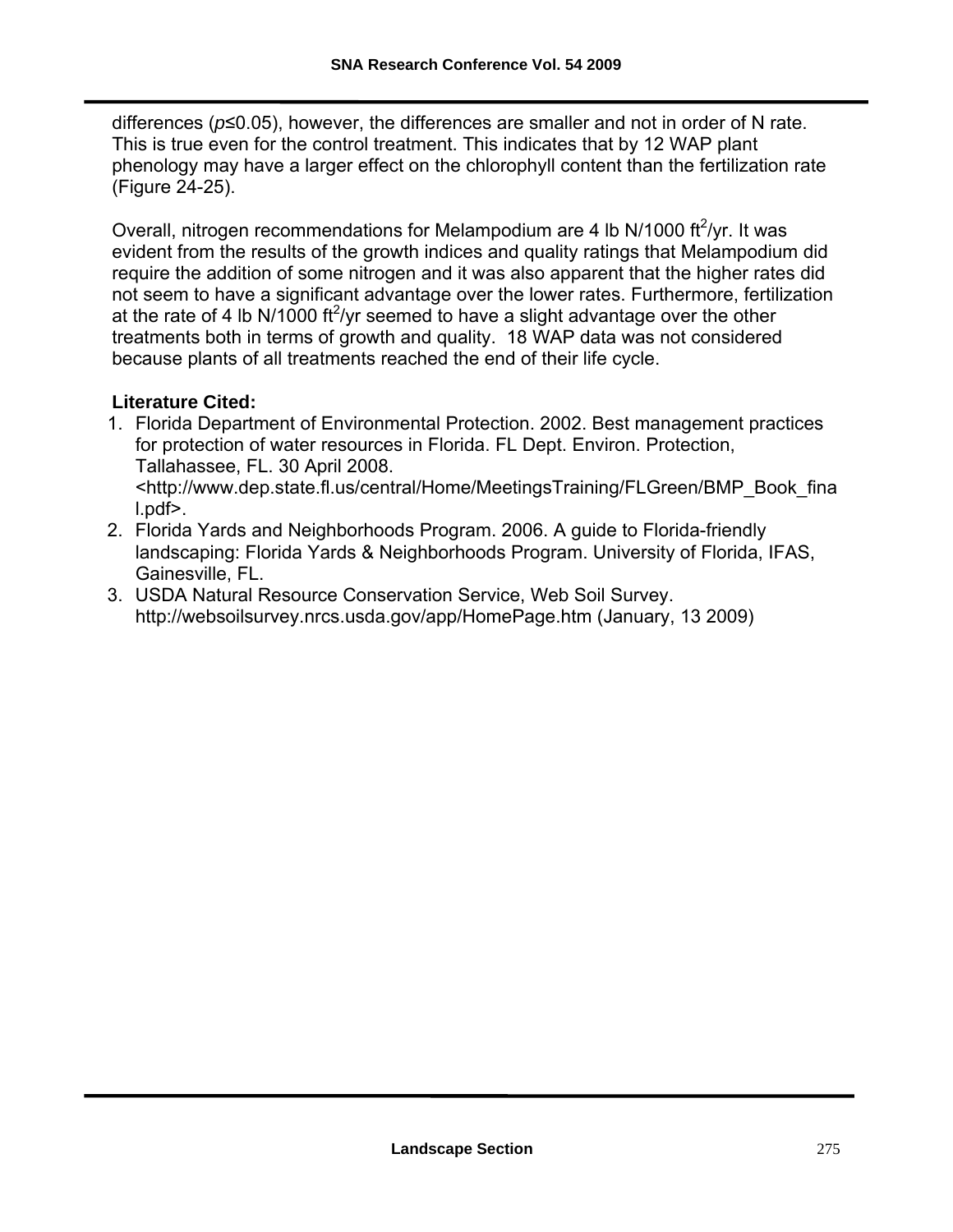Figure 1. Growth Index for *Zinnia* 'Profusion Cherry' at 6 WAP at five different N fertilization rates.



Figure 2. Growth Index for *Zinnia* 'Profusion Cherry' at 12 WAP at five different N fertilization rates.

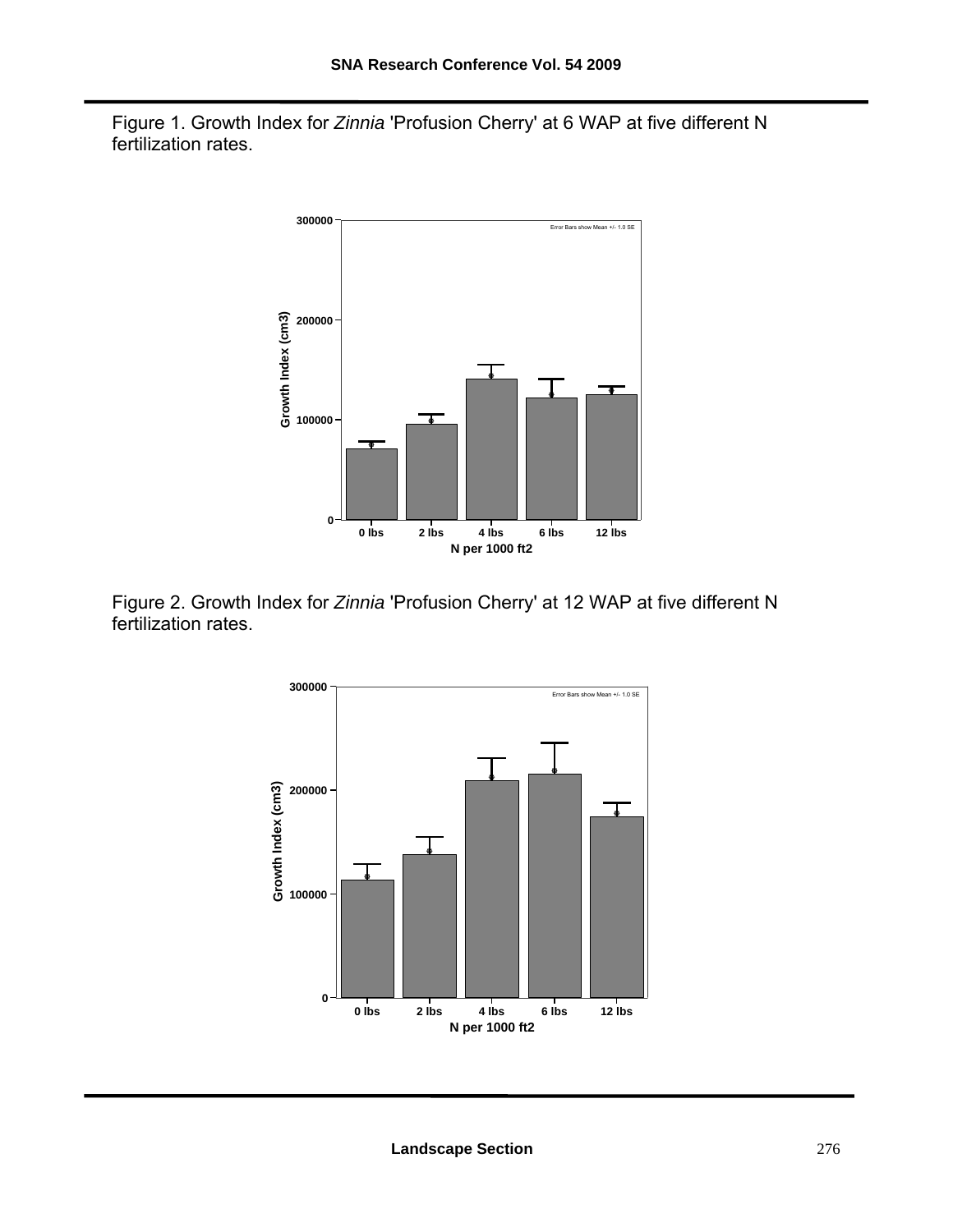Figure 3. Growth Index for *Zinnia* 'Profusion Cherry' at 18 WAP at five different N fertilization rates.



Figure 4. Quality rating for *Zinnia* 'Profusion Cherry' at 6 WAP at five different N fertilization rates.

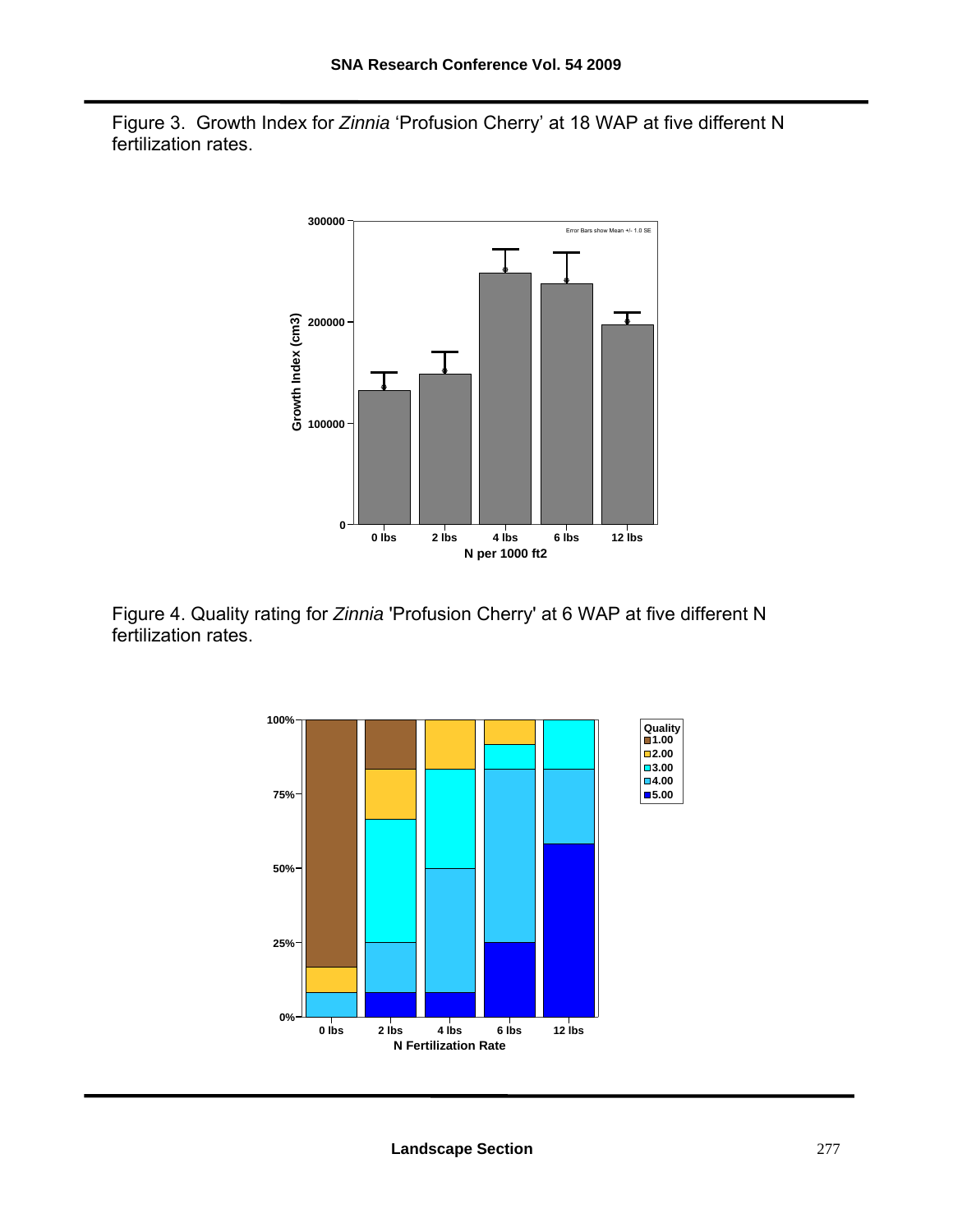Figure 5. Quality ratings for *Zinnia* 'Profusion Cherry' at 12 WAP at five different N fertilization rates.



Figure 6. Quality ratings for *Zinnia* 'Profusion Cherry' at 18 WAP at five different N fertilization rates.

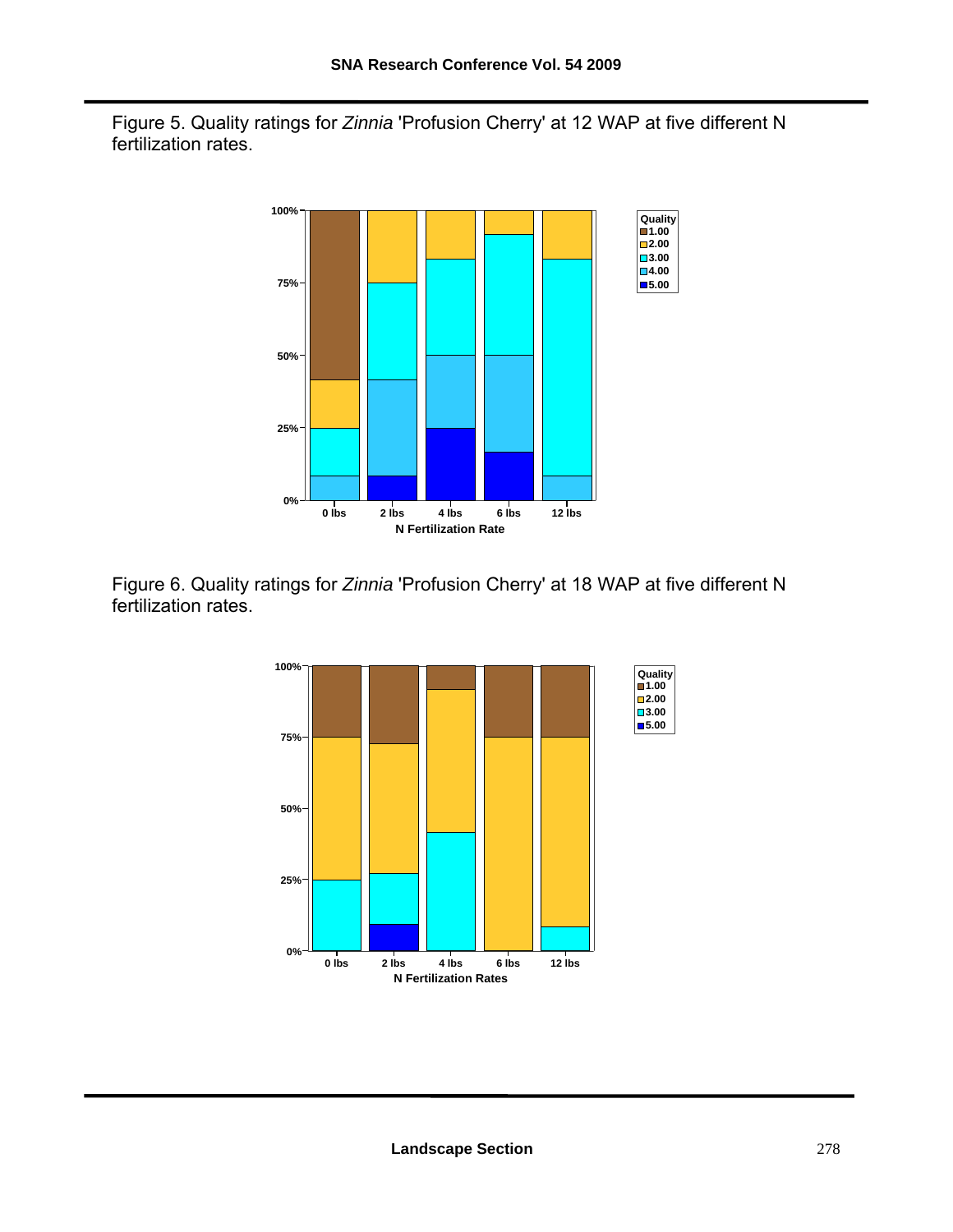Figure 7. SPAD measurements for *Zinnia* 'Profusion cherry at 6 WAP at five different N fertilization rates.



Figure 8. SPAD measurements for *Zinnia* 'Profusion cherry at 12 WAP at five different N fertilization rates.

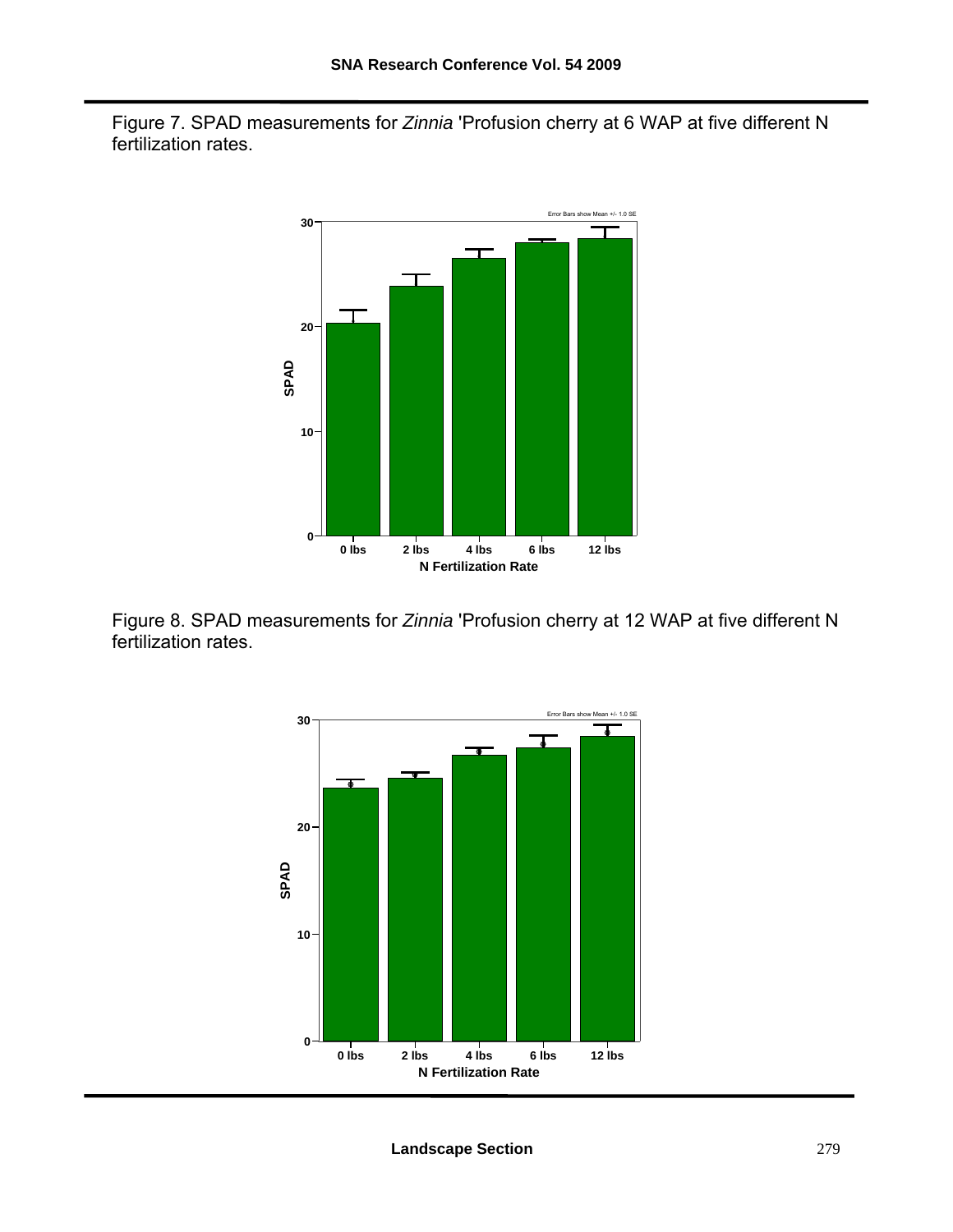Figure 9. Growth Index for *Vinca* 'Cora White' at 6 WAP at five different N fertilization rates.



Figure 10. Growth Index for *Vinca* 'Cora White' at 12 WAP at five different N fertilization rates.

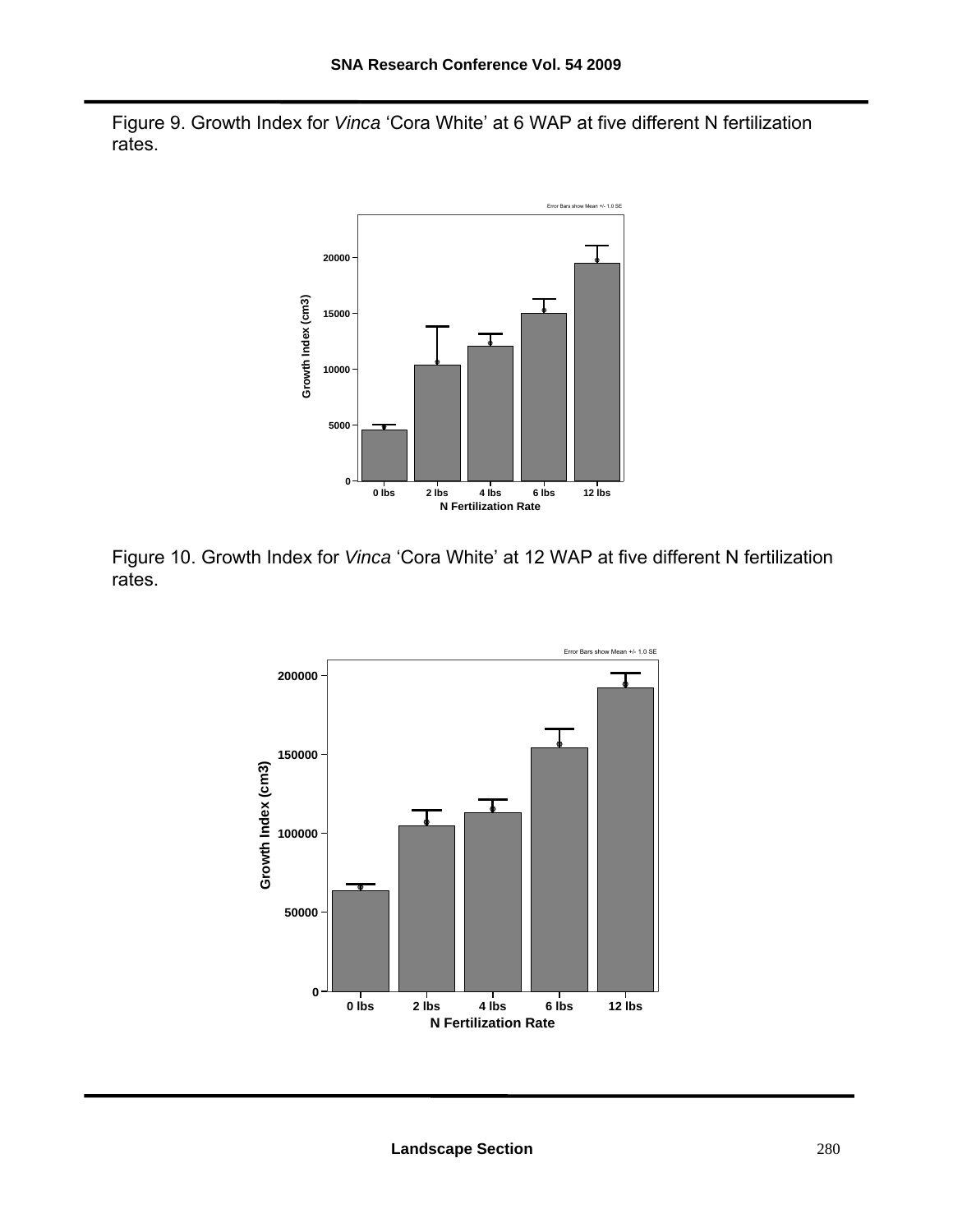Figure 11. Growth Index for *Vinca* 'Cora White' at 18 WAP at five different N fertilization rates.



Figure 12. Quality ratings for *Vinca* 'Cora White' at 6 WAP at five different N fertilization rates.

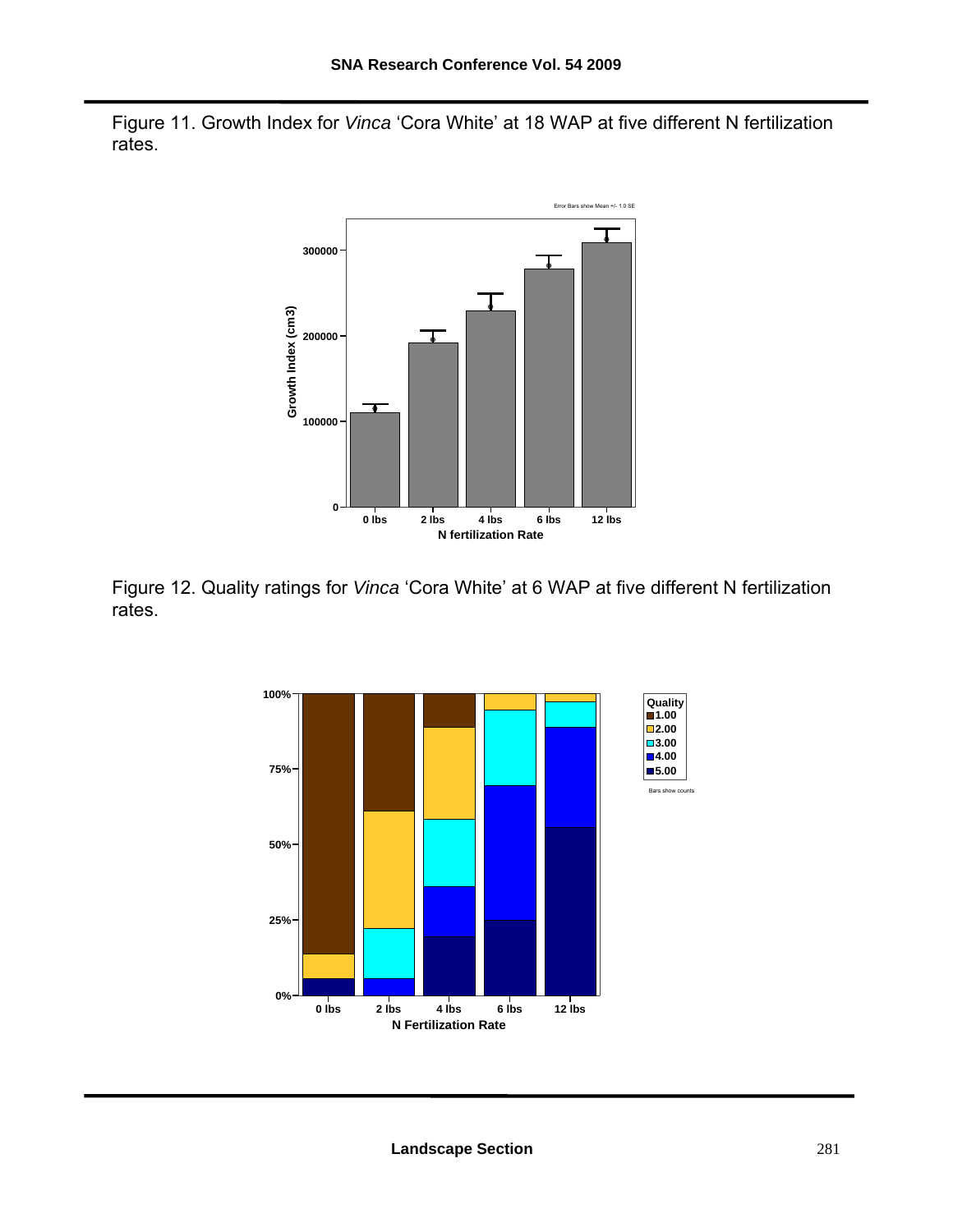Figure 13. Quality ratings for *Vinca* 'Cora White' at 12 WAP at five different N fertilization rates.



Figure 14. Quality ratings for *Vinca* 'Cora White' at 18 WAP at five different N fertilization rates.

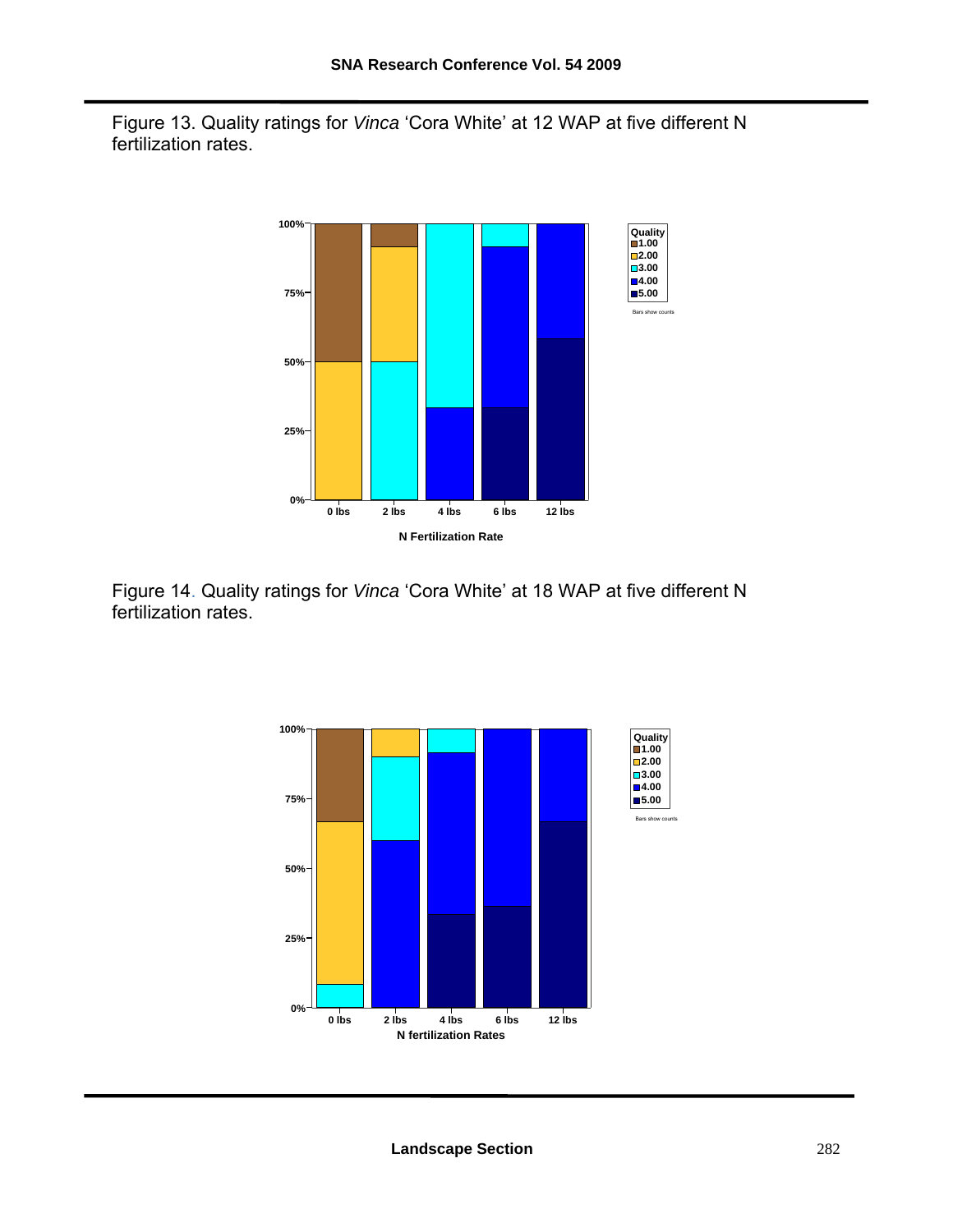Figure 15. SPAD Measurements for *Vinca* 'Cora White' at 6 WAP at five different N fertilization rates.



Figure 16. SPAD Measurements for *Vinca* 'Cora White' at 12 WAP at five different N fertilization rates.

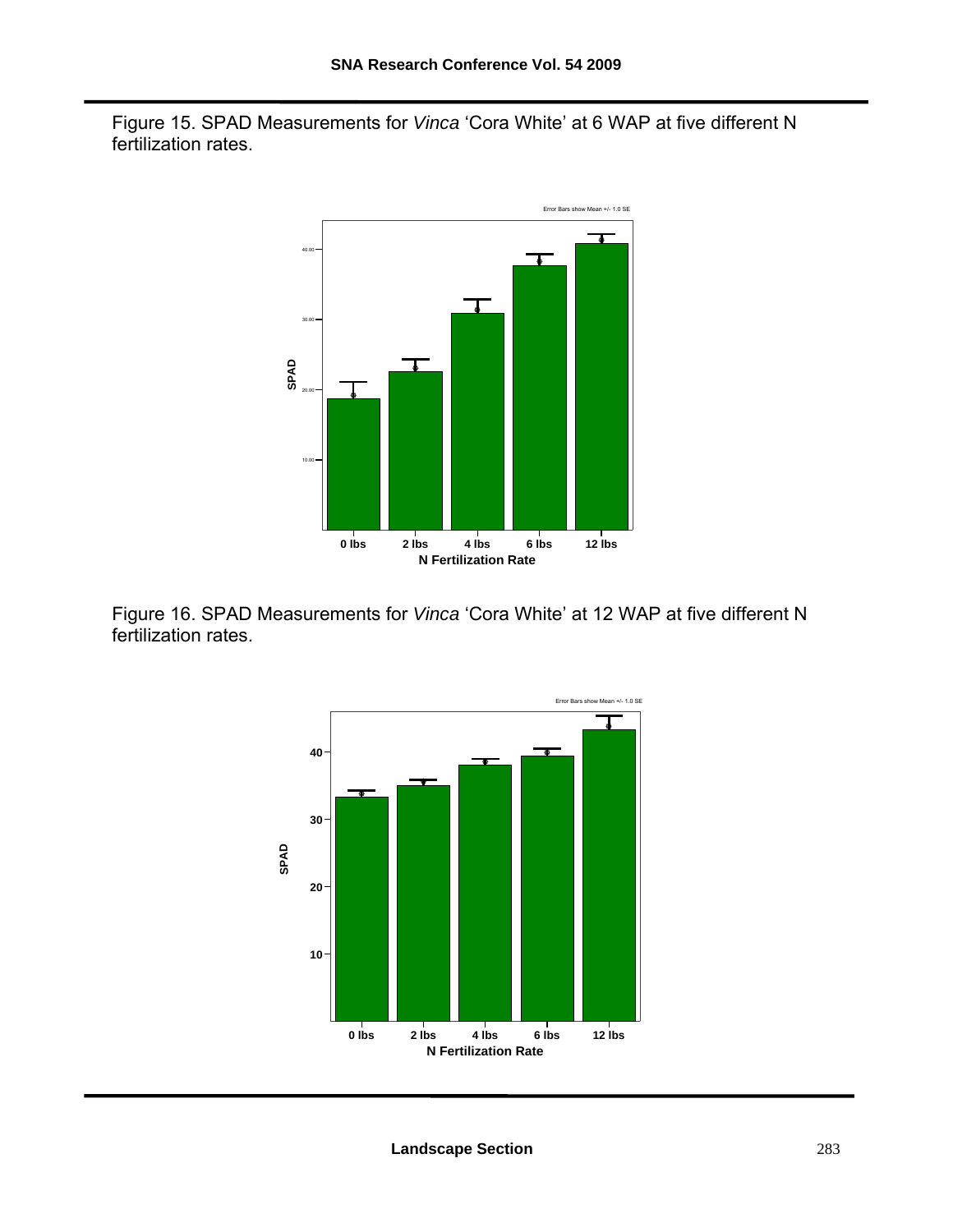Figure 17. SPAD Measurements for *Vinca* 'Cora White' at 18 WAP at five different N fertilization rates.





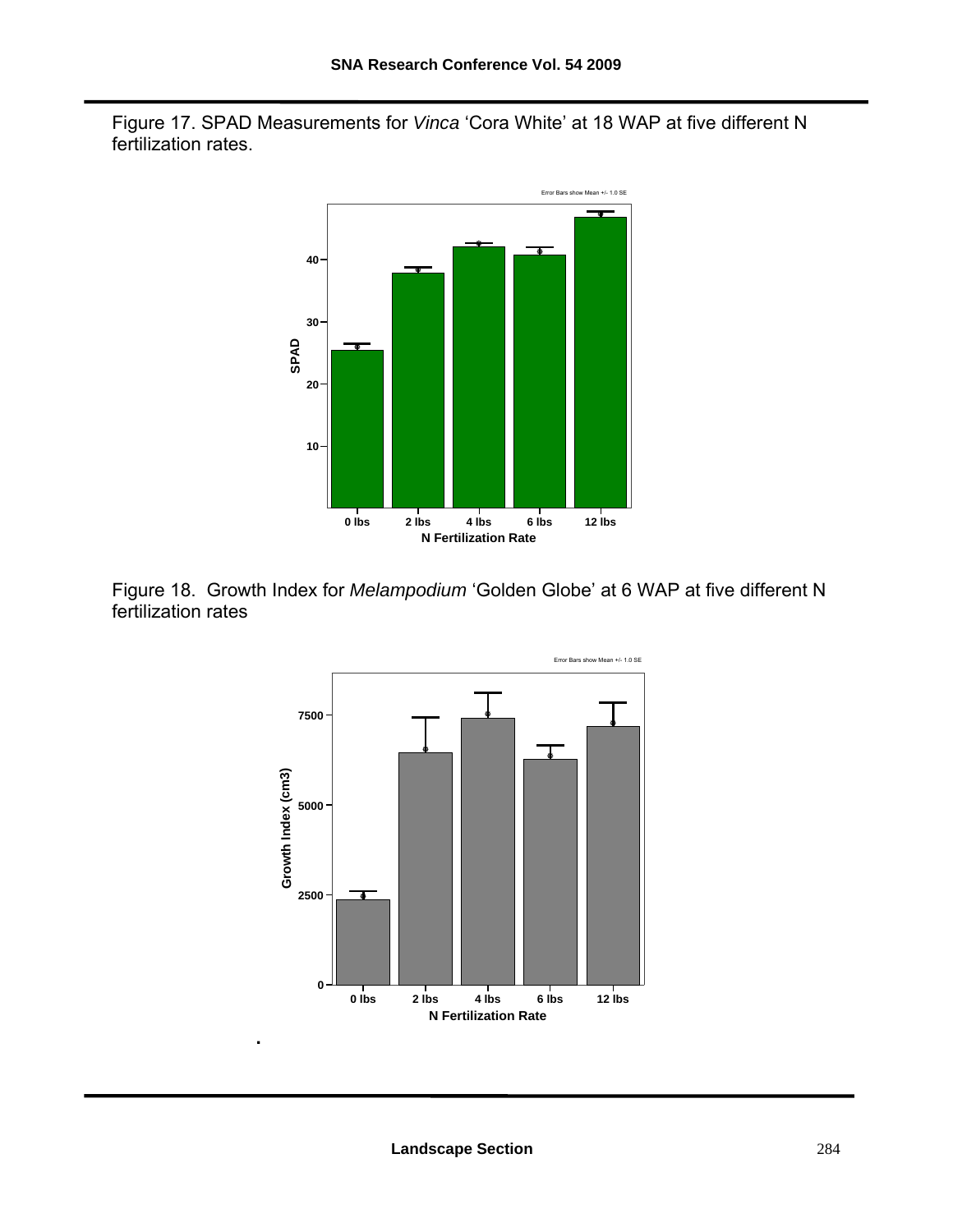Figure 19. Growth Index for *Melampodium* 'Golden Globe' at 12 WAP at different N fertilization rates



Figure 20. Growth Index for *Melampodium* 'Golden Globe' at 18 WAP at five different N fertilization rates.

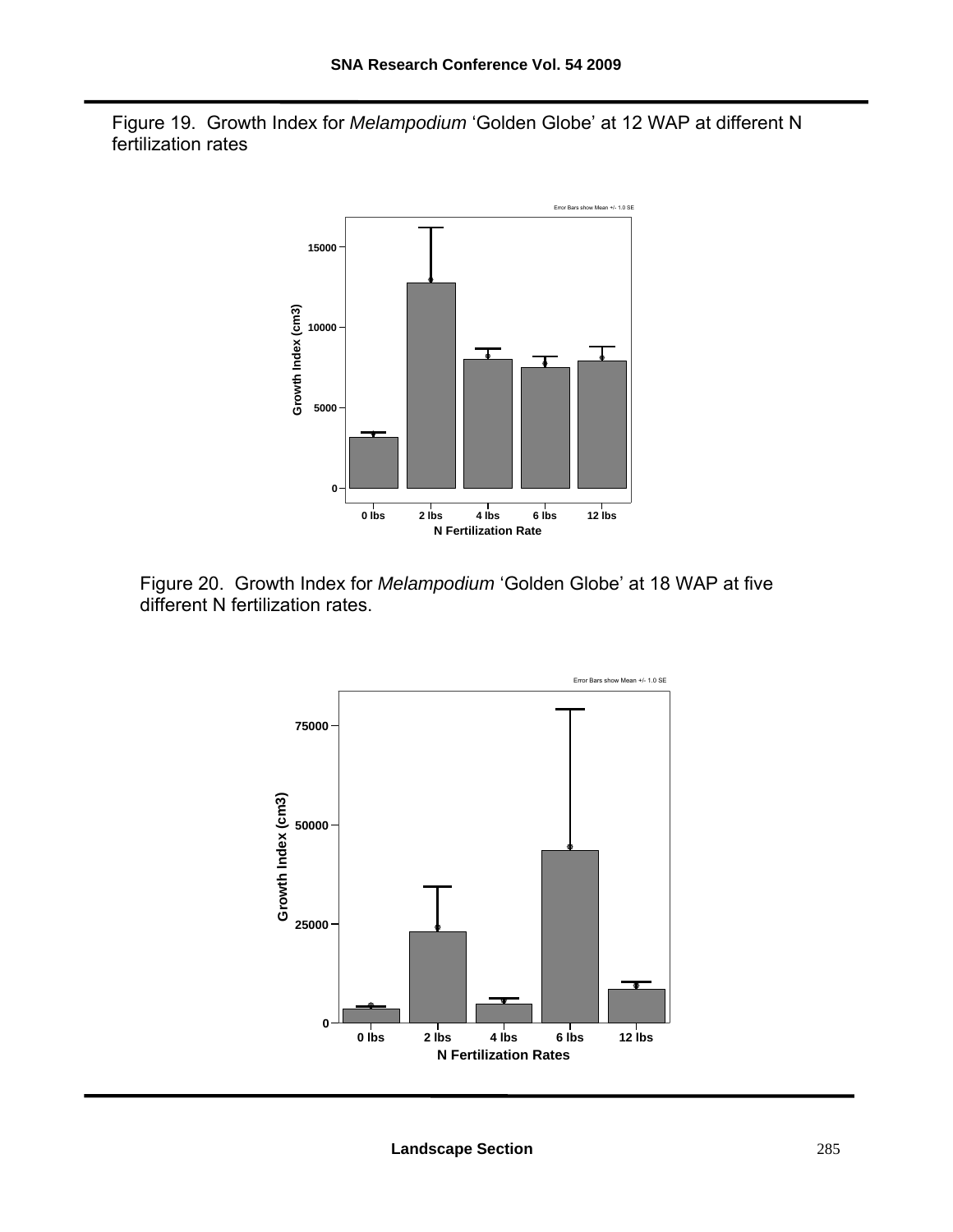Figure 21. Quality ratings for *Melampodium* 'Golden Globe' at 6 WAP at five different N fertilization rates.



Figure 22. Quality ratings for *Melampodium* 'Golden Globe' at 12 WAP at five different N fertilization rates.

![](_page_54_Figure_4.jpeg)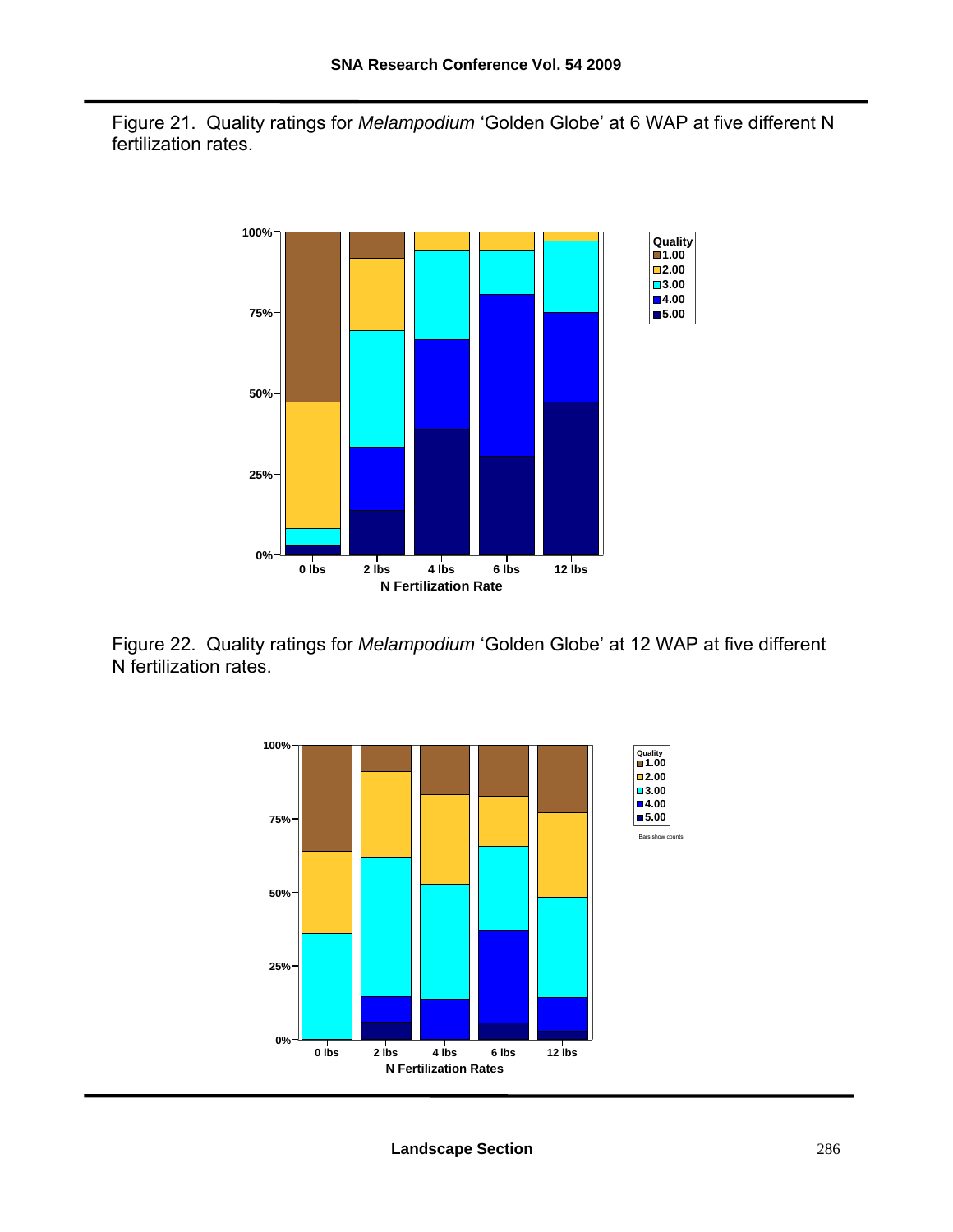Figure 23. Quality ratings for *Melampodium* 'Golden Globe' at 18 WAP at five different N fertilization rates.

![](_page_55_Figure_2.jpeg)

Figure 24. SPAD measurements for *Melampodium* 'Golden Globe' at 6 WAP at five different N fertilization rates.

![](_page_55_Figure_4.jpeg)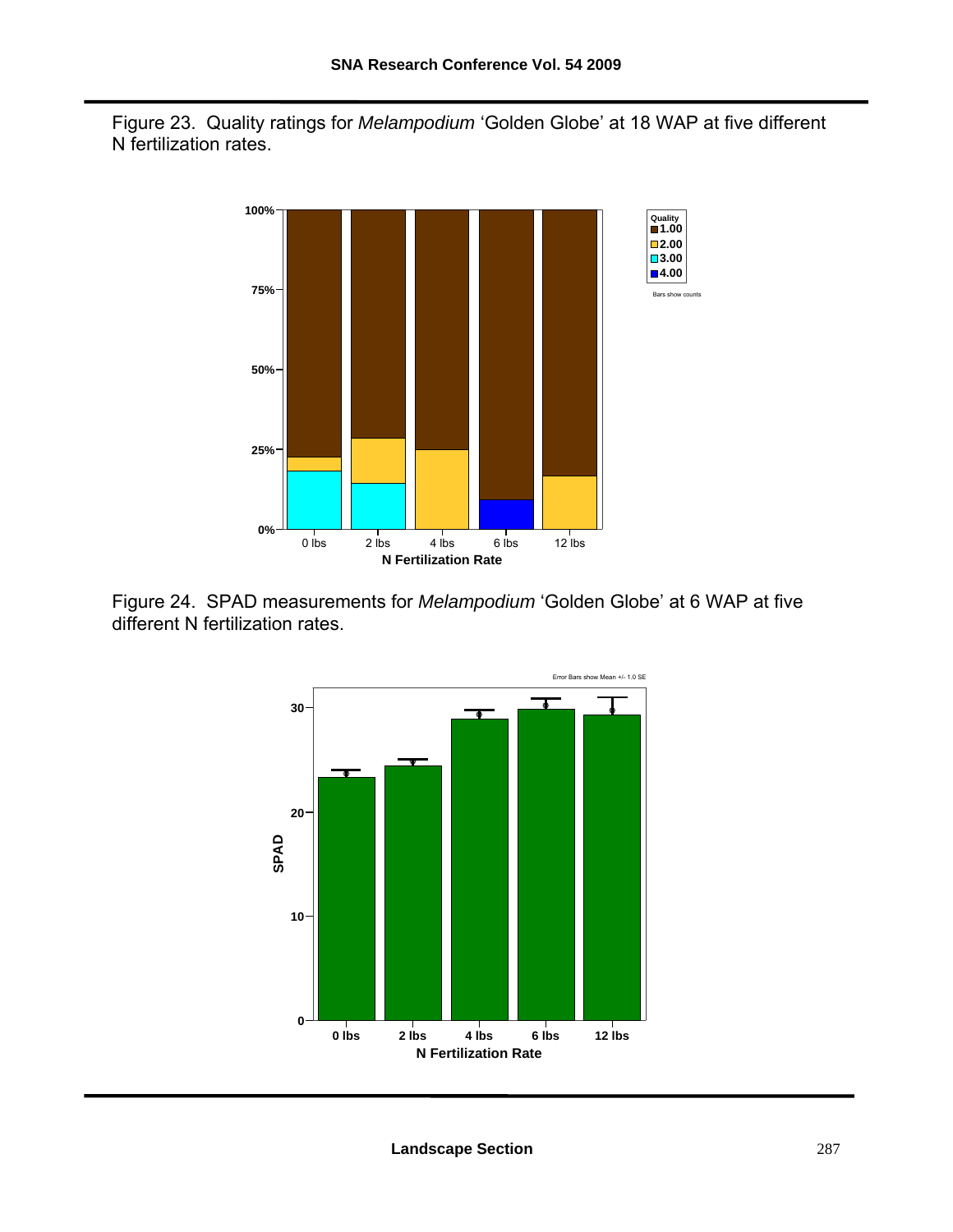Figure 25. SPAD measurements for *Melampodium* 'Golden Globe' at 12 WAP at five different N fertilization rates.

![](_page_56_Figure_2.jpeg)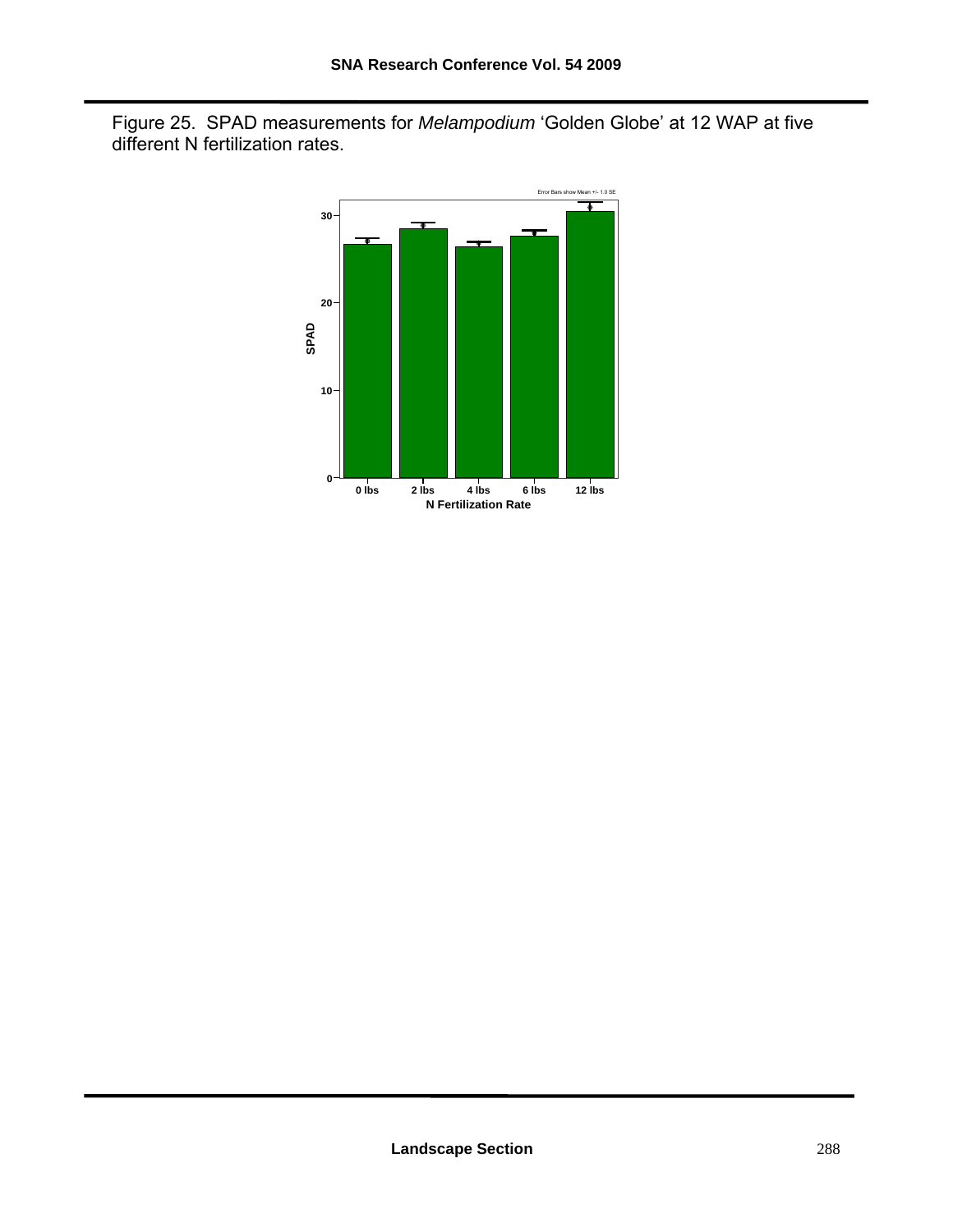#### **Effects of Short Interval Cyclic Flooding on Growth and Survival of Selected Native Shrubs**

Katie L. Werneth and Amy N. Wright

Department of Horticulture, Auburn University, Auburn, AL 36849

[wernekl@auburn.edu](mailto:wernekl@auburn.edu)

**Index Words:** Rain garden, wetland, flood tolerance, landscape

**Significance to Industry:** *Itea virginica* 'Henry's Garnet', *Ilex glabra* 'Shamrock', *Clethra alnifolia* 'Ruby Spice', and *Viburnum nudum* 'Winterthur' were evaluated for use in rain gardens by subjecting plants to repeated short-term flooding events. Root dry weight (RDW) and shoot dry weight (SDW) were highest in *I. virginica* 'Henry's Garnet' and lowest in *C. alnifolia* 'Ruby Spice' with *I. glabra* 'Shamrock' and *V. nudum* 'Winterthur' being intermediate. Results suggest that *I. virginica* 'Henry's Garnet', *I. glabra* 'Shamrock', and *V. nudum* 'Winterthur' are suitable native plant selections for use in rain gardens, however *C. alnifolia* 'Ruby Spice' may not be as tolerant of repeated flooding.

**Nature of Work:** Rain gardens and constructed wetlands are considered a best management practice (BMP) in the collection of storm water allowing it to seep into the ground while filtering out harmful pollutants (2, 3, 4). Rain gardens are self sustaining environments that only receive irrigation during a precipitation event and usually contain plants that are indigenous to low lying areas. Plants that are adapted to moist conditions are often able to withstand periods of drought (3). Research regarding rain gardens and constructed wetlands has concentrated on the removal of nitrates, phosphates, and pesticides rather than plant evaluations for use in these systems (2). The objective of this research was to determine the physiological and growth effects of short interval cyclic flooding on four native taxa recommended for use in rain gardens.

On 16 June 2008, 30 rooted stem cuttings liners (Spring Meadow Nursery, Grand Haven, Mich.) in 0.25 L (2.25 in) pots of *Viburnum nudum* 'Winterthur' (possumhaw), *Ilex glabra* 'Shamrock' (ink berry holly), *Itea virginica* 'Henry's Garnet' (sweetspire), and *Clethra alnifolia* 'Ruby Spice' (summer sweet) were planted in 2.5 L (trade gal) pots. All four taxa appear on multiple plant lists as tolerant of moist conditions (3, 6, 8, 9). Plants were arranged on greenhouse benches at the Patterson Greenhouse complex on the Auburn University campus in Auburn, AL. Substrates used were 1:1 pine bark (PB) : peat (P) or a calcined clay material (Profile Products, Buffalo Grove, Ill.). Both substrates were amended with 1.2 kg/ m<sup>3</sup> (2 lbs/ yd<sup>3</sup>) dolomitic limestone and 8 kg/ m<sup>3</sup> (13.8 lbs/ yd<sup>3</sup>) 15N-2.6P-10K; (8 month, Polyon<sup>®</sup>, Pursell Industries, Sylacauga, Ala.). Plant growth indices (GI) [(height + widest width + width perpendicular to widest width)/3] were recorded at planting and experiment termination. Plants were irrigated as needed until treatments began on 21 July 2008.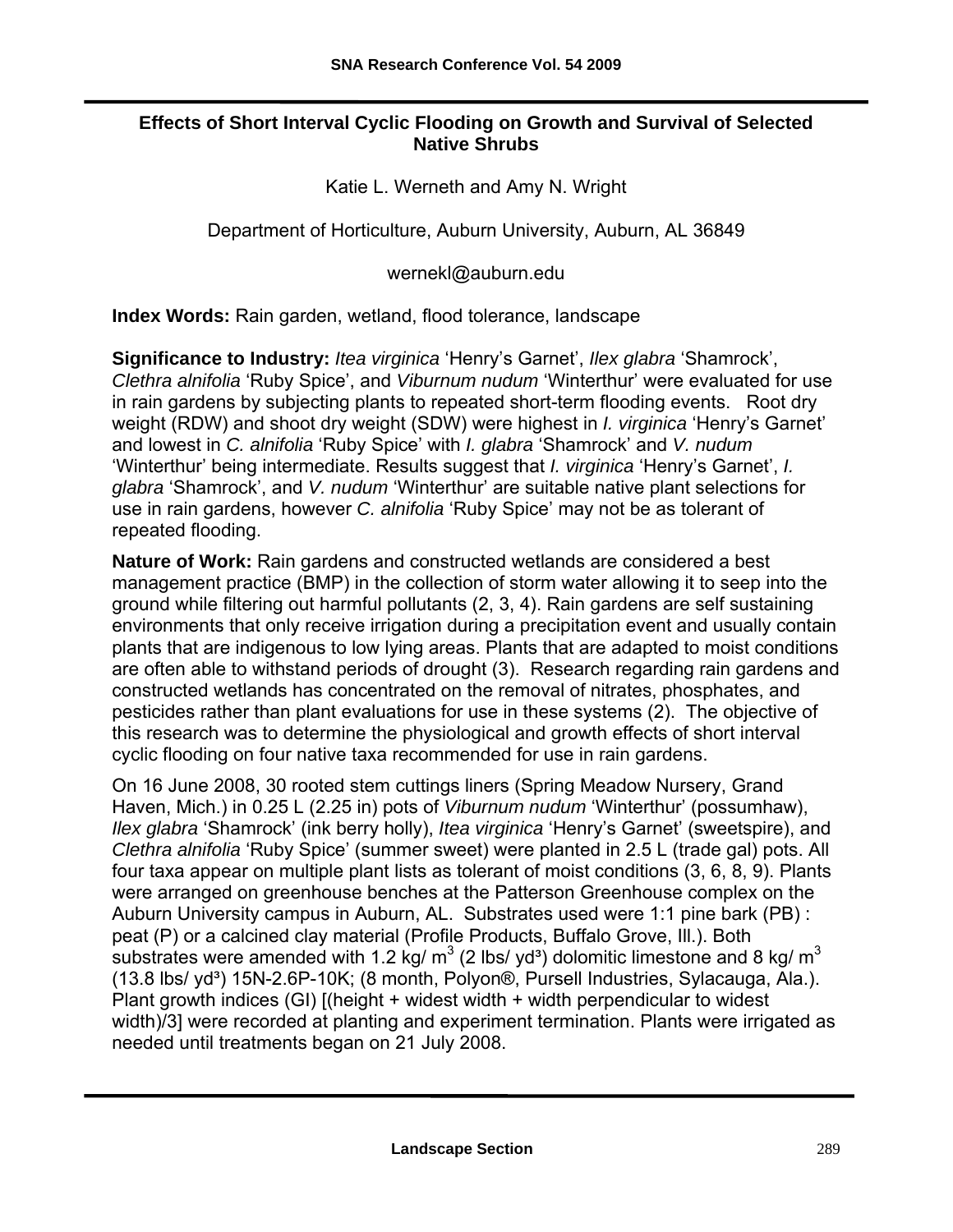Treatments were based on days of flooding. Plants were flooded repeatedly for 0 (control), 3, or 7 days. Flooded conditions were simulated by nesting a 2.5 L (trade gal) pot with holes inside of a 2.5 L (trade gal) pot without holes. Water level in pots of flooded plants was raised by adding approximately 1 L tap water at initial flooding and adding approximately 50 mL tap water on each flood day to maintain water table at the substrate level. At the end of each flood cycle, flooded plants were allowed to drain for one week and did not receive irrigation until the next flood cycle. Plants in 3 day and 7 day flooding treatments experienced a total of 7 and 5 flooding cycles, respectively. Substrate percent moisture was measured every six hours using  $ECH<sub>2</sub>O$  soil moisture sensors (model EC-5) (Decagon Devices, Inc., Pullman, WA). Control plants were irrigated with 500mL tap water when substrate percent moisture reached 25% or lower. Photosynthesis (Ps) rates were measured for *V. nudum* 'Winterthur' and *I. virginica* 'Henry's Garnet' using LI-COR 6400 during flooding and draining cycles in plants flooded for 3 and 7 days. Ps rates of control plants were measured each time photosynthesis in treatment plants was measured. At experiment termination (10 Oct. 2008) shoots were removed from the root ball, and substrate was removed from the roots. Roots and shoots were dried at 66˚C (150˚F) for 48 hrs and RDW and SDW were recorded. Treatments were in a 2 substrate x 3 flood treatment x 4 taxa factorial arrangement; experimental design was a randomized complete block design. Data were analyzed using generalized linear models and regression analysis with means separation using LSD (P<0.05) (7).

**Results and Discussion:** The interaction between substrate and flood treatment for growth measurement was significant for taxa in this experiment, however the interaction was quantitative rather than qualitative, therefore main effects of treatment and substrate are presented. *C. alnifolia* 'Ruby Spice' GI, RDW, and SDW were higher in calcined clay than in PB: P substrate, and there was not a significant difference among treatments (Figs. 1, 2, 3). *I. virginica* 'Henry's Garnet' GI and SDW were higher for control plants than for those flooded for 3 or 7 days (Figs. 1, 3). RDW for *I. virginica* 'Henry's Garnet' was highest for control plants and followed by plants flooded for 3 days and lowest in plants flooded for 7 days (Fig. 2). GI, SDW, and RDW for *I. virginica* 'Henry's Garnet' were similar between substrates. *I. glabra* 'Shamrock' GI, SDW, and RDW were higher in calcined clay than in PB: P. *I. glabra* 'Shamrock' GI was lower in plants flooded for 3 and 7 days than in control plants (Fig. 1); SDW was similar in control plants and 3 day flood plants and higher than in 7 day flood plants (Fig. 3). *V. nudum* 'Winterthur' GI, RDW, and SDW was higher in calcined clay than in PB:P substrate; there was not a significant difference among treatments (Figs. 1, 2, 3).

In both flooding treatments, *V. nudum* 'Winterthur' Ps rates were higher during flooding (18.5 µmol/m<sup>2</sup>/sec) than draining (13.8 µmol/m<sup>2</sup>/sec). *V. nudum* 'Winterthur' Ps rates were higher in control plants (17.7  $\mu$ mol/m<sup>2</sup>/sec) than in flooded plants (16.4 µmol/m<sup>2</sup> /sec). In both flooding treatments, *I. virginica* 'Henry's Garnet' Ps rates were higher during flooding (14.5  $\mu$ mol/m<sup>2</sup>/sec) than during draining (10.4  $\mu$ mol/m<sup>2</sup>/sec). Ps rates were higher in control plants (14.5  $\mu$ mol/m<sup>2</sup>/sec) than in flooded plants (11.9 umol/m<sup>2</sup>/sec). Plants subjected to flooded conditions often show a reduction in stomatal conductance and net photosynthesis compared to non-flooded plants (5). As flooding ceases, photosynthesis rates can increase due to the reopening of stomata; the rate at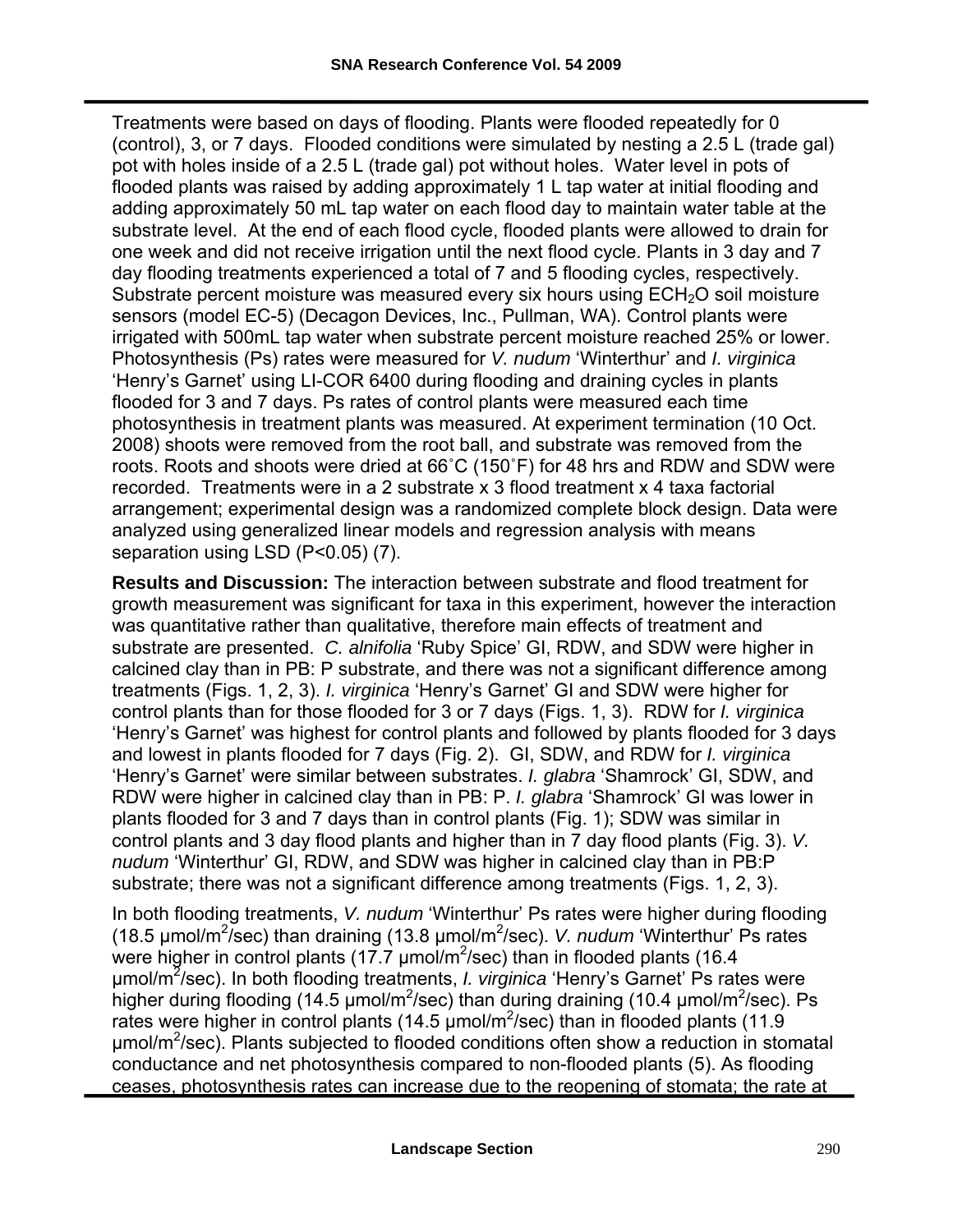which photosynthesis recovers is based on species and duration of flooding (5). However in our study, the lower rates of Ps during draining were likely due to the drying substrate that was not receiving irrigation.

In previous research flooded baldcypress plants showed photosynthesis rates comparable to that in non-flooded plants, which may be related to baldcypress being classified as a wetland indicator (1). Rates of Ps for *I. virginica* 'Henry's Garnet' and *V. nudum* 'Winterthur' indicate the ability of these native taxa to adapt to flooded conditions and maintain Ps. Although growth was typically lower in flooded plants than control plants, flooded plants of *I. virginica* 'Henry's Garnet', *V. nudum* 'Winterthur', and *I. glabra* 'Shamrock' maintained some growth and relatively good visual quality. Thus, the ability of these three taxa to maintain growth and Ps suggest that these taxa, but likely not *C. alnifolia* 'Ruby Spice', are appropriate selections for rain gardens.

#### **Literature Cited:**

- 1. Anderson, P.H. and S. R. Pezeshki. 1999. The effects of intermittent flooding on seedlings of three forest species. Photosynthetica. 37: 543-552.
- 2. Dietz, M.E. and J.C. Clausen. 2006. Saturation to Improve Pollution Retention in a Rain Garden. Environ. Sci. Technol., 40: 1335-1340.
- 3. Dunnet, N. and A. Clayden. 2007. Rain Gardens: Managing water sustainability in the garden and designed landscape. Timber Press, Portland, OR.
- 4. Prince George's County, MD. The Bioretention Manual; Watershed Protection Branch, MD Department of Environmental Protection: Landover, MD, 1993.
- 5. Kozlowski, T. 1997. Responses of woody plants to flooding and salinity. Tree Physiology Monograph 1.
- 6. Ranney, T,.G., R.E. Bir, M.A. Powell, and T. Bilderback. 1998. Qualifers for Quagmires: Landscape Plants for Wet Sites. 10 Dec. 2008. <http://www.ces.ncsu.edu/depts/hort/hil/hil-646.html>
- 7. SAS Institute, Inc. 2004. SAS User's Guide. Release 9.1. SAS Institute, Inc. Cary, NC.
- 8. United States Department of Agriculture. 2008. Wetland Indicator Status List. Plants Database. 10 Dec. 2008. <http://plants.usda.gov/>
- 9. U.S. Fish and Wildlife Service. 1996. National List of Vascular Plant Species that Occur in Wetlands: 1996 National Summary. Washington, DC, USA. 10 Dec. 2008. [http://wetlands.fws.gov/bha/download/1996/national.pdf.](http://wetlands.fws.gov/bha/download/1996/national.pdf)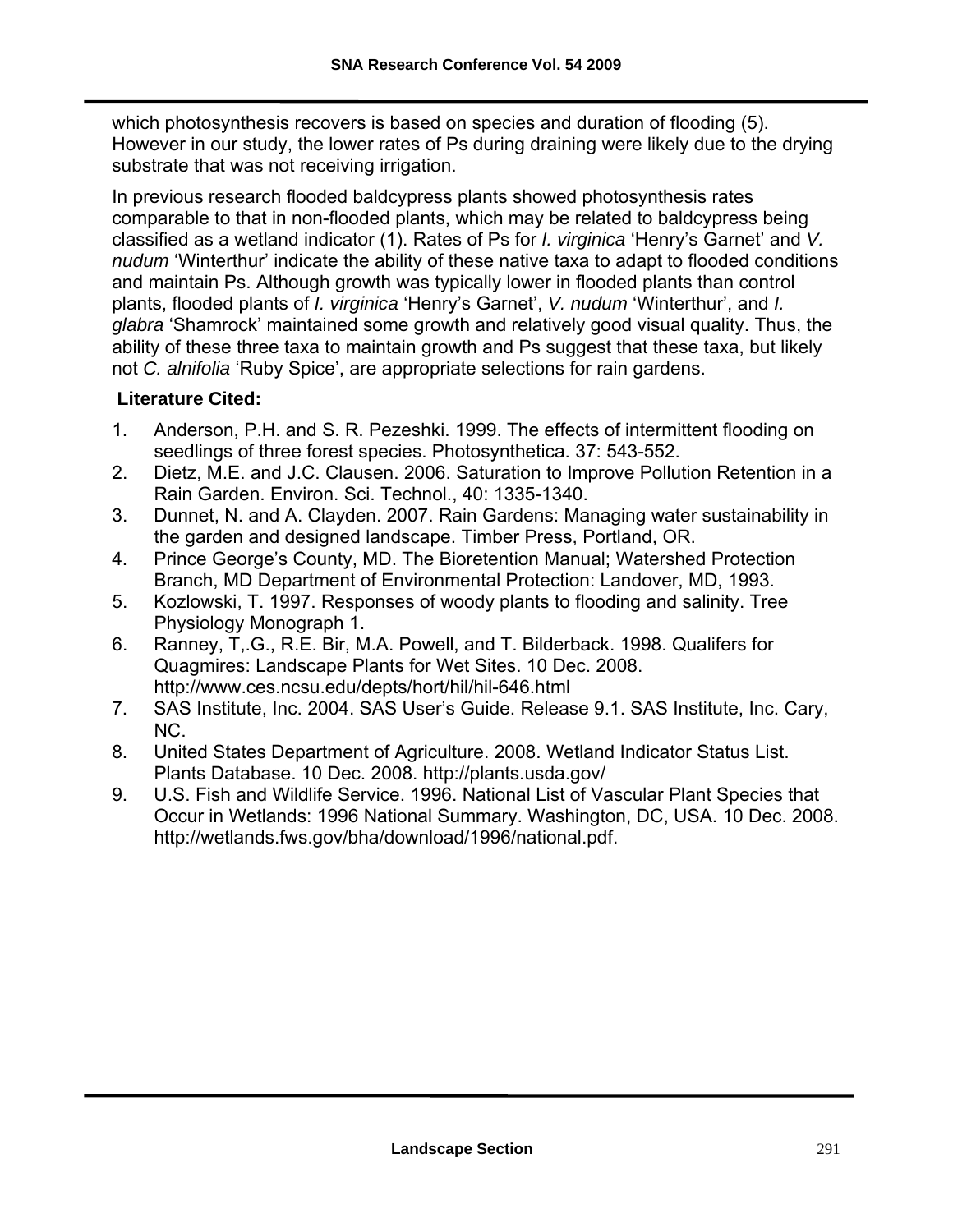![](_page_60_Figure_1.jpeg)

Figure 1. Effect of length of flooding cycle on growth index (GI) of *Itea virginica* 'Henry's Garnet', *Viburnum nudum* 'Winterthur', *Ilex glabra* 'Shamrock', and *Clethra alnifolia* 'Ruby Spice'. Plants in 3 day and 7 day flooding treatments completed a total of 7 and 5 flooding cycles, respectively. At the end of each flood cycle, flooded plants were allowed to drain for 7 days and did not receive irrigation until the next flood cycle.

![](_page_60_Figure_3.jpeg)

Figure 2. Effect of length of flooding cycle on root dry weight (RDW) of *Itea virginica* 'Henry's Garnet', *Viburnum nudum* 'Winterthur', *Ilex glabra* 'Shamrock', and *Clethra alnifolia* 'Ruby Spice'. Plants in 3 day and 7 day flooding treatments completed a total of 7 and 5 flooding cycles, respectively. At the end of each flood cycle, flooded plants were allowed to drain for 7 days and did not receive irrigation until the next flood cycle.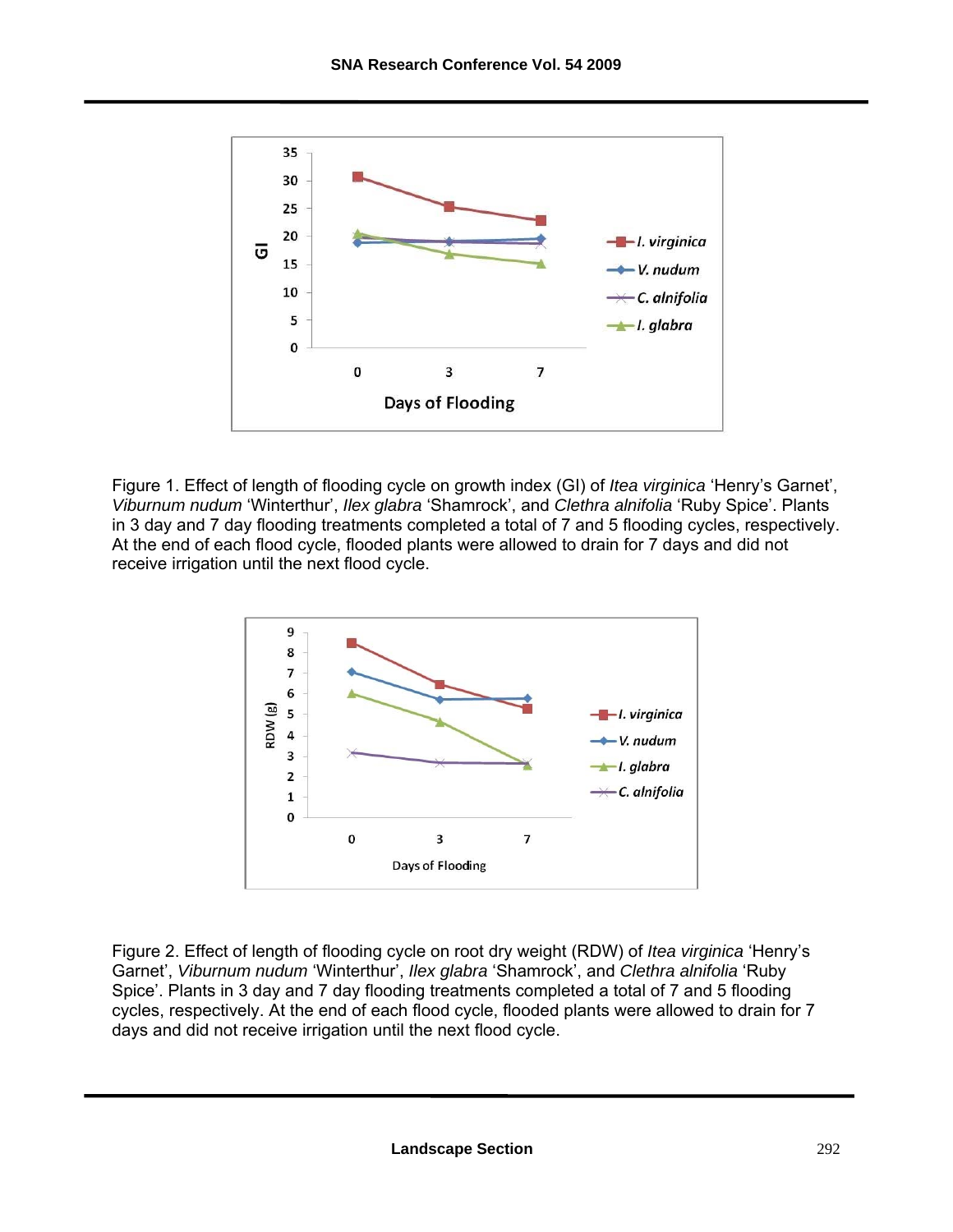![](_page_61_Figure_1.jpeg)

Figure 3. Effect of length of flooding cylce on shoot dry weight (SDW) of *Itea virginica* 'Henry's Garnet', *Ilex glabra* 'Shamrock', *Viburnum nudum* 'Winterthur', and *Clethra alnifolia* 'Ruby Spice'. Plants in 3 day and 7 day flooding treatments completed a total of 7 and 5 flooding cycles, respectively. At the end of each flood cycle, flooded plants were allowed to drain for 7 days and did not receive irrigation until the next flood cycle.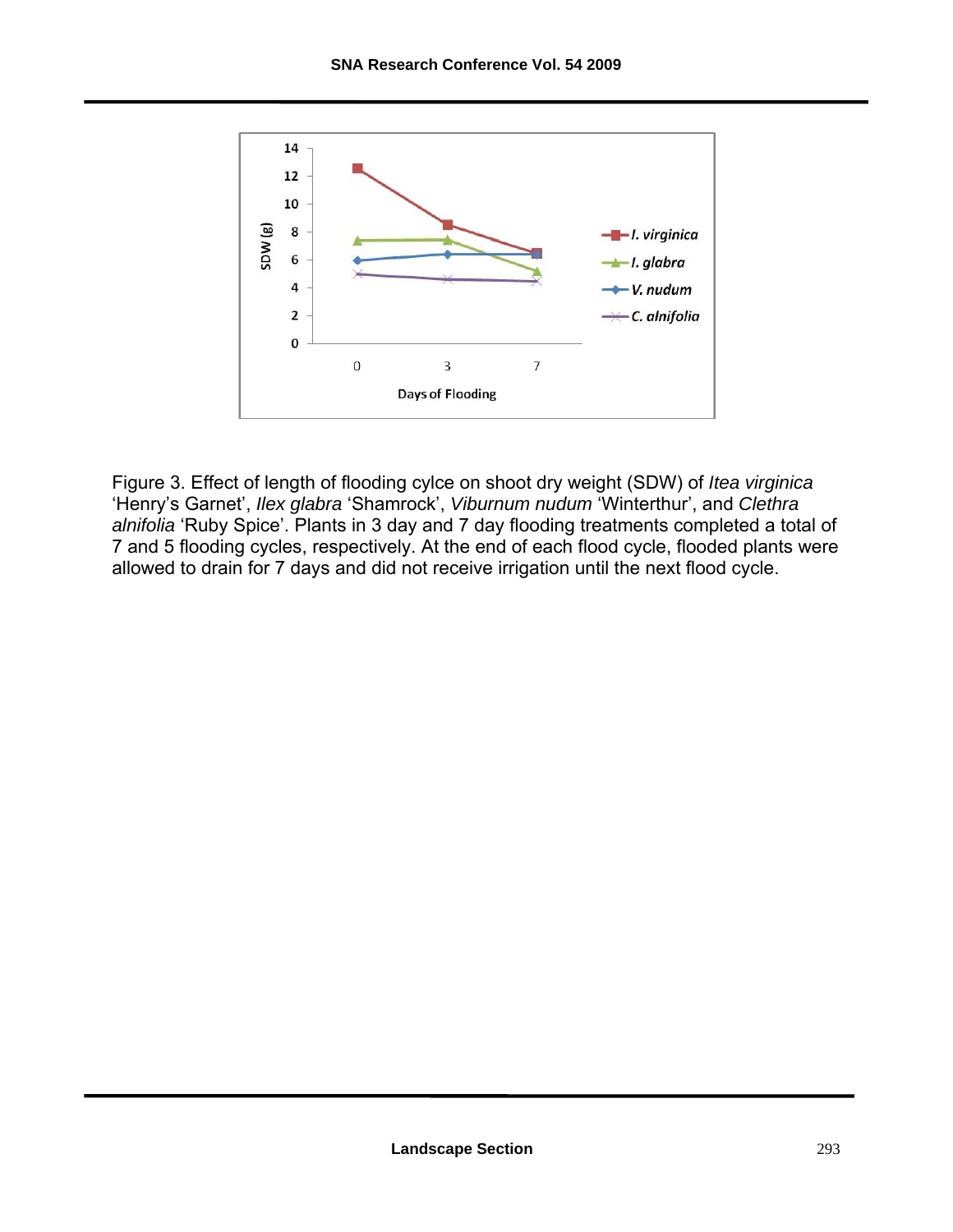#### **New** *Liriope* **Cultivars: Landscape Observations from 2008**

Allen Owings, Regina Bracy and Yan Chen

LSU AgCenter – Hammond Research Station, Hammond, LA 70403

[aowings@agcenter.lsu.edu](mailto:aowings@agcenter.lsu.edu) 

**Index Words:** *Liriope*, landscape performance, cultivar trials

**Significance to Industry:** Many new *Liriope* and *Ophiopogon* cultivars have been released from nurseries over the past 5 years. Most of these have not been trialed under landscape growing conditions in the southeastern United States. Growers and landscapers want improvements over existing cultivars in terms of growth habit uniformity, disease resistance, and winter aesthetics. This study evaluated seven new cultivars and three Louisiana green industry standard cultivars for seasonal landscape performance by measuring visual quality, plant height, plant spread, flowering characteristics and disease presence. Initial 2008 results indicated best performance from 'Super Blue', 'Cleopatra', 'New Blue', and 'Emerald Goddess'. Observations reported here are preliminary. Data collection on this project will continue through 2010. **Nature of Work:** A landscape evaluation of new *Liriope* and *Ophiopogon* cultivars was initiated at the LSU AgCenter's Hammond Research Station, Hammond, LA (USDA hardiness zone 8B) in fall 2007. New *Liriope* cultivars and standard cultivars available in Louisiana being evaluated were 'Cleopatra', 'New Blue', 'Marc Anthony', 'Emerald Goddess', 'Super Blue', 'Odom's Big Blue', 'Evergreen Giant', 'Jeanerette', and 'Doug Young Nursery Big Blue'. A new *Ophiopogon* included was 'Crystal Falls'.

'Marc Anthony' is a new release from Plant Development Services, Inc. (PDSI), Loxley, AL. It is an "improved" variegated foliage cultivar with new foliage originating as golden yellow and green. Foliage becomes white and green when maturing. Lavender blooms peak in mid-summer. It is reported to reach 16" tall, is recommended for USDA hardiness zones 5-9, and is recommended for full sun to partial shade.

'Cleopatra' is a new release from PDSI. It is a clumping liriope with foliage spreading up to 15 inches, and in mid-summer, lovely lavender spikes rise from the dark green foliage to create a wonderful accent. It is reported to reach a height of 24" and is recommended for USDA hardiness zones 5-9 and for full sun to partially shaded locations.

'New Blue' is a new liriope from PDSI. 'New Blue' sports a truly clumping growth habit and deeper foliage (dark green) and bloom (lavender) colors. 'New Blue' is reported to reach heights of 15". It is recommended for USDA hardiness zones 5-10 and full sun to partial shade plantings.

'Emerald Goddess' is from Rode Groundcovers in Florida and is a liriope with lavender flowers. The mature height is 12-15". It is faster growing than most other cultivars. It is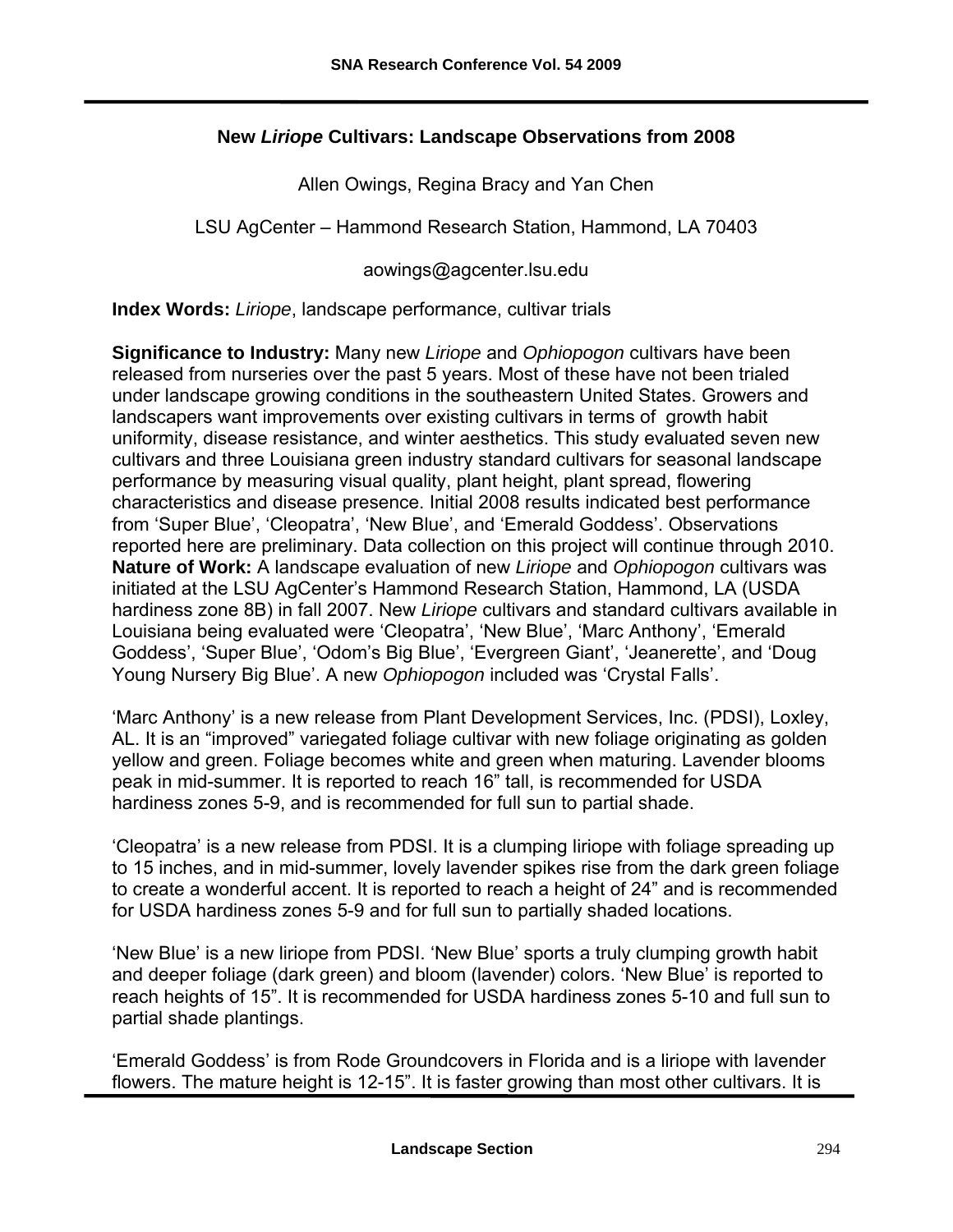reported to have superior resistance to common fungal and bacterial plant pathogens. Dark green foliage is retained in winter. Floral display is advertised to have better intensity, height, uniformity and duration than other liriope cultivars. It is recommended for USDA hardiness zones 5-10.

'Super Blue' is a new phenotypic selection from 'Big Blue'. Has much more vigorous growth than other 'Big Blue' selections. This cultivar is available from KPS Sales, Apopka. FL.

Other *Liriope* cultivars included in this study are 'Jeanerette' (a commonly sold cultivar in Louisiana), 'Odom's Big Blue' (a new selection of 'Big Blue' from Country Pines Nursery, Forest Hill, LA), and 'Doug Young Nursery (DYN) Big Blue' (from Doug Young Nursery, Forest Hill, LA). 'Evergreen Giant' was also included. The new *Ophiopogon* included in this study was 'Crystal Falls' from Head Ornamentals, Seneca, SC.

Other new *Liriope* not included in these studies include 'Supergreen' from PDSI and 'Mayan Blue' from KPS Sales.

One gallon containers of these cultivars were planted in late fall 2007 in a randomized complete block design with two replications of five plants each. Spacing was 18 inches between plant centers. Beds were located in full sun and were a Cahaba fine sandy loam soil amended with incorporations of fine pine bark. Plants were mulched to a depth of 2" with baled pine straw and mulch is refreshed twice annually to maintain depth of coverage. Plants were fertilized with StaGreen Nursery Special 12-6-6 at the recommended rate in early spring and mid-summer 2008. A drip irrigation system is used on an "as needed" basis to prevent drought stress. No insecticides or fungicides have been applied. Weeds have been controlled with selective hand removal, spot applications of glyphosate, and pre-emergent applications of pendimethalin.

Twice monthly visual quality ratings were taken on plants January through December 2008. Visual quality ratings were based on a scale from 1 to 5 (1=dead, 2=below average landscape performance, 3=average landscape performance, 4=above average landscape performance, 5=superior landscape performance) using 0.5 increments. Height measurements from the soil line to the tallest plant were taken in October. Spread measurements representing the average of the visually widest portion of the plant canopy and the measurement perpendicular to the widest portion were taken in October (data not shown). Anthracnose ratings based on a scale from 1 to 5 (1=no leaf spotting, 3= moderate leaf spotting, 5=high leaf spotting) were taken in December.

**Results and Discussion:** The best performing *Liriope* cultivar in 2008 trials was 'Super Blue'. 'Cleopatra', 'New Blue', and 'Emerald Goddess' were above average performers. 'Odom's Big Blue', 'DYN Big Blue', 'Marc Anthony' and 'Jeanerette' did not perform as well as the other cultivars listed. 'Evergreen Giant' had below average landscape performance due to root rot presence through most of the year. 'Crystal Falls' *Ophiopogon* had good quality ratings in winter, spring and fall but quality ratings in the summer were low due to sun scorch damage to the foliage. 'Super Blue' was the tallest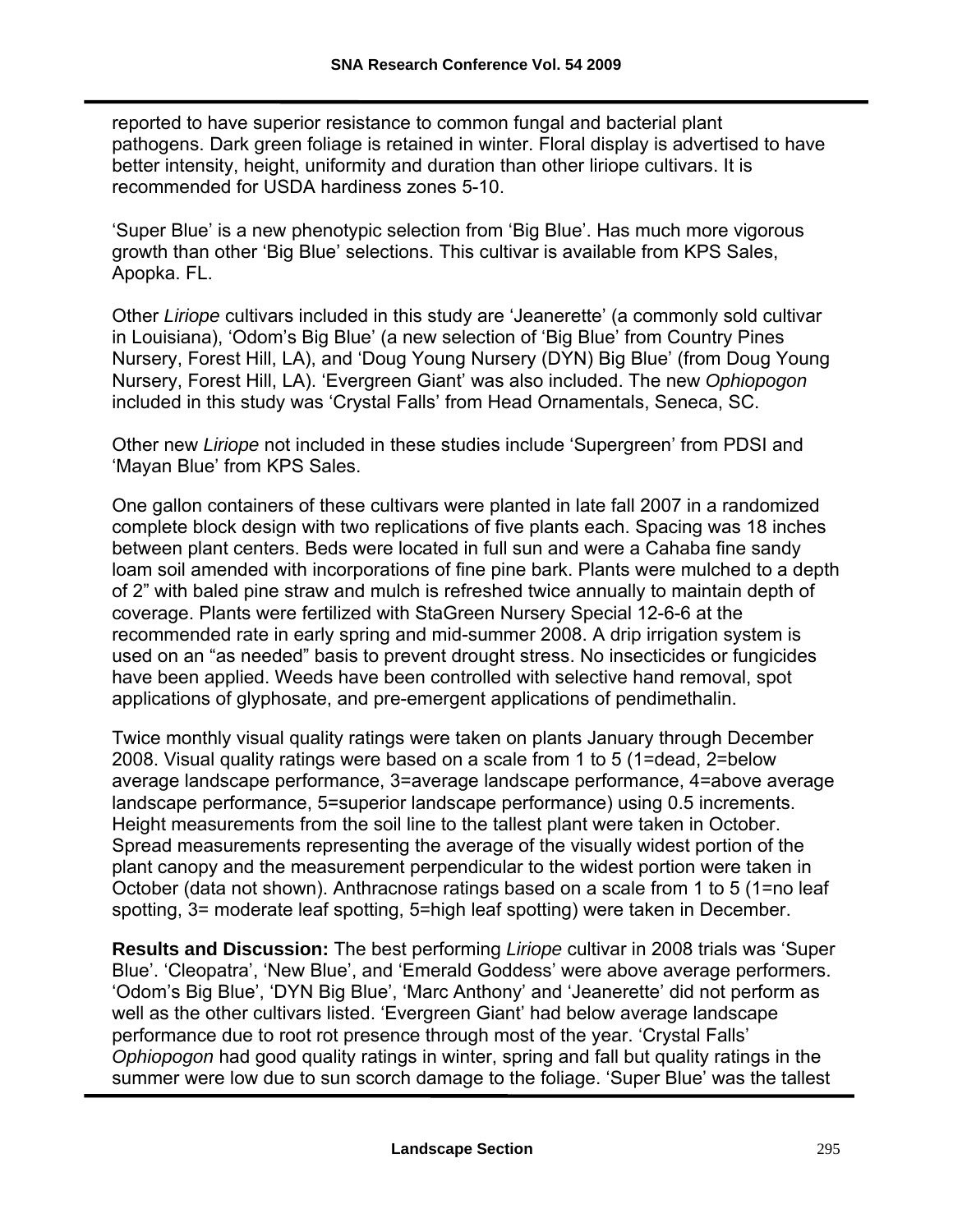cultivar. Anthracnose ratings (data not shown) indicated no disease on 'Super Blue', 'Emerald Goddess' and 'Evergreen Giant'. Slightly susceptible cultivars were 'Odom's Big Blue' and 'Crystal Falls'. Cultivars moderately susceptible to anthracnose were 'Marc Anthony', 'Jeanerette', and 'Cleopatra'. Highly susceptible cultivars at the end of 2008 were 'DYN Big Blue' and 'New Blue'.

Table 1. Plant height and seasonal visual quality ratings of *Liriope* and *Ophiopogon* cultivars evaluated in LSU AgCenter (Hammond Research Station, Hammond, LA) landscape trials, 2008.

|                           | Plant Height <sup>z</sup> |       | <b>Visual Quality Ratings<sup>y</sup></b> |      |            |
|---------------------------|---------------------------|-------|-------------------------------------------|------|------------|
|                           | (in)                      | March | June                                      | Sept | <b>Dec</b> |
| <b>New Cultivars</b>      |                           |       |                                           |      |            |
| Cleopatra                 | 12.5                      | 3.0   | 3.8                                       | 4.0  | 3.8        |
| <b>Crystal Falls</b>      | 15.5                      | 4.3   | 3.1                                       | 3.8  | 4.2        |
| <b>Emerald Goddess</b>    | 19.5                      | 3.5   | 4.1                                       | 4.8  | 4.5        |
| Marc Anthony              | 10.5                      | 2.5   | 3.5                                       | 3.6  | 3.3        |
| <b>New Blue</b>           | 12.5                      | 3.0   | 4.1                                       | 4.1  | 4.0        |
| Odom's Big Blue           | 13.5                      | 2.9   | 3.5                                       | 3.6  | 3.5        |
| <b>Super Blue</b>         | 21.2                      | 4.6   | 4.8                                       | 4.9  | 4.6        |
| <b>Industry Standards</b> |                           |       |                                           |      |            |
| DYN Big Blue              | 14.0                      | 2.9   | 3.6                                       | 3.6  | 3.5        |
| Evergreen Giant           | 17.2                      | 2.7   | 2.8                                       | 1.9  | 2.3        |
| Jeanerette                | 11.0                      | 2.6   | 3.4                                       | 3.5  | 3.5        |

 $\frac{1}{2}$  Plant height were taken in October 2008 and measured from soil line to tallest plant part.

<sup>y</sup> Visual quality ratings based on a scale from 1 to 5 (1=dead, 2=below average landscape performance, 3=average landscape performance, 4=above average landscape performance, 5=superior landscape performance) were taken twice monthly from January – December 2008. Included in this rating were plant foliage color and appeal, uniformity, flowering and overall growth habit. Means of visual quality ratings for March, June, September and December are presented.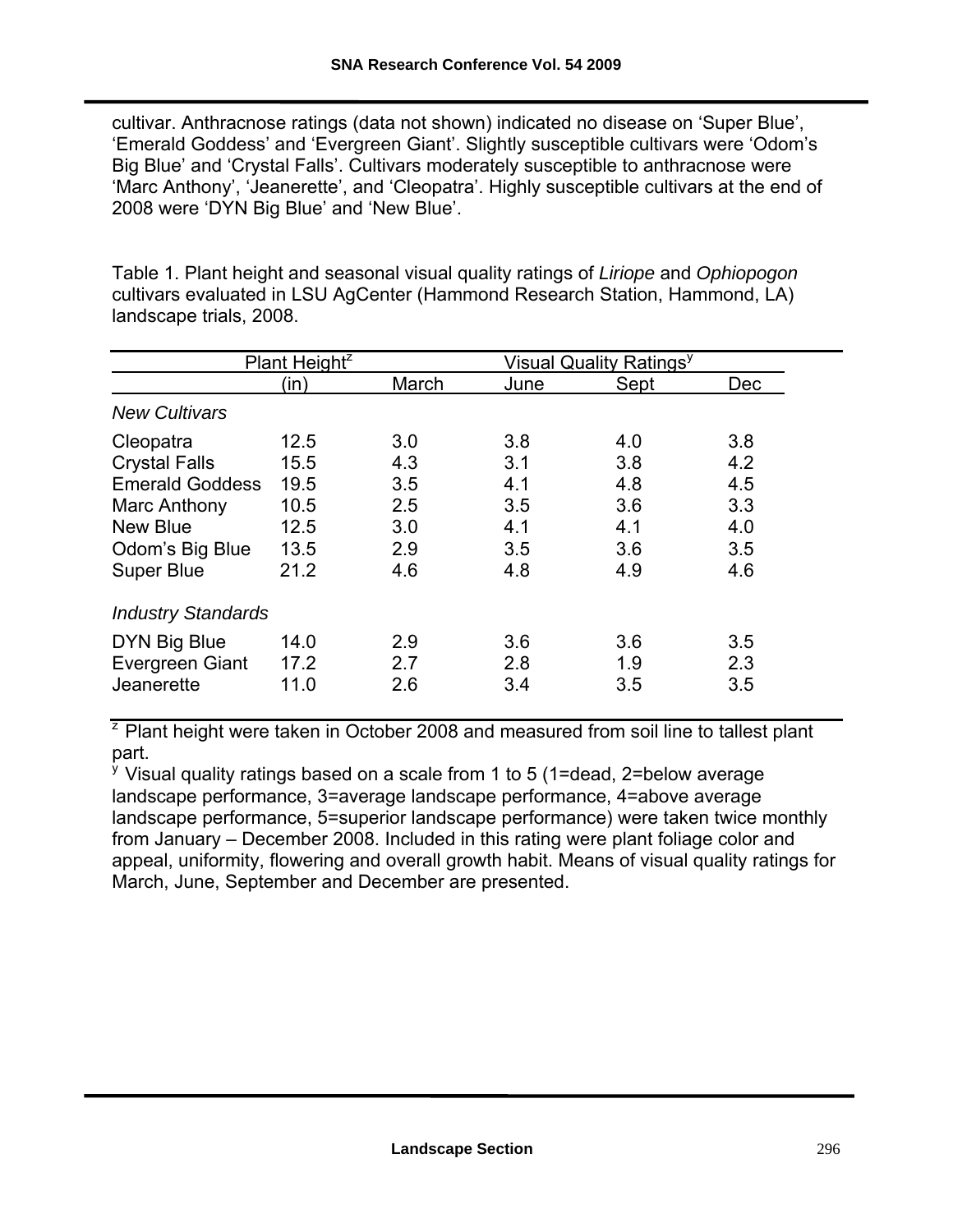#### **Landscape Evaluation of Coleus Cultivars - 2008**

Allen Owings

<sup>1</sup>LSU AgCenter – Hammond Research Station, Hammond, LA 70403

[aowings@agcenter.lsu.edu](mailto:aowings@agcenter.lsu.edu) 

**Index Words:** Coleus (*Solenostemon scutellaroides*), landscape performance, cultivar trials

**Significance to Industry:** The last few years has seen a tremendous increase in the number of coleus cultivars available for growers and landscapers. New coleus from Proven Winners and Ball Horticulture have been introduced in the past couple years. The best landscape performers from these coleus groups over the past year in LSU AgCenter trials have been 'Henna', 'Indian Summer', 'Mint Mocha', 'Big Red Judy', 'Red Hot Rio', 'Ruby Ruffles', 'Pineapple Splash', 'Royal Glissade', 'Zen Moment', 'Mariposa', 'Lancelot', and 'Fishnet Stockings'.

**Nature of Work:** A landscape trial evaluating the performance of sun coleus cultivars was conducted in 2008 at the LSU AgCenter's Hammond Research Station, Hammond, LA (USDA hardiness zone 8B). Cultivars evaluated included vegetatively propagated coleus from Proven Winners and Ball Horticulture. Considerable coleus cultivar evaluations have been done in the Gulf States over the past ten years, but additional work has been needed to evaluate new releases (1, 2, 3).

Three inch pots of rooted coleus liners were planted in early April 2008 in raised beds located in the "sun garden" landscape plant evaluation area. Raised beds consisted of 6-8 inches of Nature's Best landscape bed builder soil placed on top of a Cahaba fine sandy loam native soil. Raised bed media pH was 6.6. The beds were located in full sun. Plants received irrigation as needed to prevent stress during the growing season via a micro-irrigation system with spray stake emitters. Ten to fifteen plants of each cultivar were included and spaced 24" apart in the beds. Plants were individually spaced 24 inches apart and included 10-15 plants per cultivar. Beds were mulched with 2 inches of baled pine straw immediately after planting. StaGreen Nursery Special 12-6-6 at the rate of 1 lb N/1000 ft<sup>2</sup> was applied at planting and at the rate of 0.5 lb N/1000 ft<sup>2</sup> in late June. Plants were lightly dead-headed in early June to remove flower spikes. No insecticides and fungicides were applied for insect and disease management, respectively. Weed control was accomplished via hand removal and a pre-plant broadcast application of pendimethalin herbicide at the recommended rate. Spot applications of glyphosate and paraquat was used to control weed growth at bed edges.

Coleus cultivars in the 2008 study included new releases from Ball Horticulture: 'Henna', 'Indian Summer' and 'Mint Mocha', and the following from Proven Winners: 'Freckles', 'Sedona', 'Lancelot', 'Mariposa', 'Ruby Ruffles', 'Dipt in Wine', 'Lemon Sensation', 'Coco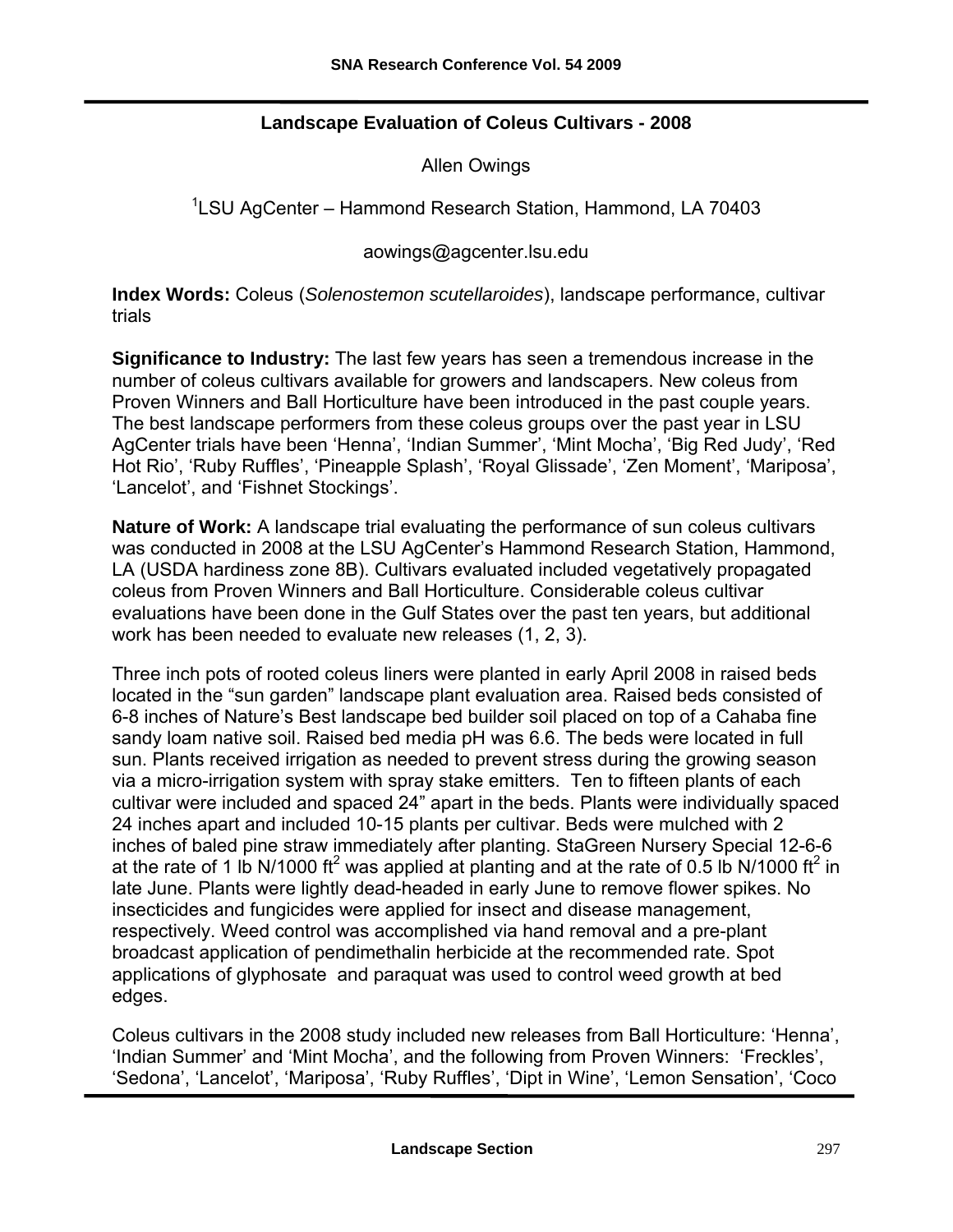Loco', 'Royal Glissade', 'Fishnet Stockings', 'Rustic Orange', 'Black Knight', 'Pineapple', 'Merlot', 'Gay's Delight', 'Pineapple Splash', 'Dark Star', 'Pink Chaos', 'Red Ruffles', 'Tiny Toes', 'Kingswood Torch', 'Big Red Judy', 'Life Lime', 'Red Hot Rio', 'Glennis', 'Merlin's Magic', 'Swallowtail', 'Splish Splash', 'Needlepoint', 'Electric Lime', 'Religious Radish', 'Gem', 'Quarterback', 'Zen Moment', 'Doris', and 'Curly Freckles'. The majority of these coleus cultivars from Proven Winners were in their Proven Selections plant program.

Visual quality ratings were taken late spring and mid-summer. Ratings were based on a scale from 1 to 5 (1=dead, 2=below average landscape performance, 3=average landscape performance, 4=above average landscape performance, 5=superior landscape performance) using 0.5 increments. Flowering observations were made in mid-summer (approximately 6 weeks after early June dead-heading). Flower ratings were based on a scale from 1 to 5 (1=no terminals with flower spikes, 2=1-25% terminals with flower spikes, 3=26-50% terminals with flower spikes, 4=51-75% terminals with flower spikes, and 5=76-100% terminals with flower spikes). Hurricane Gustav destroyed the trial planting in early September.

**Results and Discussion:** 'Henna', 'Indian Summer', and 'Mint Mocha' from Ball Horticulture were good performers. 'Henna' and 'Indian Summer' were outstanding, while 'Mint Mocha' was an above average landscape performer. These three cultivars are new to the market in 2009. 'Big Red Judy', 'Red Hot Rio', 'Ruby Ruffles', 'Pineapple Splash', 'Royal Glissade', 'Zen Moment', 'Mariposa', 'Lancelot', and 'Fishnet Stockings' were other above average landscape performers. 'Electric Lime', Glennis', 'Pineapple', 'Gays Delight' and 'Life Lime' would benefit from a partial sun, partial shade planting. Flowering was prolific on 'Freckles', 'Sedona' 'Dipt in Wine', 'Rustic Orange', 'Dark Star', 'Pink Chaos', 'Kingswood Torch', 'Splish Splash', 'Quarterback', 'Needlepoint' and 'Electric Lime'.

#### **Literature Cited:**

- 1. Coker, Christine E., Patricia R. Knight, and John M. Anderson. 2005. Landscape performance of sun coleus in southern Mississippi. HortTechnology. 15(3):690-693.
- 2. Owings, Allen D., Peggy J. Cox, and Kris M. Leader. 1999. Landscape performance of coleus cultivars. Proc. Southern Nursery Assoc. Res. Conf. 44:433- 435.
- 3. Owings, Allen D., Anthony Witcher, and C. Allen Broyles. 2005. Landscape performance of coleus cultivars – 2003 and 2004. Proc. Southern Nursery Assoc. Res. Conf. 50:499-502.